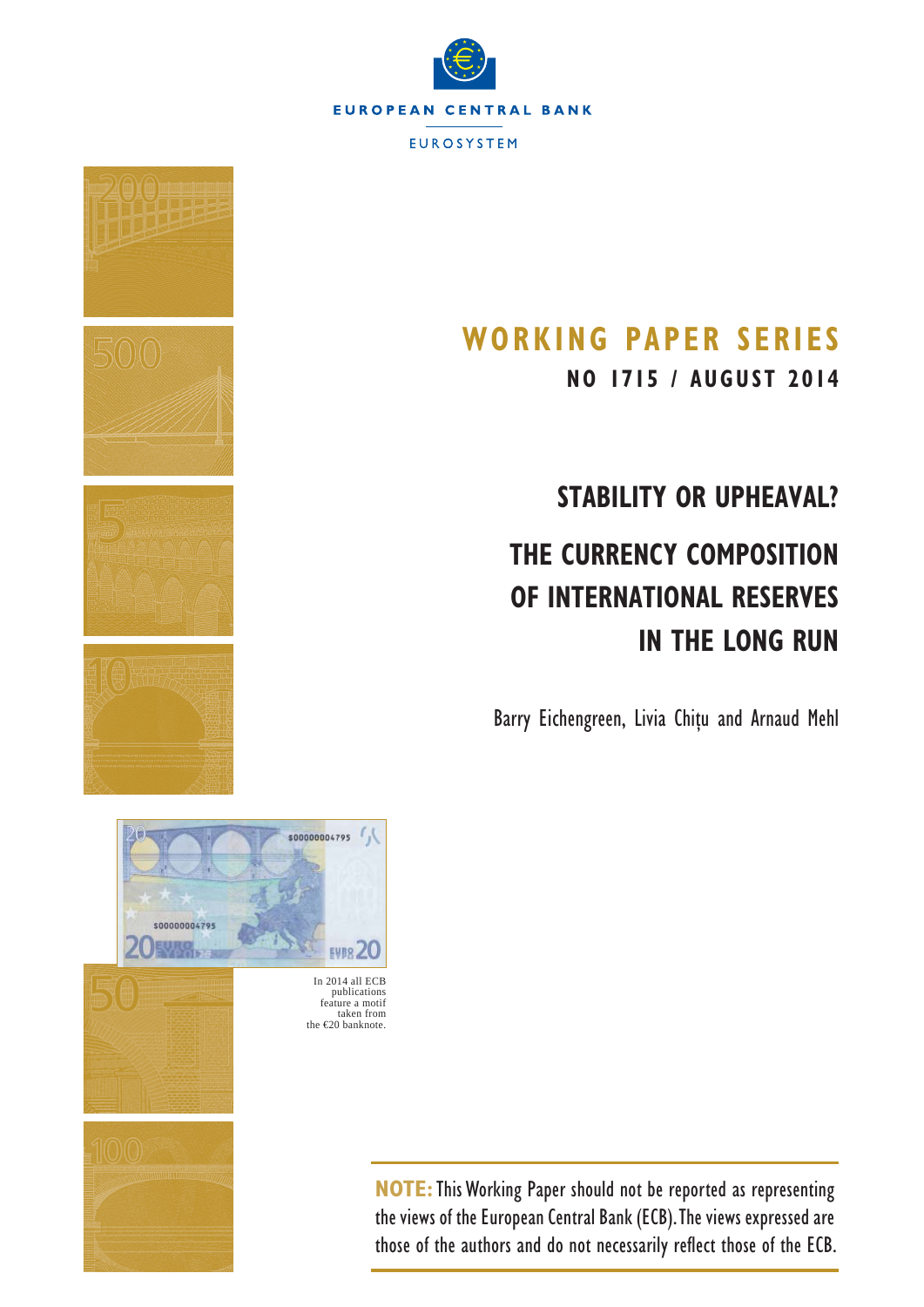## **Acknowledgements**

We are grateful to Menzie Chinn and Jeffrey Frankel for helpful comments. The views expressed in this paper are those of the authors and do not necessarily reflect those of the ECB or the Eurosystem.

#### **Barry Eichengreen**

University of California, Berkeley: eichengr@econ.berkeley.edu

#### **Livia Chiţu**

European Central Bank and Paris School of Economics; e-mail: livia.chitu@ecb.europa.eu

#### **Arnaud Mehl**

European Central Bank; e-mail: arnaud.mehl@ecb.europa.eu

#### **© European Central Bank, 2014**

| Address        | Kaiserstrasse 29, 60311 Frankfurt am Main, Germany  |
|----------------|-----------------------------------------------------|
| Postal address | Postfach 16 03 19, 60066 Frankfurt am Main, Germany |
| Telephone      | $+496913440$                                        |
| Internet       | http://www.ecb.europa.eu                            |

All rights reserved. Any reproduction, publication and reprint in the form of a different publication, whether printed or produced electronically, in whole or in part, is permitted only with the explicit written authorisation of the ECB or the authors. This paper can be downloaded without charge from http://www.ecb.europa.eu or from the Social Science Research Network electronic library at http://ssrn.com/abstract\_id=2474682. Information on all of the papers published in the ECB Working Paper Series can be found on the ECB's website, http://www.ecb.europa.eu/pub/scientific/wps/date/html/index.en.html

| ISSN                   | 1725-2806 (online)           |
|------------------------|------------------------------|
| ISBN                   | 978-92-899-1123-8 (online)   |
| <b>EU Catalogue No</b> | $OB-AR-14-089-EN-N$ (online) |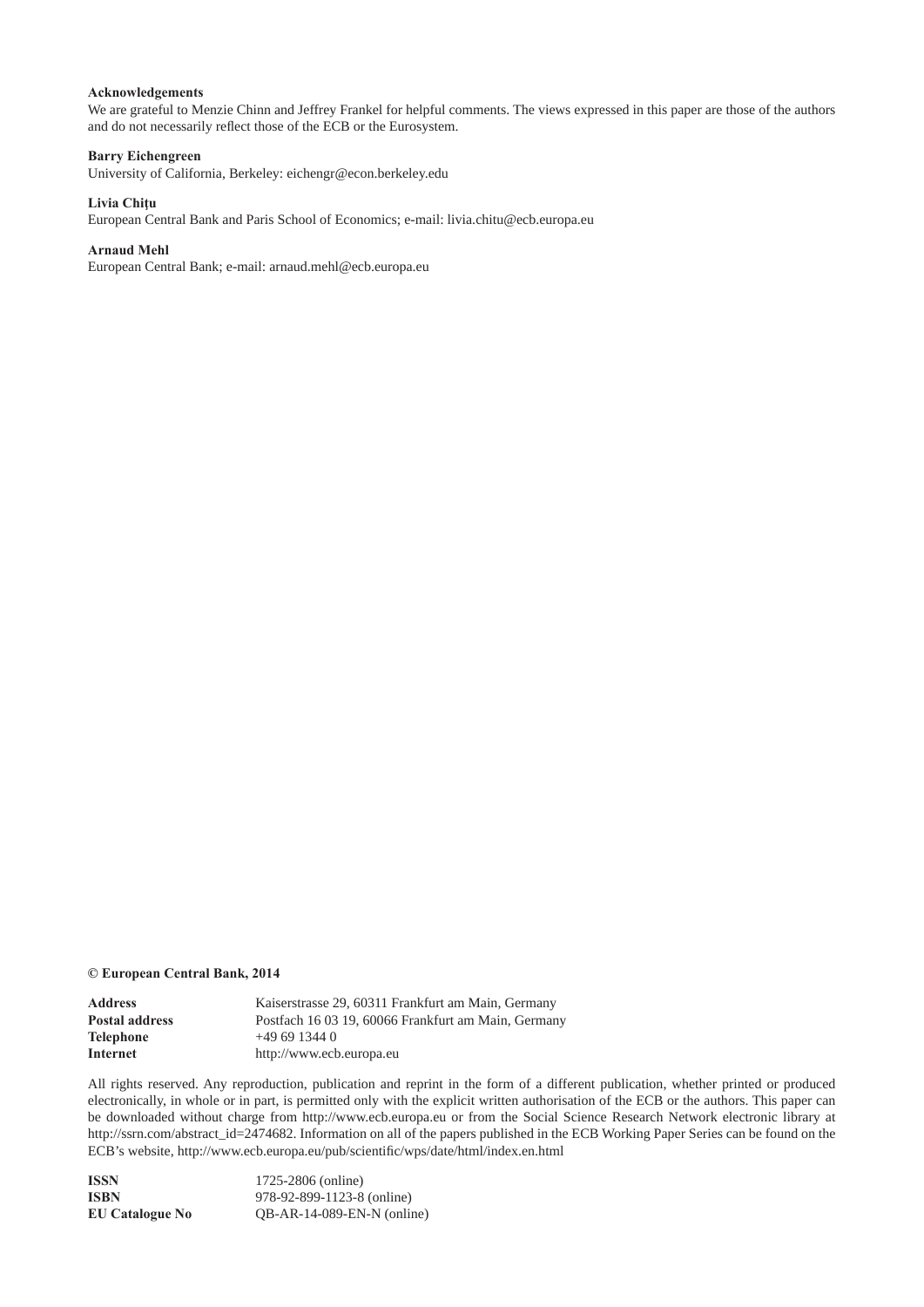## **Abstract**

We investigate whether the role of national currencies as international reserves was fundamentally altered by the shift from fixed to flexible exchange rates (what we call the "upheaval hypothesis"), a view that gained adherents following the collapse of the Bretton Woods System. We extend standard data on the currency composition of foreign reserves backward and forward in time to test whether there was a shift in the determinants of reserve currency shares around the breakdown of Bretton Woods. We find evidence in favor of this hypothesis. The effects of inertia and the credibility of policies on international reserve currency choice have become stronger post-Bretton Woods, while those associated with network effects have weakened. We also show that negative policy interventions designed to discourage international use of a currency have been easier to implement than positive interventions to encourage international use. These findings speak to current discussions of the prospects of currencies, like the euro and the renminbi, seen to be seeking to acquire international reserve status and others like the U.S. dollar seeking to preserve it.

**Key words:** International Reserves, Currency Composition, Structural Change, Fixed vs. Floating Exchange Rates

**JEL classification:** F30, N20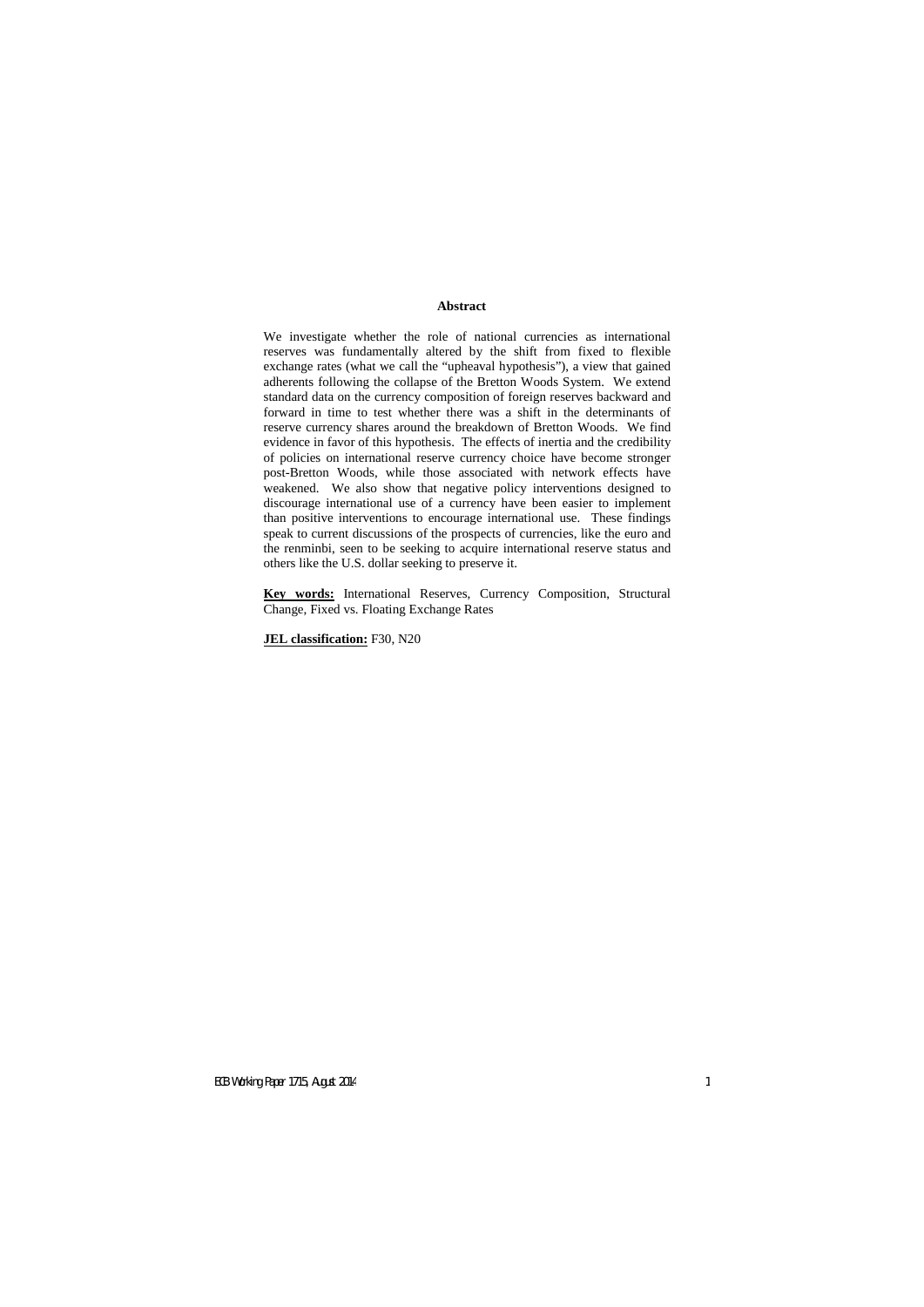## **Non-technical summary**

The demand for international reserves and its currency composition in particular have long figured importantly in the literature of international economics.

Previous studies of these issues have built on a very limited evidentiary base, however. Data on the currency composition of international reserves is made available to the public by a very limited number of central banks. The IMF gathers such data from its members, but publishes only global aggregates and – more recently – breakdowns between advanced economies and emerging and developing countries. Earlier investigators have assembled these aggregated data from the IMF's website and publications starting in the early 1970s. The latter point in time conveniently coincides with the end of the Bretton Woods System, which is sometimes thought to have occasioned a shift in the demand for international reserves.

These studies have yielded strong conclusions. They find that the demand for a currency as international reserves is strongly increasing in issuing country size, that persistence effects are strong and that the credibility of policies is also important, to some extent. The generality of these findings is an open question. They are derived from analysis of a limited period, from the final breakdown of the Bretton Woods System in 1973 to the eve of the euro in 1998 or perhaps through the single European currency's first decade in the 2000s.

Whether patterns in this period carry over to other times and places has not been systematically studied. In particular, whether the determinants of the composition of reserves was altered in fundamental ways by the shift from fixed to flexible exchange rates, a view that gained adherents following the collapse of the Bretton Woods System, and which we refer to as the "upheaval hypothesis," has not been tested systematically.

The validity of this "upheaval hypothesis" could not be tested because the data used by previous researchers did not provide information on the currency composition of reserves for the pre-floating-exchange-rate era – that is, from the late 1940s to the early 1970s. Relatedly, the sample of observations available to earlier researchers investigating structural instability in the demand for reserves in the 1970s and 1980s was too small to draw definitive conclusions.

This is our motivation in this paper for extending the database on the currency composition of international reserves backward and forward in time. Our new series spans two-thirds of a century from 1947 to 2013. We ask whether the now standard specification fit to data for the fourth quarter of the  $20<sup>th</sup>$  century also fits this longer time span. We investigate possible structural breaks in the determinants of the demand for foreign reserves held in different forms around the end of the Bretton Woods System.

We find strong evidence of a shift in the determinants of currency shares of globally held reserves around the time of the breakdown of Bretton Woods, in line with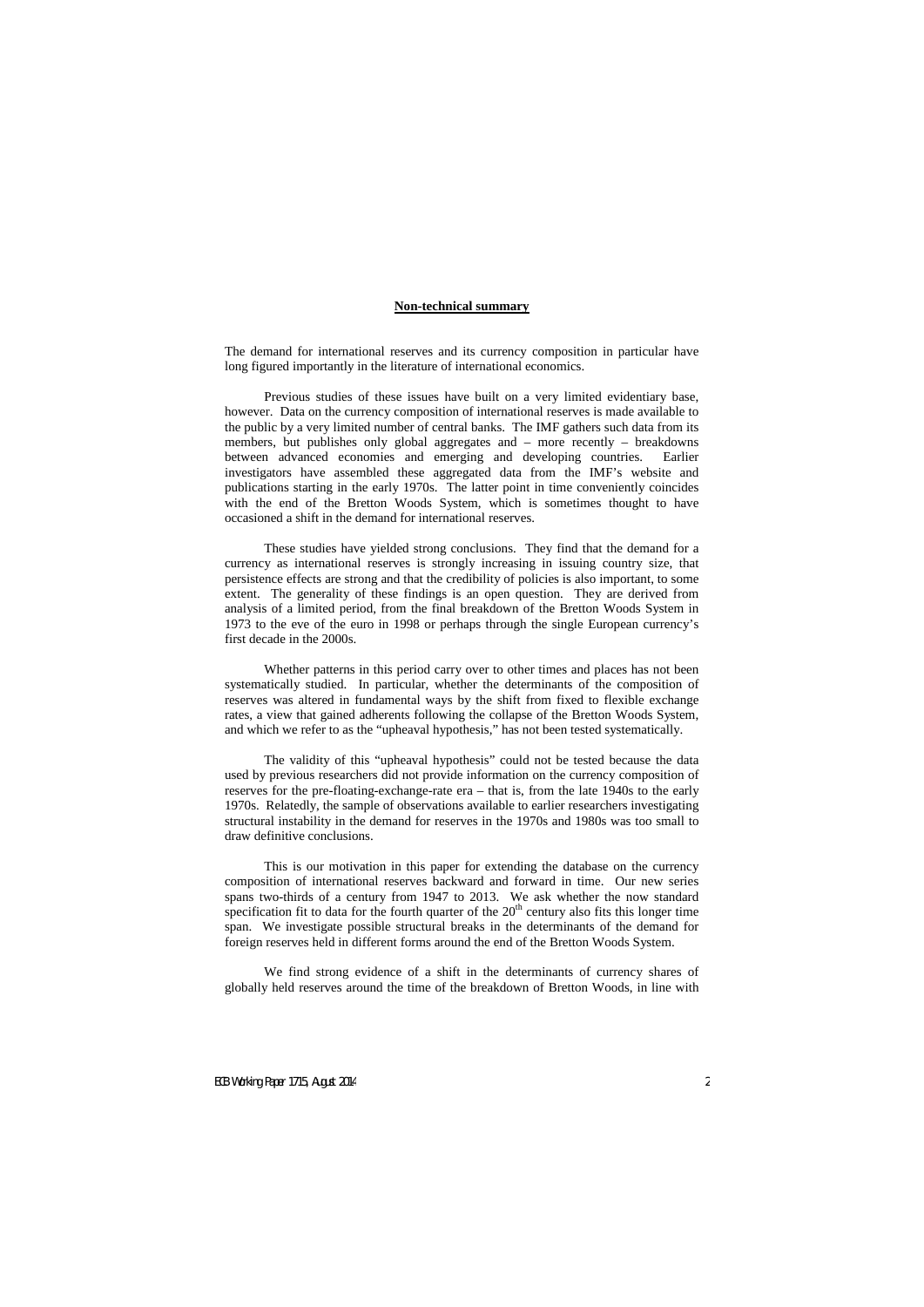the upheaval hypothesis. Our findings suggest that the effects of inertia and the credibility of policies on reserve currency choice have become stronger post-Bretton Woods, while those associated with network effects have become weaker.

These results are intuitive. That inertia is stronger post-Bretton Woods reflects the fact that the post-1973 period has not seen a rapid shift from one currency to another comparable to the shift from sterling to the dollar that occurred between 1947 and 1973. Before 1973, serious doubts about the prospects for sterling as a reserve currency caused reserve managers to question their habits and move away from the currency. And that the United States has, for the most part, avoided creating equally serious doubts about the dollar has allowed persistence effect to, well, persist. That network effects are less strong is similarly intuitive. Financial and transactions technologies have continued to advance.<br>Currency swap markets have developed. Hedging instruments have proliferated. Currency swap markets have developed. Information on foreign exchange markets has become more freely available. All this has allowed central banks and others engaged in international transactions to conduct their transactions – and hold reserves against associated contingencies – in currencies other than the dominant one or ones without incurring costs as high as before, thereby weakening network effects.

From a policy perspective, that the effects of inertia have become stronger may be seen as acting in favour of the leading currency, namely the dollar, a fact further underscored by the resilience of its share in global reserves since the financial crisis (a period encompassed by our data). In contrast, that network effects have become weaker may be seen as working against the dollar's first-mover advantage, other things equal. Persistence can have indeed other sources than network effects giving rise to first-mover advantage, such as habit formation or the absence of viable alternatives for providing reserves on the scale demanded. At the same time, the observation that persistence is not guaranteed by network effects suggests that its existence, and the dollar's continued dominance, should not be taken for granted.

The long time-span covered by our new series also enables us to consider the roles of not just market forces but also policies that governments and central banks have pursued at various times since World War II to encourage or discourage the international use of their currencies. These policies have not been systematically studied previously either, to our knowledge. We assemble new data on these policies and examine their importance.

We find that, historically, it has been easier to discourage than to encourage the use of a currency as a form of international reserves. Our results suggest that the policy toolkit to encourage reserve currency status and overcome inertia effects has been dominated in the past by two instruments: macroeconomic stability and capital account openness. The policy toolkit available to discourage international currency use has additional instruments, including official statements and, exchange-rate-regime-related measures. These appear to have had larger and more powerful effects. These last findings have implications for China's earlier policies of discouraging international use of the renminbi and its efforts now to promote it.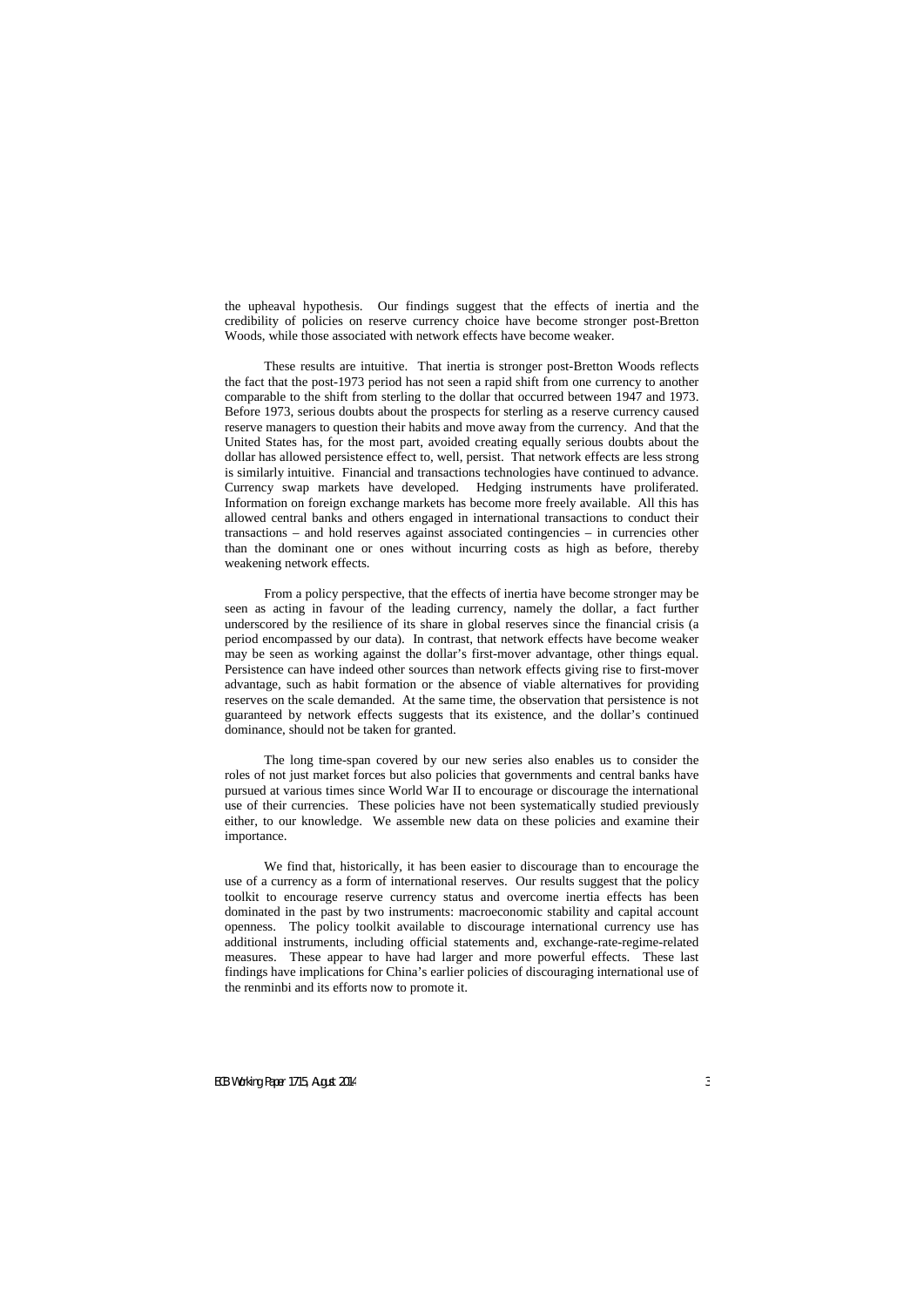## **1. Introduction**

The demand for international reserves and its currency composition in particular have long figured importantly in the literature of international economics. Questions here include what accounts for the continued dominance of the dollar in global foreign exchange reserves: the size of the American economy, the extent of its trade links and the liquidity of its financial markets on the one hand, or inertia and the persistence of past patterns on the other. More recently, attention has turned to the scope for the euro to rival the dollar as a reserve currency and at what point the characteristics of the euro area might be such as to encourage central banks to hold euros in amounts comparable or even in excess of their holdings of dollars. And, most recently, investigators have asked when the Chinese renminbi will assume a significant reserve currency role.<sup>[1](#page-5-0)</sup>

Previous studies of these questions have built on a very limited evidentiary base. Data on the currency composition of international reserves is made available to the public by a very limited number of central banks.<sup>[2](#page-5-1)</sup> The IMF gathers such data from its members but publishes only global aggregates and, recently, breakdowns between advanced economies and emerging and developing countries.<sup>[3](#page-5-2)</sup> Earlier investigators have assembled these aggregated data from the IMF's website and publications starting in the early 1970s, a point in time that conveniently coincides with the end of the Bretton Woods System, which is sometimes thought to have occasioned a shift in the demand for international reserves.<sup>[4](#page-5-3)</sup>

These studies have yielded strong conclusions. They find that the demand for a currency as international reserves is strongly increasing in issuing country size, presumably because size is a determinant of the capacity of a country to issue the safe and liquid assets that are attractive as a form of reserves, and also because the availability of reserves in a particular currency plausibly influences how many other countries hold it. Early adoption will in turn encourage additional countries to hold that same currency in an environment where network effects are important.<sup>[5](#page-5-4)</sup> Such studies also find that

<sup>&</sup>lt;sup>1</sup> For early discussions of the euro's future and a review of the debate by the time of the advent of the single currency, see e.g. Bergsten (1997), Feldstein (1997) and Portes and Rey (1998). For recent reviews of the prospects for the Chinese renminbi, see e.g. Chinn (2012), Subramanian and Kessler (2012), Eichengreen (2013), Prasad (2014) and Fratzscher and Mehl (forthcoming).

<sup>&</sup>lt;sup>2</sup> See the discussion of available data in Truman and Wong (2006).

<sup>&</sup>lt;sup>3</sup> These IMF data, also known as the Currency Composition of Official Foreign Exchange Reserves (COFER) database, are confidential; the individual country data have been used only by two internal IMF staff studies (Dooley, Lizondo and Mathieson, 1989, and Eichengreen and Mathieson, 2001).

<sup>4</sup> See for example Eichengreen (1998), Chinn and Frankel (2007, 2008) and Li and Liu (2008).

<span id="page-5-4"></span><span id="page-5-3"></span><span id="page-5-2"></span><span id="page-5-1"></span><span id="page-5-0"></span><sup>&</sup>lt;sup>5</sup> The idea that network effects are an important determinant of international currency choice was analyzed early on by Krugman (1980, 1984) who focused on the increasing returns and multiple equilibria that result from economies of scale in a partial equilibrium model of currency exchange. In his model, the aggregate choice to engage in trade in a particular unit reduces transactions costs, in turn further encouraging the practice. Strategic externalities and economies of scale also feature prominently in the random matching game of Matsuyama, Kiyotaki and Matsui (1993). Rey (2001) stresses the self-reinforcing effects on transaction costs of using a particular unit in foreign exchange markets arising from the pattern of real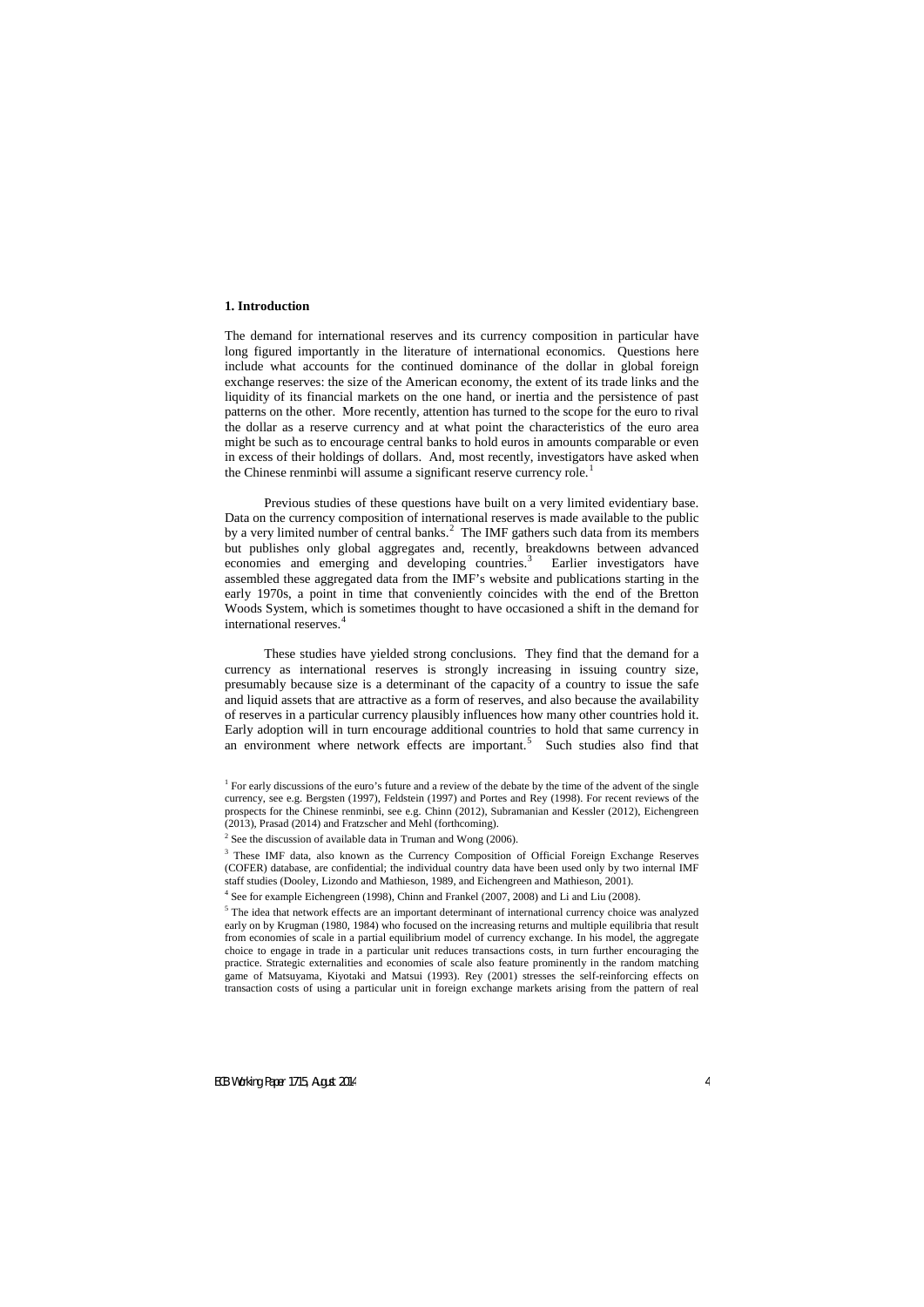persistence effects are strong, indicative of habit formation and reluctance on the part of reserve managers to radically alter the composition of their reserve portfolios. Evidence of the importance of policy variables in the reserve-currency-issuing economies is mixed. For example, inflation as a measure of the credibility of policies and a determinant of the rate of return on holding a particular currency shows up as significant in some studies, but not in others. Measures capturing whether a currency tends to weaken or strengthen – and acts as a reliable store of value – often show up as insignificant as well.

The generality of these findings is an open question. They are derived from analysis of a limited period, from the final breakdown of the Bretton Woods System in 1973 to the eve of the euro in 1998 or perhaps through the single European currency's first decade in the 2000s.<sup>[6](#page-6-0)</sup> This is a distinctive economic and monetary period, when the U.S. dollar dominated reserve holdings and the issuers of other potential reserve currencies, such as Germany and Japan, first discouraged and later encouraged international use of their respective national units. Whether patterns in this period carry over to other times and places has not been systematically studied.

In particular, whether the determinants of the composition of reserves was altered in fundamental ways by the shift from fixed to flexible exchange rates, what we refer to as the "upheaval hypothesis," has not been tested systematically. As Frenkel (1978) observed in the wake of the transition to floating exchange rates, the absence of legal obligation to peg the exchange rate and need for international reserves denominated in the reference or anchor currency (i.e. the US dollar under the Bretton Woods System) could have fundamentally altered the demand and composition of reserves. In theory, flexible exchange rates could have enabled countries to economize on reserves, and specifically on the dollar reserves that were the principal vehicle for foreign exchange market intervention in the earlier period.<sup>[7](#page-6-1)</sup> The only problem, as Frenkel further observed, was that countries continued to accumulate international reserves in both the dollar and other currencies in the years immediately following the collapse of Bretton Woods. And many continued to accumulate reserves subsequently, notably in the aftermath of the Asian crisis.

But the validity of this "upheaval hypothesis" could not be tested because the data used by previous researchers did not provide information on the currency composition of reserves for the pre-floating-exchange-rate era – that is, from the late 1940s to the early

bilateral trade (what she calls "thick market externalities"). Devereux and Shi (2013) take the argument to a dynamic general equilibrium model in which vehicle currencies enable agents to economize on the number of currency trading posts. A different approach is that of Lyons and Moore (2009) who develop a model in which the pattern of currency trade is not driven by the pattern of merchandise trade but by the pattern of asset trade and the information it conveys. In their model, if the information available to market participants is insufficiently symmetric, currency pairs never trade directly and an international (vehicle) currency is used instead.

 $6$  Ouyang and Li (2013) use the IMF COFER data over the period 1999-2012, for instance.

<span id="page-6-1"></span><span id="page-6-0"></span> $7$  The assumption that international reserves would play a fundamentally different role under floating exchange rates was such that it led U.S. authorities to appoint a technical committee in the mid-1970s to revisit balance-of-payments statistics.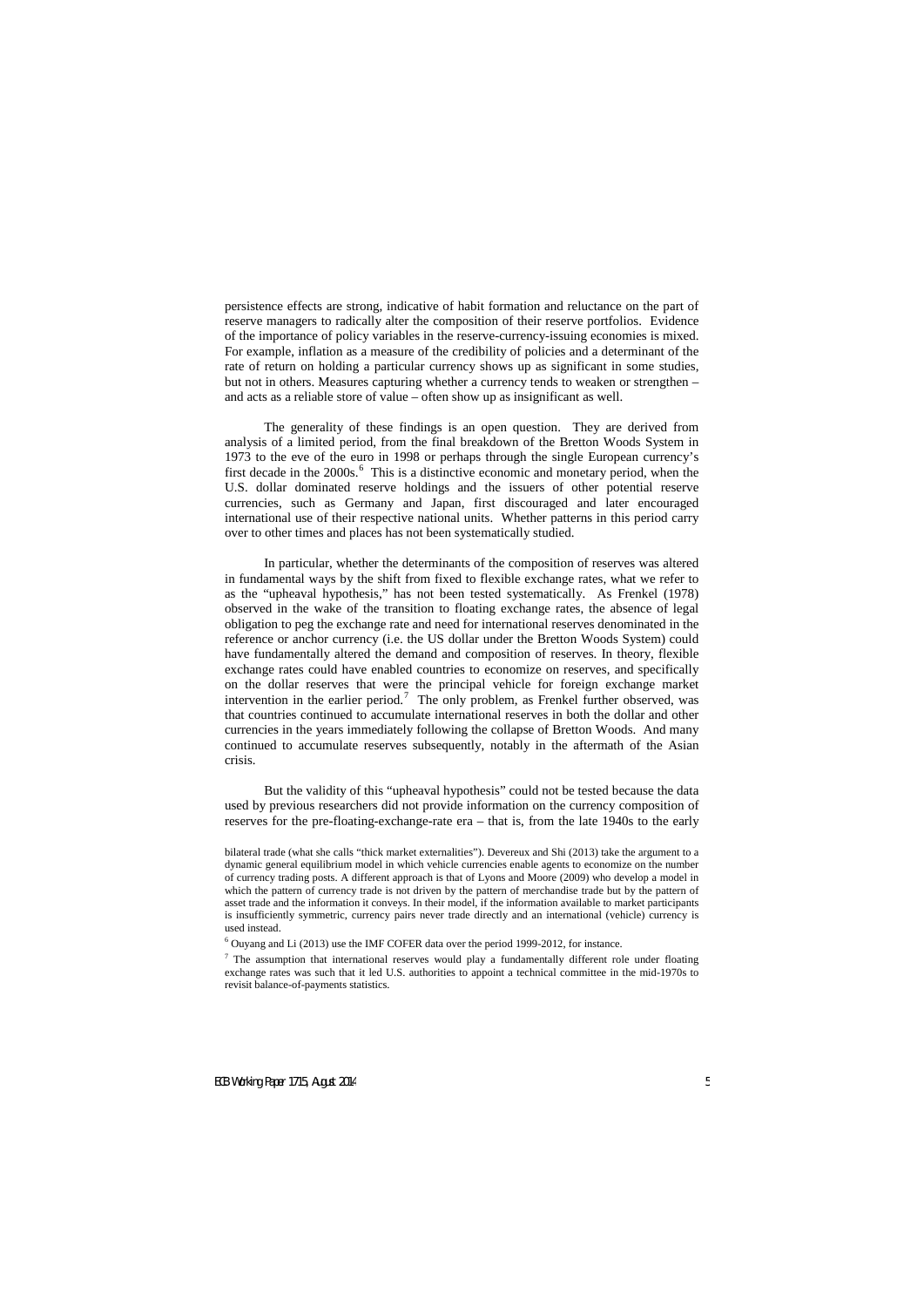$1970s.<sup>8</sup>$  $1970s.<sup>8</sup>$  $1970s.<sup>8</sup>$  Relatedly, the sample of observations available to earlier researchers investigating structural instability in the demand for reserves in the 1970s and 1980s was too small to draw definitive conclusions.<sup>[9](#page-7-1)</sup>

This is our motivation in this paper for extending the database on the currency composition of international reserves backward and forward in time. Our new series spans two-thirds of a century from 1947 to 2013. We ask whether the now standard specification fit to data for the fourth quarter of the  $20<sup>th</sup>$  century also fits this longer time span. We investigate possible structural breaks in the determinants of the demand for foreign reserves held in different forms around the end of the Bretton Woods System.

Our results display some similarities with previous findings but also important differences. We find strong evidence of inertia, of network effects, and of credibility as determinants of reserve currency status. We find evidence of a structural shift in the determinants of reserve currency shares around the time of the breakdown of the Bretton Woods System, with inertia and credibility effects growing stronger and network effects growing weaker.

The long time-span covered by our new series enables us to consider the roles of not just market forces but also policies that governments and central banks have pursued at various times since World War II to encourage or discourage the international use of their currencies, policies that to our knowledge have not been systematically studied previously. We assemble new data on these policies and examine their importance. We find that, historically, it has been easier to discourage than to encourage the use of a currency as a form of international reserves. Intuitively, adopting binding capital controls and related policies is sufficient to discourage international use of a country's currency. In contrast, while opening the capital account is to some extent helpful for enhancing the attractions of a currency as international reserves, doing so is not sufficient, by itself, to encourage significant adoption. Fostering international use presupposes, among other things, building deep and liquid financial markets and creating confidence in future policies, something that may require more than short-run policy interventions. It follows that policies designed to discourage international currency use have a better track record than policies to encourage it.

<sup>&</sup>lt;sup>8</sup> A partial exception is Schenk (2010), who assembles data on the share of the dollar, sterling and a residual "other currencies" category for the period 1950-1982.

<span id="page-7-1"></span><span id="page-7-0"></span><sup>9</sup> For instance, Heller and Kahn (1978) examined whether there was a fundamental shift in the demand for international reserves of countries in 1973 due to the change from fixed to floating exchange rates over the period 1964-76. Their results suggest that there was indeed a shift in the demand for reserves by industrial countries in response to the move to floating rates, but not in the demand of non-oil developing countries. However, Heller and Kahn also stressed that they had a very short period available for formal statistical testing then, and that their conclusions should at best be regarded as preliminary. The aim of our paper is hence to take the analysis one leap further. Not only do we take advantage of the 30 years of observations that have become available since then, but we also go further back in the past, i.e. up to 1947, so as to cover the entire Bretton Woods period. Some of the other (many) early papers that have looked at the issue of fundamental changes in the demand for reserves under fixed and floating exchange rates include Crockett (1978), Nasser (1981) and Levy (1983).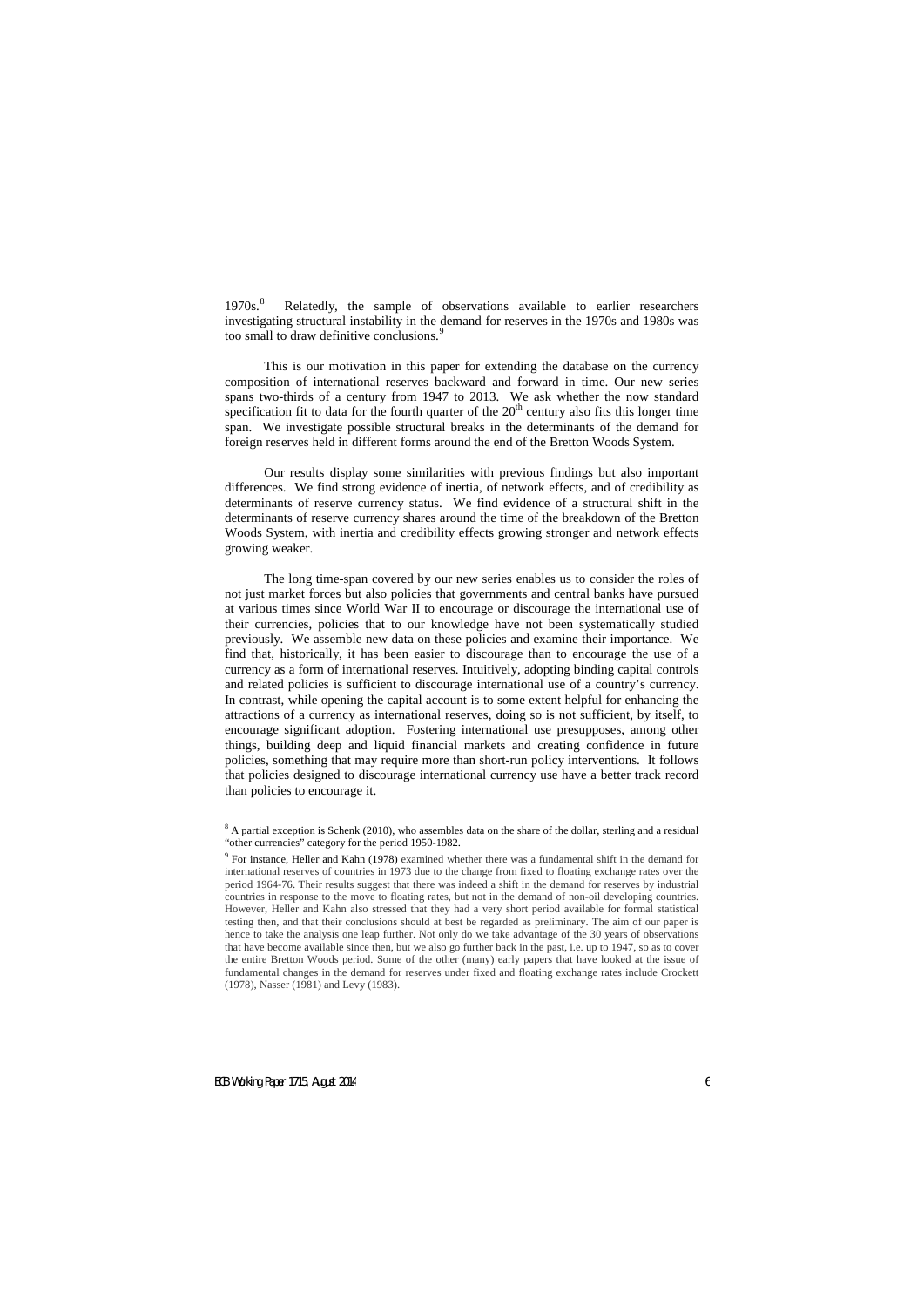The next section of the paper describes our data and methodology. Section 3 provides an overview of the data. Section 4 reports and interprets basic findings, while Section 5 provides some robustness checks. Section 6 discusses further results including policy variables, after which Section 7 draws policy implications.

## **2. Data and Methods**

Our data on the currency composition of foreign exchange reserves are drawn from IMF sources: from a volume published by the Fund to take stock of its first 20 years of existence (Horsefied, 1969), which we used to gather data for the late 1940s and the 1950s; from the Fund's annual reports, which we used to gather data for the 1960s, 1970s, 1980s and 1990s; and from the COFER database, which provided data for the period 1999-2013 (see Appendix 1 for further details on how the data were assembled).<sup>[10](#page-8-0)</sup>

These sources report reserves held in U.S. dollars (including Eurodollars) and British pounds from 1947, in French francs and German deutschemarks from 1970, and in Dutch gilders, Swiss francs and Japanese yen from 1973. Reserves held in ECU were reported starting in 1987. The franc, deutschemark, gilder and ECU were then succeeded by the euro starting in 1999. Australian dollar and Canadian dollar reserves are reported starting in 2012.<sup>11</sup> In all, eleven currencies were at one point or another reported as reserve currency units by the IMF.

This, clearly, is an unbalanced panel by currency and year, raising the question of how to treat the missing observations. One option is to proceed with the unbalanced panel, because these are the data that official sources provide. Another is to fill in values of zero for the missing observations, since the IMF presumably saw no need to report reserves held in French francs and deutschemarks before 1970, or gilder, Swiss francs and yen before 1973 or Australian dollars before 2012 because such holdings were very small (effectively zero by the standards of reserves held in the form of U.S. dollars).<sup>12</sup> We report results using both procedures in what follows.

<sup>&</sup>lt;sup>10</sup> Throughout, these are "allocated" foreign exchange reserves; there is also a residual unallocated component, attributable to central banks that decline to report the currency composition of their reserves (including certain major official reserve holders in Asia, which we do not analyze – more on this below).

 $11$  For part of the period there is in addition a small residual category of "claims in other currencies" that we also do not analyse. Before 2005 the IMF did not distinguish between reserves in "other currencies" (reserves whose currency of denomination was reported but which was other than one of the currencies distinguished in its reports) and reserves whose currency of denomination was not reported to the Fund. In 2005 the IMF revised its data back to 1994, distinguishing the two types of "others." However, since we do not have information on the distinction prior to 1994, we do not analyse the "other currencies" category prior or subsequent to that date.

<span id="page-8-2"></span><span id="page-8-1"></span><span id="page-8-0"></span><sup>&</sup>lt;sup>12</sup> Just as reserves held in other currencies were even smaller throughout the period and are therefore not reported.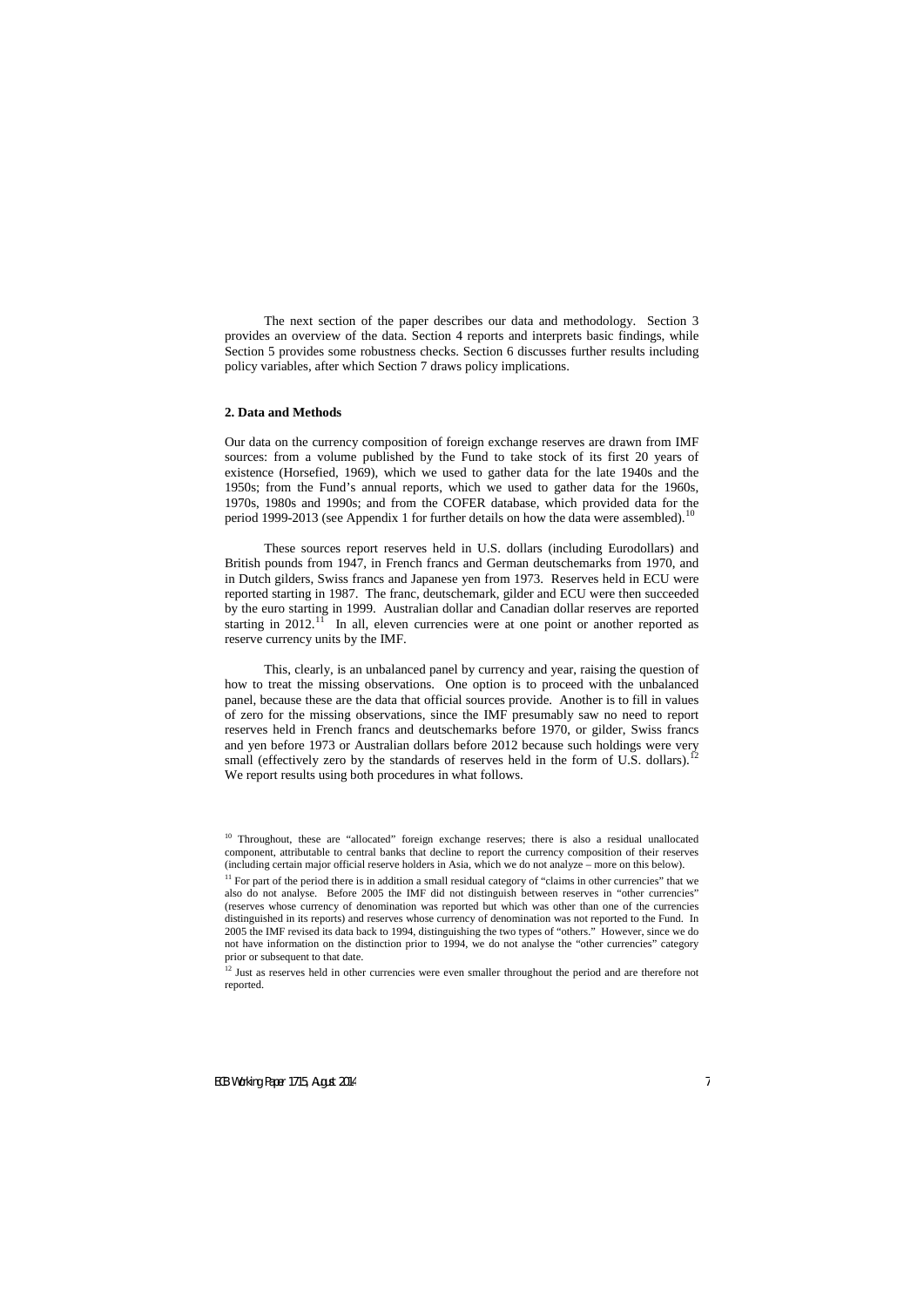We include time fixed effects throughout. Doing so is important given that our data span a long period of time by the standards of the previous literature. The time fixed effects capture changes in the structure of the international monetary and financial system as well as other global changes in the world economy for which we do not otherwise control.<sup>[13](#page-9-0)</sup> In addition, we estimate the resulting equations with random country effects to account for unobserved country-specific variation.<sup>14</sup>

A further issue is whether or not to correct the data reported to and by the IMF for valuation effects due to exchange rate changes. These can produce non-negligible changes in the value of foreign reserves held in different currencies without any action on the part of central banks holding reserves. The early empirical literature on the currency composition of foreign reserves ignored this complication, but recent studies have computed currency shares at constant exchange rates and shown that such valuation effects can be important.<sup>15</sup> We report estimates obtained with reserve currency shares purged of valuation effects as our baseline specification.<sup>16</sup> In robustness checks we report results without adjustment for valuation effects to facilitate comparison with earlier studies.

Our basic specification follows the literature in relating reserves held in a currency as a share of total identified foreign exchange reserves to a measure of persistence (the lagged dependent variable), a proxy for network effects (issuing country size as a share of global GDP), and a measure of policy credibility (here, trend appreciation or depreciation of the exchange rate): see e.g. Eichengreen, 1998; Chinn and Frankel, 2007, 2008; and Li and Liu, 2008.<sup>[17](#page-9-4)</sup>

<sup>&</sup>lt;sup>13</sup> Including an entire vector of year fixed effects would absorb all time series variation in the data common to all currency units and introduce an overly large number of additional coefficients to be estimated given the relatively long time span of our sample. We therefore included instead a vector of non-overlapping five-year fixed effects.

<sup>&</sup>lt;sup>14</sup> Earlier studies for shorter periods have similarly used random country effects (e.g. Ouyang and Li 2013). Estimates obtained with fixed effects yield economically implausible coefficients for the size variable, and are probably distorted by the time effects (being close those obtained with random effects, when we do not include time effects). The Hausman test rejects random effects relative to fixed effects at the 10% level of confidence only. We also correct for heteroskedasticity and clustering when computing panel-consistent standard errors. One might also wish to correct for left-censoring of the estimates that include values of zero with Tobit estimates (which also means dropping the correction for heteroskedasticity and clustered heterogeneity, implying inefficient standard errors). We report Tobit estimates in robustness checks, together with system GMM estimates to account for possible endogeneity arising e.g. from the dynamic specification of our model (see below).

<sup>&</sup>lt;sup>15</sup> See Truman and Wong (2006) and Ouyang and Li (2013), for example. See also the discussion in Dominguez, Hashimoto and Ito (2012) for an attempt to estimate valuation effects as determinants of changes in reserve composition in emerging markets in early stages of the global financial crisis.

<span id="page-9-0"></span><sup>&</sup>lt;sup>16</sup> Note that, in calculating currency shares at constant exchange rates, we followed the BIS methodology discussed in Wong (2007).

<span id="page-9-4"></span><span id="page-9-3"></span><span id="page-9-2"></span><span id="page-9-1"></span><sup>&</sup>lt;sup>17</sup> Chitu, Eichengreen and Mehl, forthcoming, also use a similar specification to analyze the currency composition of the demand for international bonds.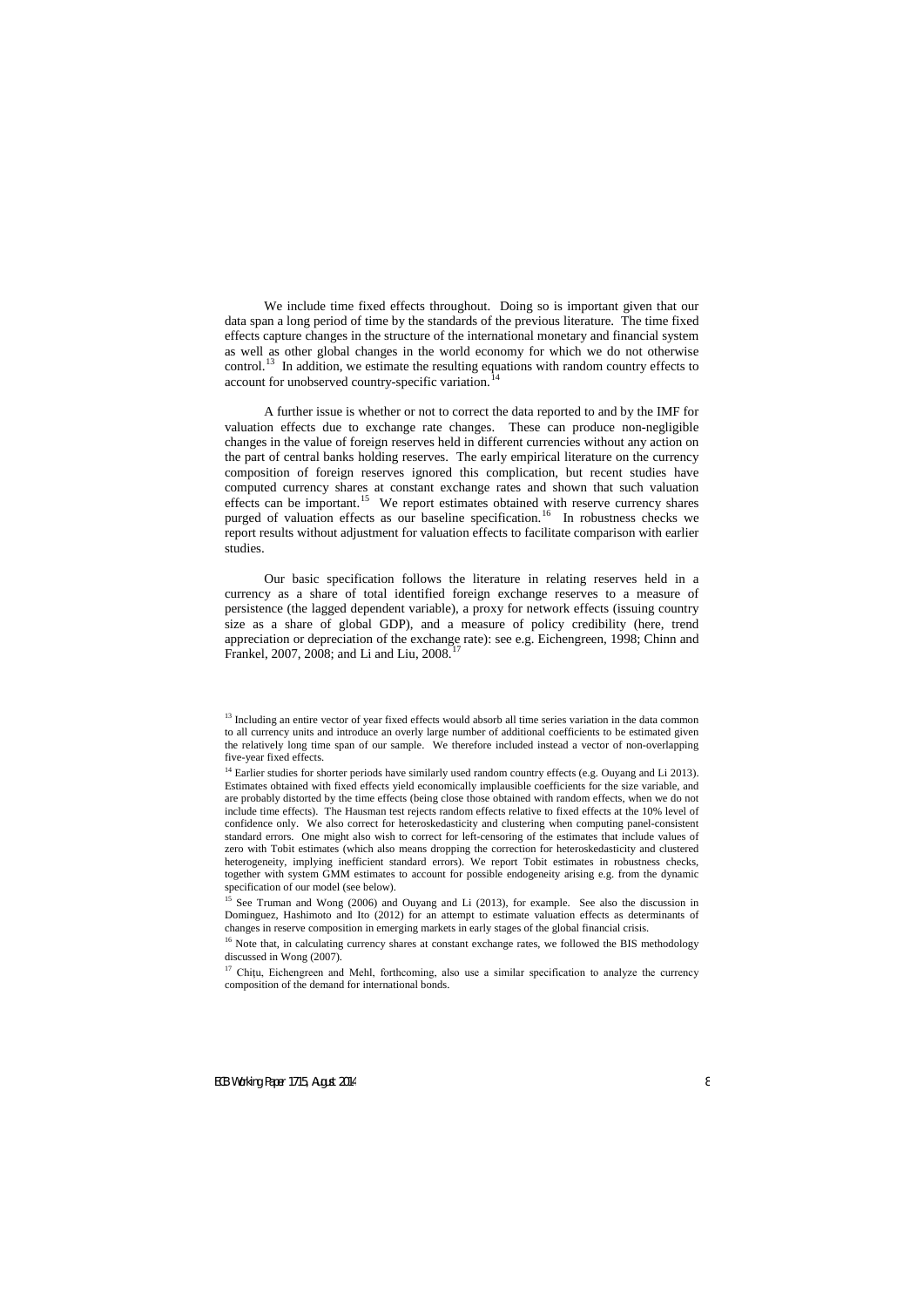The persistence term aims to capture inertia effects of the sort discussed in Triffin  $(1960).$ <sup>[18](#page-10-0)</sup> The inclusion of relative size can be motivated in theoretical models that see the emergence of international currencies as the solution to a "double coincidence of wants" problem where the incentive of an agent to accept a nation's currency depends inter alia on network effects, i.e. how often he/she trades with a national from that country, as discussed in e.g. Matsuyama, Kiyotaki and Matsui (1993).<sup>19</sup> We measure relative size as the share of a reserve currency issuing country in global GDP, taking data from Maddison (2010). The credibility term is motivated by the idea that inflation can make holding a currency unattractive and discourage its international use, as analyzed in the model of Devereux and Shi (2013). Insofar as a foreign central bank should care about another currency's inflation rate only to the extent that it translates into depreciation, we measure credibility effects with an exchange rate trend, namely the 5-year moving average in the bilateral exchange rate change vs. the SDR basket.<sup>[20](#page-10-2)</sup>

In robustness checks, we also investigate the impact of market liquidity, which is often thought to be important to the choice of a particular unit as a reserve currency (as in e.g. Portes and Rey, 1998, or Papaioannou and Portes, 2008), although empirical evidence to this effect is mixed. In addition, we consider a range of other potential determinants, such as the level of public debt, the fiscal balance, the current account balance, the volume of exports in goods, bond yields and exchange rate volatility.

To test for shifts in the determinants of the composition of international reserves around the time of the collapse of Bretton Woods, we interact persistence, network effects and credibility with a post-1973 dummy variable as a way of identifying post-1973 structural shifts. We test for structural changes in the overall relationship and in the sign and size of the individual coefficients on persistence, network effects and credibility. In robustness checks we also run rolling Chow tests to investigate whether years other than 1973 qualify as significant structural breaks.

A key novelty of the paper is that we can take advantage of the long span of our reserves data to assemble information on policy measures taken by the major reserve currency issuers (the U.S., the U.K., Germany and Japan) to encourage or discourage use of their currency as international reserves. These include whether the capital account is open or closed, whether the stated position of the authorities in the issuing country is supportive or opposed, and whether or not exchange rate arrangements and agreements

<span id="page-10-2"></span><span id="page-10-1"></span><span id="page-10-0"></span> $20$  This is in the spirit of Chinn and Frankel (2007).

<sup>&</sup>lt;sup>18</sup> See also Krugman (1980, 1984), Matsuyama, Kiyotaki and Matsui (1993) and Rey (2001).

 $19$  This is as good a place as any to draw the distinction between network effects and persistence and to emphasize that one does not imply the other. Persistence can have other sources besides network effects giving rise to first-mover advantage (habit formation, for example, or the absence of low-cost alternatives for providing reserves on the scale demanded). As David (1986, 1990) stresses, network effects may increase the attractions of a particular standard (in this case, a currency standard) at a specific point in time without preventing market participants from shifting to another standard at the next point in time, assuming that lock-in mechanisms are weak and agents are able to coordinate their actions. The success with which open standards for personal electronics have been developed in recent years, weakening lock-in and facilitating shifts between operating systems, illustrates the point.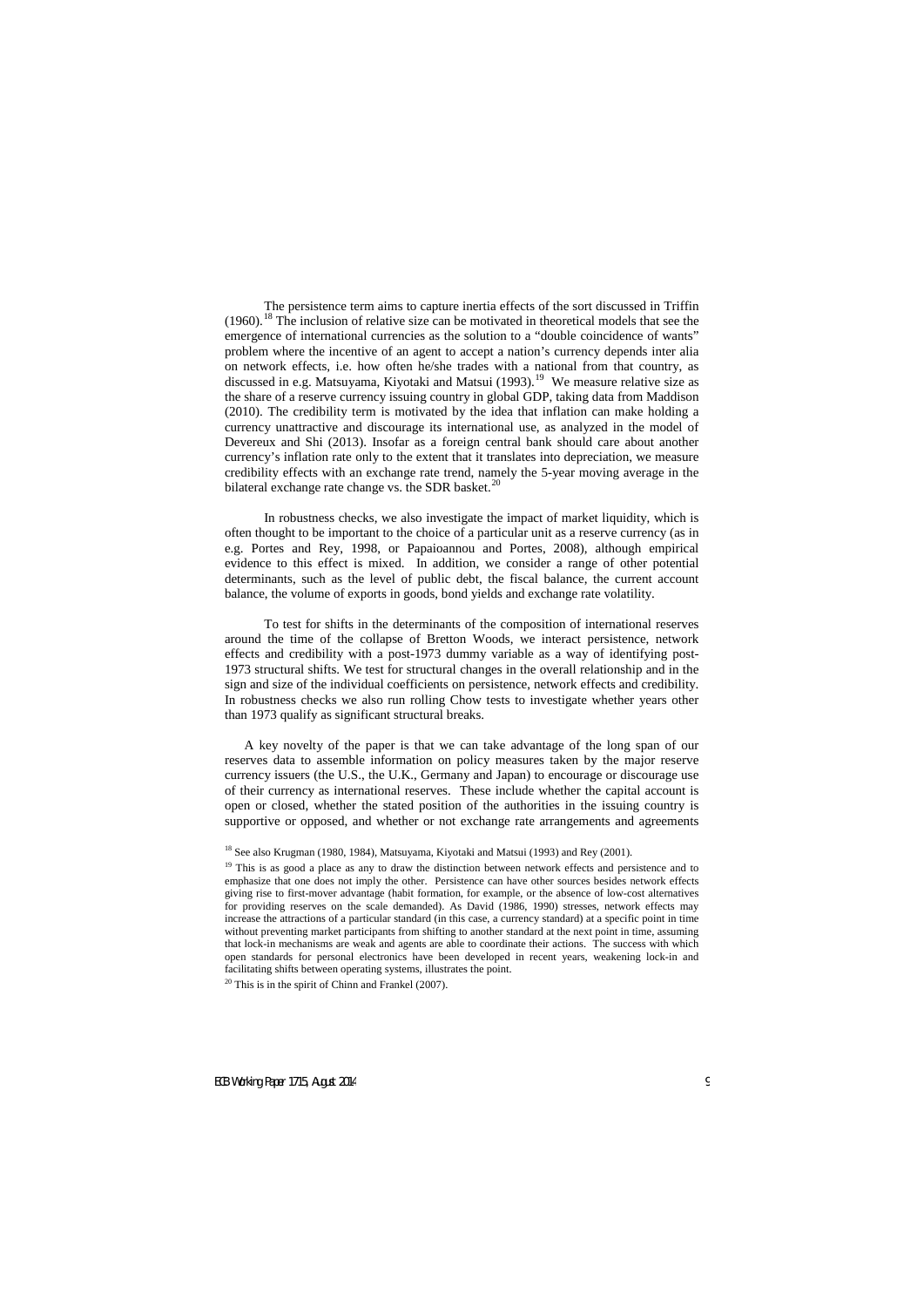are supportive.<sup>[21](#page-11-0)</sup> In the absence of a systematic source of information on these policy measures, we drew on a large range of sources, including Fukao (1990), Henning (1994), Schenk (2010), Tavlas (1991), Takagi (2011) and Takeda and Turner (1992) in constructing our measures. An overview of the resulting indices is in Appendix 2.

## **3. Overview**

Figure 1 shows the currency composition of foreign reserves since 1947. A striking feature of the figure is the dominance of the British pound in the aftermath of World War II, when it accounted for more than 80 per cent of foreign exchange reserves. This is then followed by a sharp reversal of fortunes, with the dollar overtaking sterling and accounting for more than 50 per cent of identified foreign exchange reserves by the early 1950s. From there, the dollar's rise continues unabated through the mid-1970s.<sup>22</sup> Sterling's decline as a share of global reserves similarly continues unabated and reaches its current levels in the low single digits at around the same time.

Some fluctuations around these trends plausibly reflect exchange rate changes. For example, the dollar's declining share of global reserves after 1976 in part reflects the dollar's depreciation against other currencies in the course of the subsequent decade (interrupted by its recovery between  $1980$  and  $1986$ ).<sup>[23](#page-11-2)</sup> The acceleration of sterling's fall in the late 1960s and early 1970s similarly reflects the impact of the devaluation of the pound around the time of the collapse of the Bretton Woods System, just as its further drop in 1976 reflects in part the balance-of-payments and currency crisis that year.<sup>24</sup> This is an indication that it will be important, especially when considering relatively shortterm fluctuations, to analyze currency holdings at constant as well as current exchange rates, as we do in Figure 2.

From the early 1970s, we observe the rise of the deutschemark and the euro as international reserves. Taken together, the lines representing these currencies trend steadily upward until the outbreak of the euro area sovereign debt crisis in  $2010$ <sup>[25](#page-11-4)</sup> We also see the rise and fall of the Japanese yen, whose share in global reserves peaks in the late 1980s and early 1990s, coincident with the end of the "bubble economy" and the onset of the Japanese economic and financial crisis, along with the rise of various subsidiary reserve currencies.

 $21$  In contrast, no such data were gathered for the euro, insofar as euro area authorities have a neutral policy position on the euro's international status and neither explicitly hinder nor foster its role (see e.g. ECB, 2013).

<sup>&</sup>lt;sup>22</sup> This is the case of Eurodollar assets, which are included along with U.S.-issued reserve assets denominated in dollars.

 $23$  For details see Frankel (2007).

<sup>&</sup>lt;sup>24</sup> See Cairncross and Eichengreen (1981) and Burk and Cairncross (1992).

<span id="page-11-4"></span><span id="page-11-3"></span><span id="page-11-2"></span><span id="page-11-1"></span><span id="page-11-0"></span> $25$  The impact of the crisis on the euro's international role is analyzed by ECB (2013).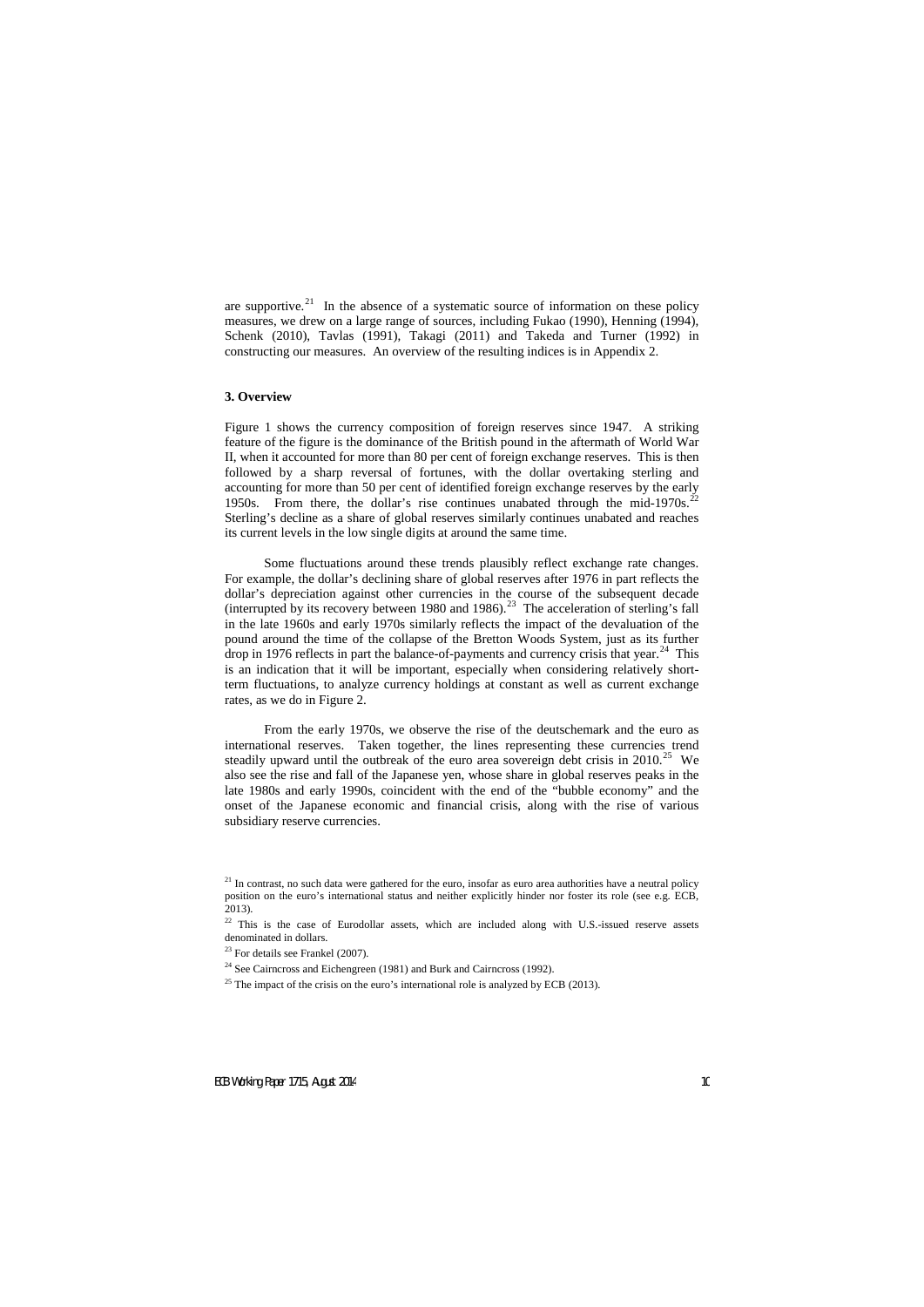Still, the reversal of fortunes at the beginning of the period is the figure's most striking feature. Understanding how this came about requires in turn understanding why sterling appeared so dominant after World War II. As Eichengreen and Flandreau (2009) show, sterling and the dollar each accounted for roughly 40 per cent of global foreign exchange reserves in the 1920s and early 1930s. Then Britain and America's departures from the gold standard in 1931 and 1933, respectively, led foreign central banks to liquidate their sterling and dollar holdings. France and the other members of the gold bloc continued to hold limited amounts of dollars, as did a number of Latin American countries. The Central European countries that relied on exchange control to manage their balances of payments in the 1930s partially rebuilt their sterling reserves after 1933, as did the Scandinavian countries, which were all de facto or de jure members of the sterling bloc.

As a result, reserves held in both sterling and the dollar were small in the late 1930s by the standards of both the 1920s and the period after World War II. The numerical dominance of sterling in 1947 thus reflected the willingness of the United Kingdom's wartime allies to accept sterling-denominated claims on the British government in payment for materiel and foodstuffs provided to the British economy and its armies overseas. Much of the sterling held in 1947 was accumulated because of these special wartime circumstances. It followed that many of sterling's holders wished to transform it into other reserve assets, the dollar being the obvious alternative, and/or to use it to purchase merchandise (that is, to liquidate it entirely), which they did over time to the extent that such conversion and liquidation were permitted. Hence the reversal evident in Figure 1.

The constraints on these operations were several. First, there were regulatory restrictions. Britain imposed regulations limiting the conversion of sterling balances held in London by overseas official and private holders, and it negotiated similar regulatory arrangements with other countries. Some of these "blocked" sterling balances could be used for purchases of merchandise and/or other assets within the sterling area (the group of countries that held most or all of their reserves in sterling in London, that pegged their exchange rates to sterling, and that maintained a common system of exchange control against the rest of the world) but not elsewhere, and specifically not for purchases of dollars or payments to the so-called dollar area. In addition to members of the sterling area, sterling reserves were also held by members of the so-called transferable account area. Its members, mainly European countries, were permitted to use their sterling reserves for payments between transferable accounts and sterling area accounts but not for payments with members of the dollar area (so-called American account countries).<sup>[26](#page-12-0)</sup>

The effect was to limit the scope for converting sterling into dollars or using it to purchase merchandise in the dollar area. Sterling reserves could be redistributed among sterling area countries, but their governments and residents could liquidate them only by

<span id="page-12-0"></span> $26$  Details on these arrangements may be found in Schenk (1994, 2010).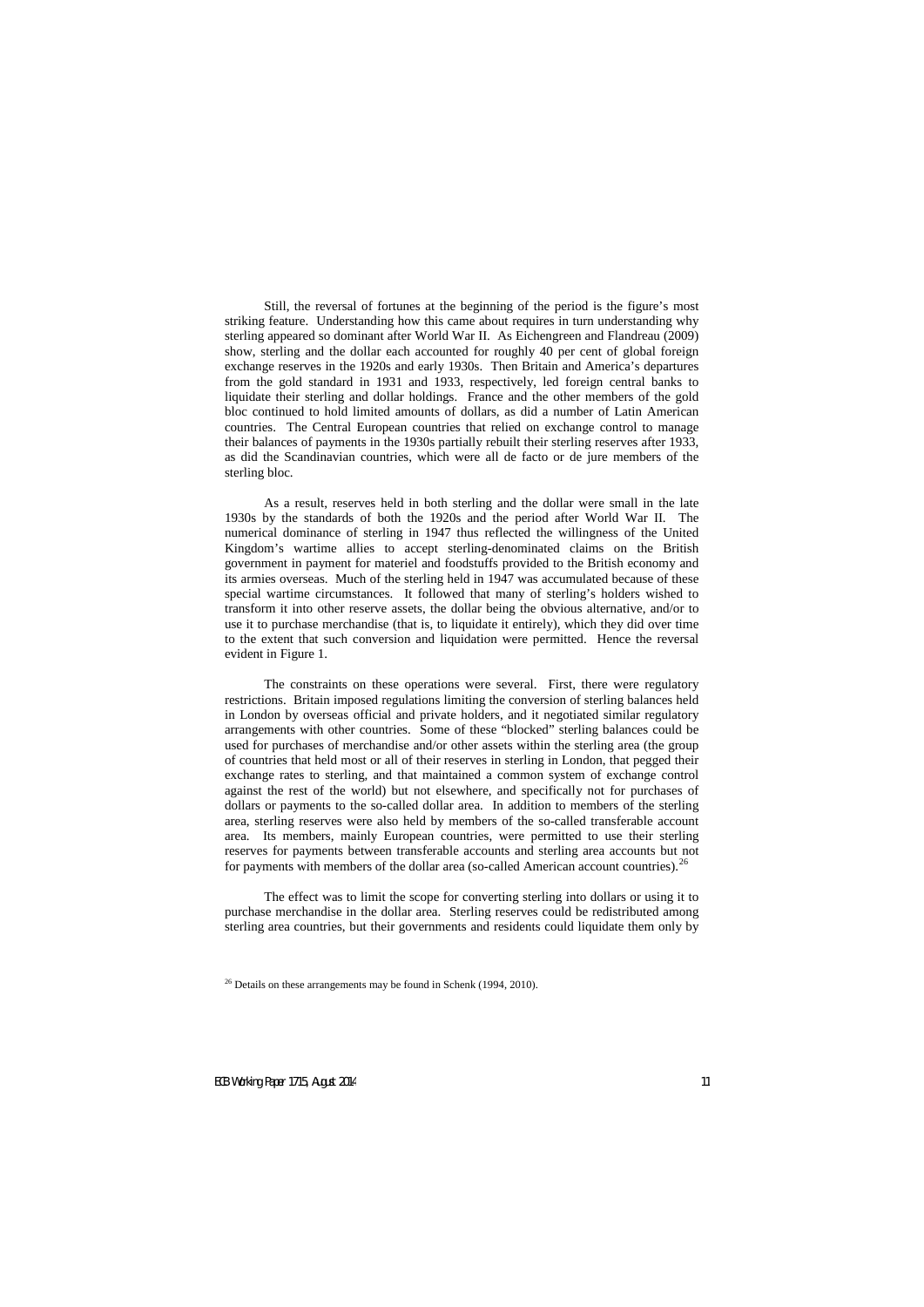using them in settlements with the United Kingdom itself, which maintained a variety of (somewhat porous) trade and capital controls to limit the practice.

To be sure, controls could be evaded, and some sterling balances, such as the sterling earnings of American account countries, were freely convertible into dollars. Such conversions were however limited by a second factor, namely the danger of suffering capital losses on residual sterling balances if the resulting loss of reserves by the Bank of England forced the government to devalue the currency, as in 1949. The dilemma was analogous to that facing  $21<sup>st</sup>$  century emerging markets holding mainly dollars as reserves in periods when questions are raised about the prospective stability of the dollar. Diversifying out of dollars may precipitate the dollar depreciation that portfolio managers fear if it goes too far, too quickly. Avoiding self-defeating action may not be easy, however, since it requires collective action, and since the incentive remains for individual parties to an agreement to surreptitiously diversify if they can get away with it. The relatively elaborate sterling, transferrable and American account arrangements of the late 1940s can be thought of as monitoring and enforcement technologies designed to support such collective action and prevent the disorderly liquidation of sterling reserves.

Third, and finally, there were political constraints on portfolio rebalancing. Many of the postwar holders of sterling were Britain's wartime allies. Many shared a common colonial heritage and were members of the British Commonwealth. This caused governments to hesitate in taking steps to maximize the value of the national reserve portfolio at the expense of the UK and the rest of the sterling area.

Figure 3 shows these developments from another perspective. It plots the Hirschman-Herfindhal (HH) index for the concentration of foreign exchange reserves from 1947 through 2012, where a value of unity indicates total concentration of reserves in one currency. Two versions of the index are displayed: the simple HH index, and the index adjusted for the number of currencies in the global reserve portfolio.<sup>27</sup> The indices confirm the high concentration of reserves in one currency (sterling) immediately after World War II, the subsequent rapid fall in concentration as sterling is liquidated and the dollars are earned, then the growing concentration of reserves in dollars in the 1960s and 1970s, and finally very gradual movement in the direction of less dollar-concentrated reserve portfolios.

## **4. Basic Regression Results**

Tables 1 and 2 summarize the basic regression results. We regress the share of identified foreign exchange reserves held in a particular currency purged of valuation effects on a lagged dependent variable to capture persistence, issuing-country size relative to global GDP as a proxy for network effects, and the trend change in the exchange rate (the

<span id="page-13-0"></span> $^{27}$  A number that rose with time, most notably in the 1970s, when the two lines in the figure converge.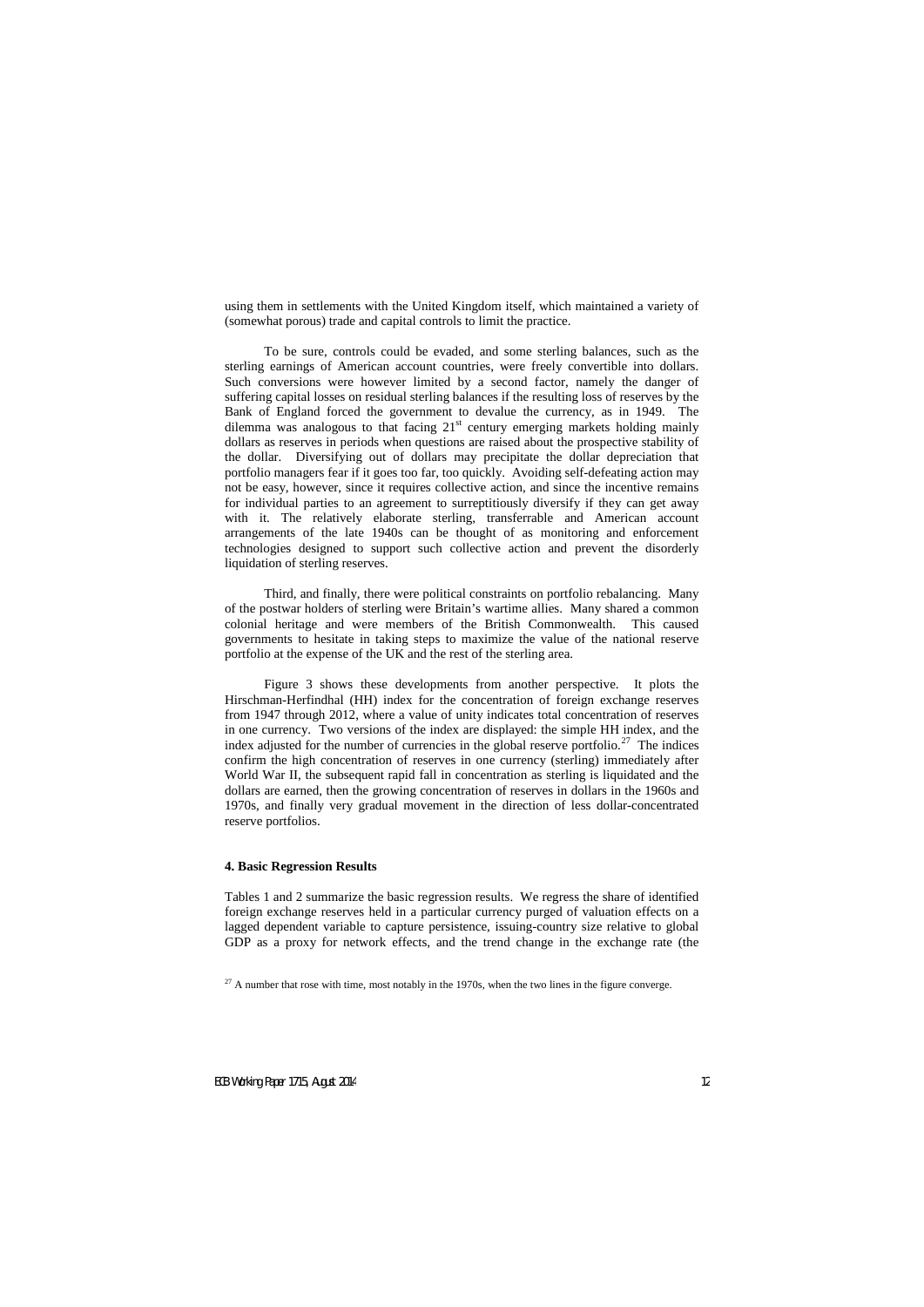average rate of currency appreciation vis-à-vis the SDR over the preceding five years) as a measure of credibility. $28$ Column 1 reports basic results with the three basic explanatory variables. Column 2 is then for the pre-1973 period and column 3 for 1973 on. Column 4 includes interaction terms with a post-1973 dummy variable as a way of testing for post-1973 structural shifts. Table 2 substitutes zeroes for missing observations of the dependent variable in Table  $1.^{29}$ 

The basic results are consistent with what previous investigators have found for the recent period, albeit with some differences. Consider Table 1. Evidence of persistence is strong; a coefficient of 0.9 on the lagged dependent variable indicates a half-life of roughly seven years. This suggests that, in order to adequately understand the evolution of currency shares, it is important to consider medium-term evolutions, as we do here. But this point estimate also indicates that the share of a currency in global reserves can be halved in less than a decade, which is what happened to sterling between the mid-1960s and early 1970s. The coefficient on size is important throughout, consistent with the emphasis of previous authors on network effects.<sup>30</sup> The full sample estimates reported in column 1 suggest that the short run (one year effect) of an increase in a reserve-issuing country's share of global output of 10 percentage points corresponds to an increase in the share of its currency in global reserves of roughly two percentage points in the short run and almost 30 percentage points in the long run.

The effects of policy credibility, as measured by the trend rate of appreciation of the exchange rate, are more complex. Previous studies reported mixed results for this variable; our results are mixed as well. In Table 1 policy credibility shows up as positive after 1973, as expected, but significantly negative, somewhat counter-intuitively, before. In Table 2, where we add the zero observations, however, the policy credibility measures for the pre-1973 period turns positive, though it is insignificantly different from zero.<sup>31</sup>

<span id="page-14-3"></span><span id="page-14-2"></span><span id="page-14-1"></span><span id="page-14-0"></span> $31$  Arithmetically, the negative coefficient on the credibility-related exchange rate term for the period before 1973 reflects the fact that sterling depreciated on two occasions in this period, when the share of sterling

<sup>&</sup>lt;sup>28</sup> We calculate trend appreciation using data from the IMF's International Financial Statistics. In robustness check we also use annual CPI inflation (calculated from national price indices) as a metric of credibility effects, which we take from Global Financial Data.

 $29$  This will be evident from the increase in the number of observations.

<sup>&</sup>lt;sup>30</sup> Chinn and Frankel (2007), and other authors following them, suggest that the relationship between reserves in a particular currency and the issuer's relative economic size should be nonlinear, an effect which they seek to capture with a logistic transformation of the dependent variable. A logistic transformation of the dependent variable is not practical here because such a nonlinear transformation may lead to inconsistent estimates (especially when reserve currency shares are set to zero). In their original discussion of the issue, which arose in the context of log-linearized versions of the gravity model of trade, Santos-Silva and Tenreyo (2006) stressed that nonlinear transformations of the dependent variable may lead the error term to depend on the regressors in the presence of heteroskedasticity, which violates the conditions for OLS consistency. Moreover, they show that zero observations create a related bias. Insofar as zero observations evidently occur for small reserve-issuing countries, as is our case here, this again suggests that the errors may depend on the regressors (recall that one of them in our equation is country size). This may again lead to possible inconsistent estimates. Note that when we include both relative country size and relative country size squared (to capture nonlinearities in country size), their coefficients are individually indistinguishable from zero (although the two size terms are jointly significant).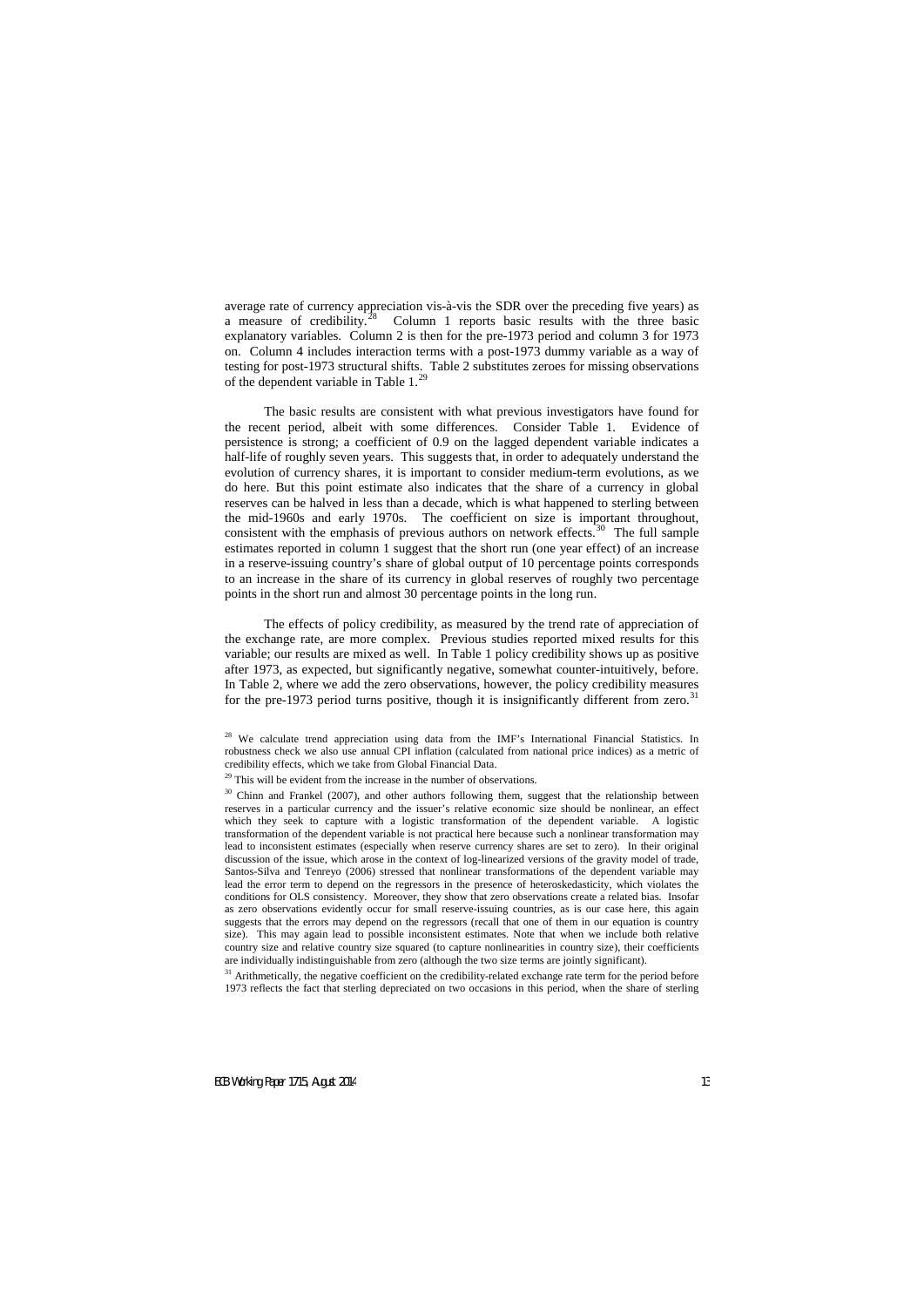The safest interpretation would appear to be that policy credibility had weaker effects before 1973 than after. Tables 3 and 4 show that most of these results carry over when we instead compute currency shares without adjustment for valuation effects, as in earlier studies. $32$ 

Comparing our results for the full sample period with the benchmark linear estimates of Chinn and Frankel (2007, Table 8.4, p. 303), our estimates of the size effect (designed to capture network effects) are about twice as large (but they are exactly the same when we restrict the estimation period to post-1973, as they do). Those of the lagged dependent variable (designed to capture persistence effects) are the same. And the estimate for the exchange rate trend (designed to capture credibility effects) is essentially identical to theirs, except that in our sample it is statistically significant.<sup>[33](#page-15-1)</sup>

However, there are significant differences between sub-periods, lending support to the upheaval hypothesis that the collapse of Bretton Woods occasioned a fundamental change in the determinants of the composition of reserves. Consider again Table 1. The coefficient capturing network effects is much smaller in the second period than in the first. The change in magnitudes is statistically significant at the 1 per cent confidence level.<sup>34</sup> This evidence suggestive of a weakening of network effects is consistent with the so-called "new view" of the international monetary system in which, due to the weakness of network increasing returns, there is more space today for multiple reserve currencies to coexist. At the same time, there is evidence of an increase in persistence. The coefficient on this variable is larger after 1973 than before, and the difference is statistically significant at the 5% level of confidence.<sup>[35](#page-15-3)</sup>

These results are intuitive. That inertia is stronger post-Bretton Woods reflects the fact that the post-1973 period has not seen a rapid shift from one currency to another comparable to the shift from sterling to the dollar that occurred between 1947 and 1973. Before 1973, serious doubts about the prospects for sterling as a reserve currency caused reserve managers to question their habits and move away from the currency; that the

<sup>33</sup> Note that we compute the exchange rate as SDRs per national currency unit, whereas Chinn and Frankel compute it as national currency units per SDR, which explains the difference in the reported sign of the effect.

<sup>34</sup> According to a Chow test.

reserves was relatively high, and that the deutschmark appreciated in the early 1970s, when the share of deutschmark reserves was low.

<sup>&</sup>lt;sup>32</sup> Table 3 reports results with missing observations and Table 4 without. The main difference is that the interaction term for policy credibility and the post-1973 period in column 4 is now insignificantly different from zero. That this result changes is not surprising, since allowing for exchange rate effects in the dependent variable creates the potential for spurious correlation with the exchange rate when the latter is included as an independent variable. We are therefore more inclined to trust the estimates of credibility effects in Tables 1 and 2.

<span id="page-15-3"></span><span id="page-15-2"></span><span id="page-15-1"></span><span id="page-15-0"></span><sup>&</sup>lt;sup>35</sup> Our most extensive discussion of the "old" and "new" views is in Chitu, Eichengreen and Mehl (forthcoming). In practice, the large coefficient on the lagged dependent variable (evidence of significant – but not insurmountable – persistence effects) may reflect the obstacles to the quick liquidation of sterling reserves discussed in Section 3.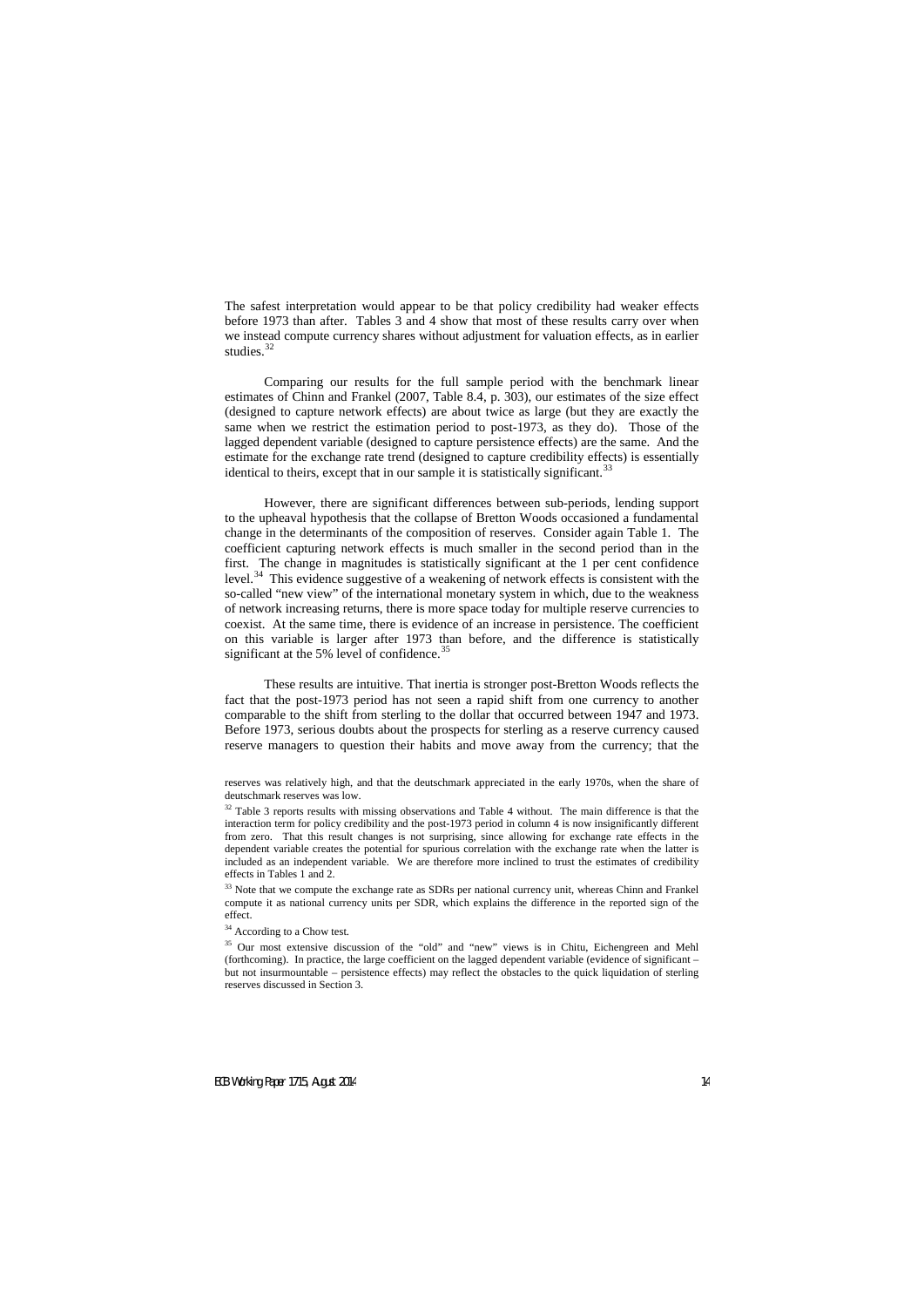United States has, for the most part, avoided creating equally serious doubts about the dollar has allowed persistence effect to, well, persist. That network effects are less strong is similarly intuitive. Financial and transactions technologies have continued to advance. Currency swap markets have developed. Hedging instruments have proliferated. Information on foreign exchange markets has become more freely available. All this has allowed central banks and others engaged in international transactions to conduct their transactions – and hold reserves against associated contingencies – in currencies other than the dominant one or ones without incurring costs as serious as before, thereby weakening network effects.

The alternative to using historical information and priors as a basis for hypotheses about structural shifts in the relationship between reserves and their determinants is to let the data speak. When we run rolling Chow tests for the coefficients on persistence, issuing-country size as a proxy for network effects, and policy credibility, the test statistic is largest in 1960. This was the year when US official foreign monetary liabilities first exceeded US gold reserves and when Triffin (1960) warned that a run by official foreign creditors that would exhaust US gold reserves was now possible. There is evidence of another structural break in 1966. This was the year preceding the second post-World War II devaluation of sterling, which was already then of great concern to investors, and was followed by another discrete decline in sterling reserves. It was the year immediately before France's withdrawal from the Gold Pool, which collapsed shortly afterwards, under which the United States and seven European countries holding dollar reserves (six before 1967) agreed to reimburse the United States for a portion of the gold it lost when other countries converted their dollars into gold.<sup>[36](#page-16-0)</sup> It was also a year of heightened concern over the future of the Bretton Woods System and hence of the dollar peg.<sup>37</sup> The only other Chi-square-statistics that come close to rivaling the 1960 and 1966 values are in 1973-4, the first years of the floating exchange rate era, in line with the "upheaval" hypothesis.

Dividing the sample in 1966 as opposed to the early 1970s has minimal impact on point estimates and confidence intervals.<sup>[38](#page-16-2)</sup> Nonetheless, the fact that the sharpest shift in the relationship between the currency denomination of foreign reserves, on the one hand, and persistence, issuing-country size and policy credibility, on the other, occurs in the 1960s rather than in 1971-4 highlights how contemporaries may have overestimated the extent to which the actual collapse of Bretton Woods would tarnish the attractions of the dollar. It highlights how they may have overestimated the extent to which the demand

<sup>36</sup> The Gold Pool is the subject of Eichengreen (2007), Chapter 3.

 $37$  One indication is that there is a sharp local peak in the number of books citing Bretton Woods, according to Google's Ngram Viewer around 1966-1968. 1968 was a key year in negotiations to create Special Drawing Rights as a possible alternative to dollar reserves; an amendment to this effect to the IMF's Articles of Agreement was drafted and ratified by a growing number of countries in the course of the year, although the amendment only came into effect in 1969 and actual SDRs were only issued (in small amounts) starting in 1970.

<span id="page-16-2"></span><span id="page-16-1"></span><span id="page-16-0"></span><sup>&</sup>lt;sup>38</sup> Note also that dividing the sample in 1960 leaves too few observations for meaningful estimates for the preceding period.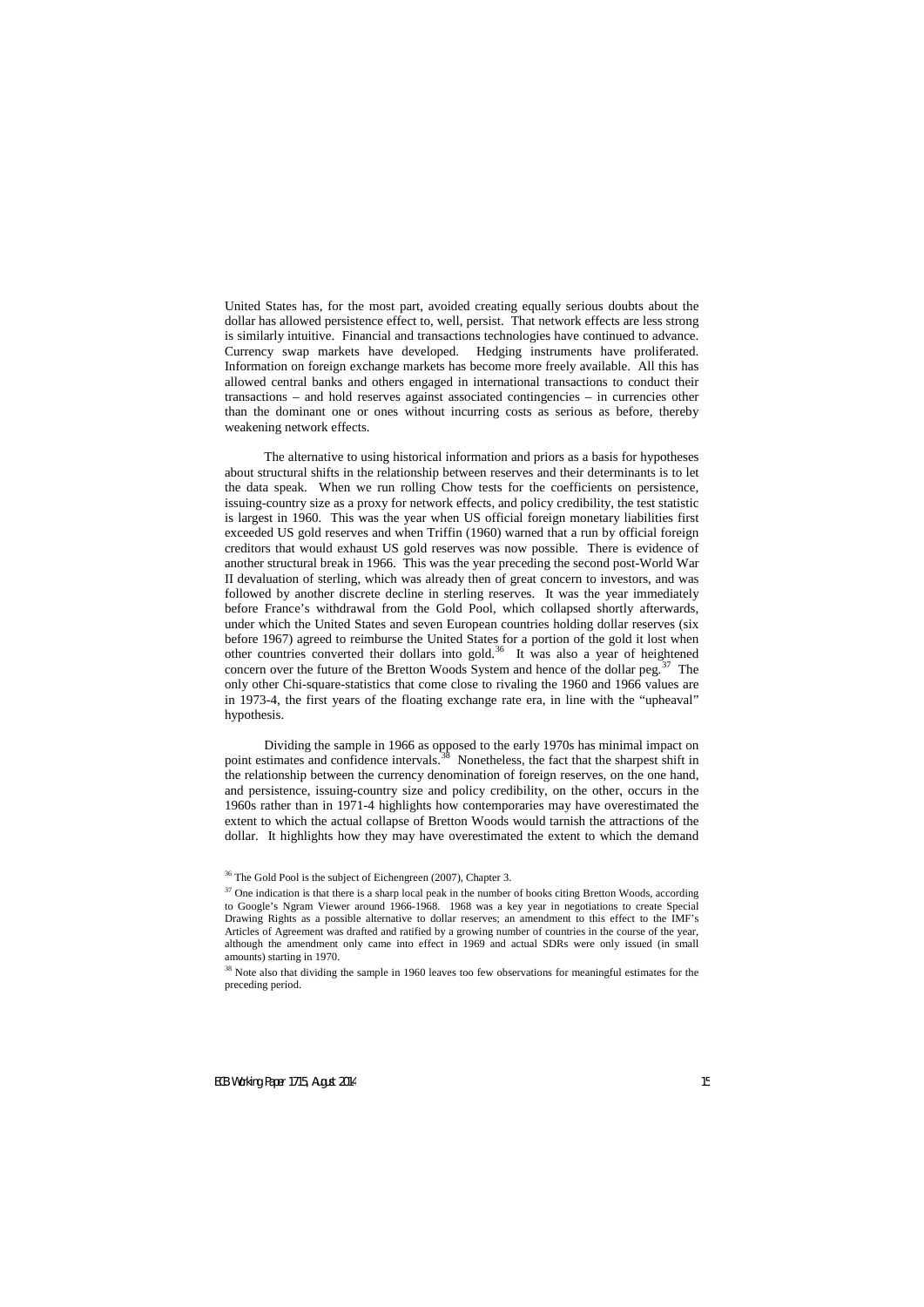for and composition of reserves would be altered in fundamental ways by the *actual* shift from fixed to flexible exchange rates, as opposed to *anticipations* thereof. [39](#page-17-0)

But regardless of whether one places the shift in 1960, 1966 or the early 1970s, our results are consistent with the fact that the determinants of the demand for and composition of international reserves fundamentally changed by the time of the breakdown of Bretton Woods.

## **5. Robustness**

We subjected these results to a number of robustness tests, which confirm our main findings. We examined the impact of financial market development and liquidity (see Table 5). Following Chinn and Frankel (2007, 2008) we added (the logarithm of) foreign exchange market turnover (in USD billion) as a measure of liquidity. This required us to limit the sample to the period since 1973 due to the unavailability of earlier data on turnover.[40](#page-17-1) The new variable enters with a positive coefficient indistinguishable from zero, although it is difficult to say whether this reflects the absence of an effect or the more limited sample size (see the first column of Table 5).

An alternative is to use stock market capitalization relative to GDP as a measure of financial market liquidity and development, in the manner of Rajan and Zingales  $(2003).<sup>41</sup>$  $(2003).<sup>41</sup>$  $(2003).<sup>41</sup>$  We constructed estimates of stock market capitalization by taking data from Rajan and Zingales (2003) and Beck et al. (2009).<sup>[42](#page-17-3)</sup> The estimates, reported in columns 2 to 5 of Table 5, again show market development and liquidity as entering with an insignificant coefficient and adding little to the variation explained by the equations in Section  $4^{43}$  $4^{43}$  $4^{43}$ 

<sup>&</sup>lt;sup>39</sup> As aforementioned, see e.g. Frenkel (1978) and Heller and Kahn (1978).

 $40$  The data on foreign exchange turnover were taken from the BIS Triennial Surveys of global foreign exchange market activity back to 1986 as well as from G30 and national central bank reports for the period 1973 to 1986 (as in Chinn and Frankel, 2007, 2008). They were linearly interpolated to annual data.

<sup>&</sup>lt;sup>41</sup> Chen, Peng and Shu (2009) and Huang et al. (2014) use stock market capitalization as their measure of liquidity and financial development and find that it is economically important and statistically significant in the recent period. A further alternative would be to use bond market capitalisation as a metric, but data then would have an insufficiently long time span: BIS data usually go back to the mid-1990s and those from Beck et al. (2009) to the late 1980s.

 $42$  We used the Rajan and Zingales (2003) data for the period 1950-1999 (linearly interpolated to annual data) and the data in Beck et al. (2009) for the period 1999-2013. The data on nominal GDP were taken from the IMF's International Financial Statistics.

<span id="page-17-4"></span><span id="page-17-3"></span><span id="page-17-2"></span><span id="page-17-1"></span><span id="page-17-0"></span><sup>&</sup>lt;sup>43</sup> An alternative is to substitute the log level of market capitalization for country size. In this case stock market capitalization enters positively (but insignificantly) before 1973, while the interaction term for the post-1973 is negative (but also insignificant). This echoes the pattern found in the baseline model for economic size. Hence it is hard to know whether results obtained using this specification are in fact capturing the effects of market development and liquidity, or those of country size, with which market capitalization is correlated. This causes us to prefer the results shown in Table 5 and discussed in the text.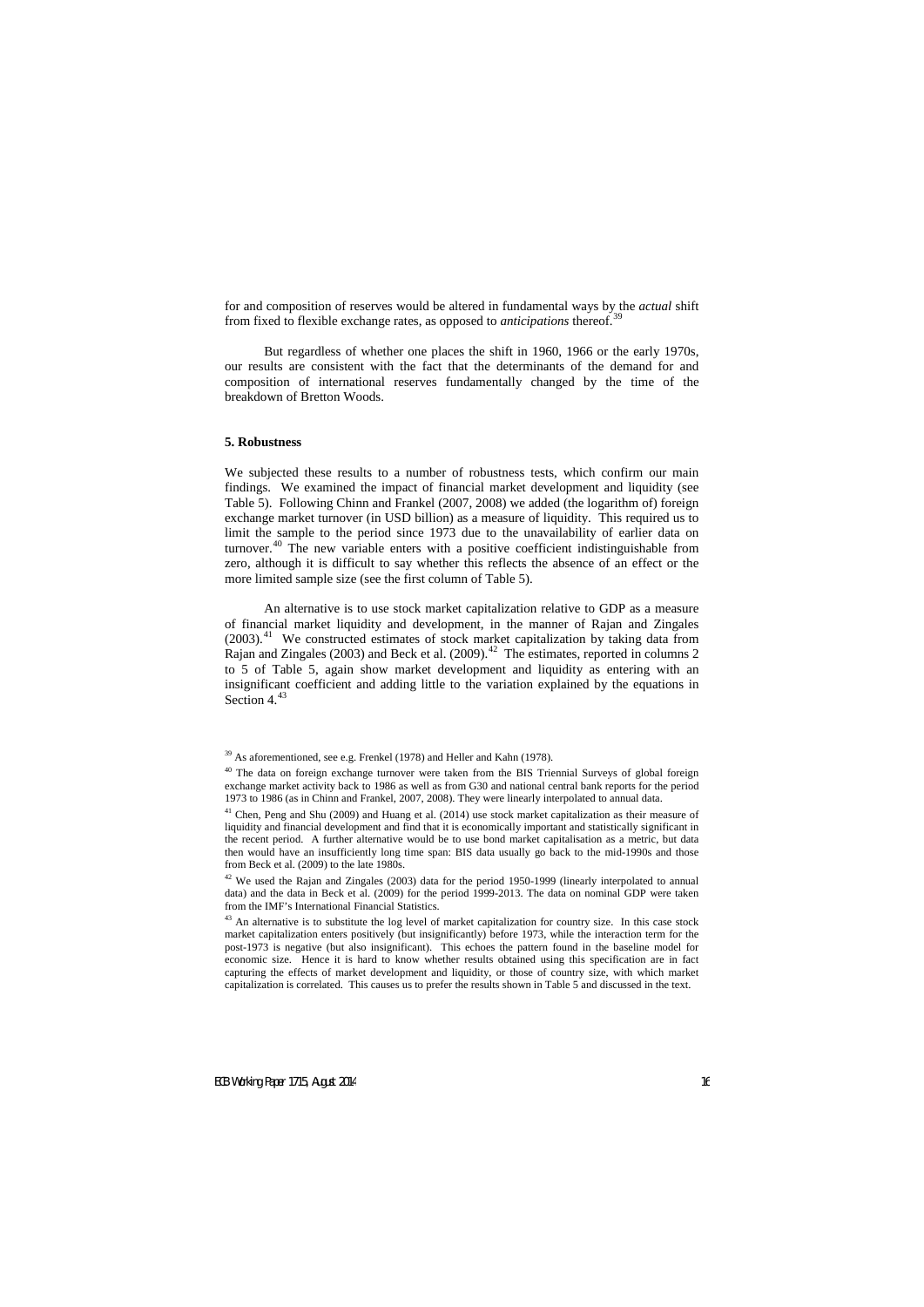In Table 6 we controlled for a number of additional potential determinants of reserve currency choice, such as the public debt-to-GDP ratio, fiscal balance-to-GDP ratio, current account balance-to-GDP ratio, volume of exports in goods, long-term bond yields, exchange rate volatility (as estimated from GARCH(1,1) models, and exports of goods (reported in columns 1 to 6, respectively). The main results were again robust to these changes. In particular, the coefficients on persistence, network effects and credibility were little different from those obtained with our basic model in Table 1. There was similarly little change in the estimated structural shifts pre- and post-1973. Of the additional control variables, only public debt and the fiscal balance enter significantly. This is consistent with Frankel (2013)'s observation that the two periods when the downward trend in the dollar's share starting in the mid-1970s paused – namely the 1990s and the most recent few years – are also the two periods when the US budget balance improved.

In addition, we estimated the same equation excluding the euro and replacing the exchange rate trend with CPI inflation as a measure of credibility (the results are not reported for sake of brevity). The main findings were robust to these changes as well.<sup>[44](#page-18-0)</sup>

In Table 7 we report panel Tobit estimates to control for the boundedness of reserve currency shares, which may lead to censoring insofar as several units bounce close to near zero values, while only a few are closer to the distribution's center (as noted before, one then has to forego robust standard errors adjusted for clustering). The results are again unchanged from those for our basic model in Table 1. The estimates of column 4 (where we allow for the possibility of a structural break in 1973) are virtually identical in Tables 1 and  $7<sup>45</sup>$  $7<sup>45</sup>$  $7<sup>45</sup>$ 

Finally, in Table 8 we adjust for possible endogeneity using GMM. The estimation results are obtained with a collapsed set of instruments, as suggested in Roodman (2009), in order to minimize instrument proliferation bias.<sup>[46](#page-18-2)</sup> These new estimates are again very close to those obtained with our baseline specification.

<sup>&</sup>lt;sup>44</sup> One exception was that the effect for the credibility of policies measured by inflation rates was found to have weakened post-1973 (not increased). This is likely to reflect the correlation between relatively high British inflation and the falling share of sterling in international reserves over the earlier period. U.S. inflation in the later period, evidently, had a smaller and less significant effect, on the other hand.

 $45$  The reason is that we have no right/left-censored variables, in fact, so that Tobit estimation is actually not needed. When we obtain estimates without missing observations, the standard errors become quite large, however, which might be due to the fact that they are not robust to heteroskedasticity.

<span id="page-18-2"></span><span id="page-18-1"></span><span id="page-18-0"></span><sup>&</sup>lt;sup>46</sup> In constructing the instrument matrix, we treated persistence, size and credibility as endogenous and the year dummies as exogenous. The very high *p*-value of the Hansen statistic (which overwhelmingly suggests that the instruments are orthogonal) likely indicates that the number of instruments remains still very large relative to the number of currency units, this despite the Roodman (2009) correction. Moreover, there is evidence of significant dynamic effects at only the 25% level of confidence, as measured in the first-order serial correlation of the first-differenced disturbances of the estimated models (and evidence of second-order serial correlation in two specifications).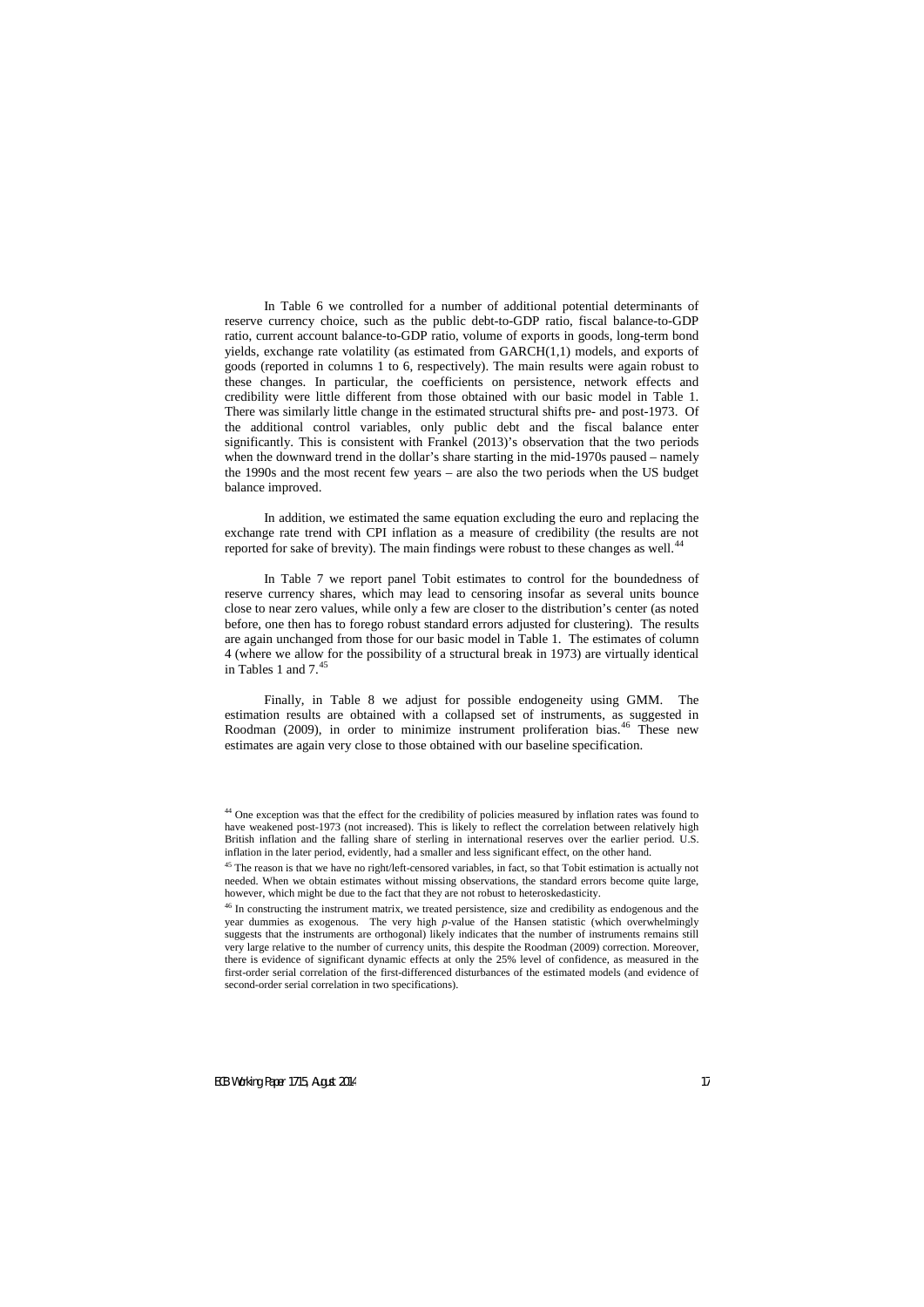## **6. Policy Variables**

The long span of our new series allows us to consider whether not only factors like persistence, network effects and credibility but also policies to encourage or discourage the international use of particular national units had a bearing on international reserve currency status.

One potential explanation for the continued dominance of the U.S. dollar is the reluctance of other countries to permit international use of their currencies. Germany in the 1960s and 1970s used capital controls and other measures to limit the accessibility and liquidity of the deutschemark as a way of discouraging central banks from holding deutschemark reserves, on the grounds that their doing so might undermine the Bundesbank's efforts at inflation control. Japan between the 1950s and the early 1980s similarly maintained a panoply of controls and regulatory restrictions designed to limit official foreign holdings of the yen, on the grounds that such holdings would complicate its pursuit of industrial policies.

We consider measures adopted to support and discourage use of their national currencies as foreign reserves by these two countries and, in addition, by the United States and the United Kingdom.<sup>[47](#page-19-0)</sup> The UK, as noted, took a variety of steps in the  $1940s$ and 1950s to limit the liquidation of sterling reserves; subsequent policy initiatives, such as the City of London's financial "big bang" liberalization in 1986, can be seen as supporting sterling's international role. The United States for its part adopted a number of policies to support the dollar's international role, such as the Interest Equalization Tax in 1963 and the Voluntary Credit Restraint Program in 1965, designed to limit capital outflows, stem gold losses, and foster confidence in official convertibility of the dollar. We distinguish four categories of measures related to: (a) regulation of the capital account of the balance of payments, (b) official positions and verbal interventions on internationalization, (c) reform and regulation of the exchange rate system-cum-regime, and (d) other miscellaneous measures. Under each category we further distinguish measures designed to encourage international use of the currency from measures to discourage it. This gives us a total of eight dummy variables capturing eight categories of potential policy effects.

Figure 4 provides an overview of the measures. Policy measures that aim to discourage international currency use are shown as negative entries to facilitate visual interpretation. However, they are coded as standard 0/1 dummies in the empirical estimations, in the same manner as policy measures that aim to explicitly encourage international currency use.

The results, in Table 9, confirm that policies matter, but not all policies and not all in the same way. In particular, it would appear that it is easier to discourage than to promote reserve currency use. Policies that aim to support currency use are often

<span id="page-19-0"></span> $47$  We are not aware of similar measures adopted by other countries in our data set.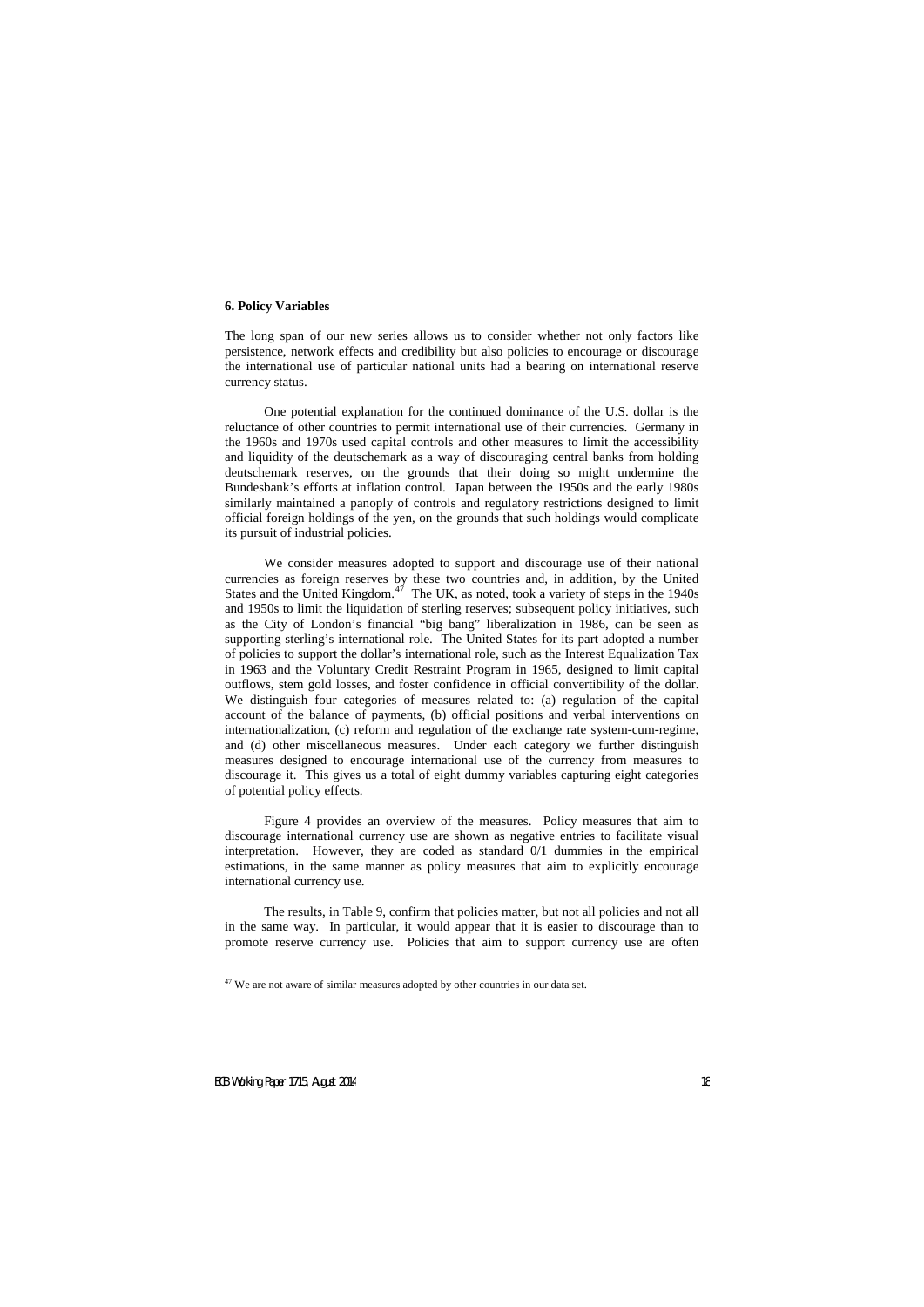unsuccessful, with a few notable exceptions. There is evidence that opening up the capital account helped to strengthen the importance of a particular unit as a reserve currency after 1973. But other supportive policies were less obviously important. Their effect is typically found to be insignificant. $\dot{ }$ 

In contrast, policies that aim to *discourage* currency use have often had significant effects. This is the case of unsupportive official positions, of unsupportive exchange rate regime measures (i.e. devaluing/debasing one's currency, like the repeated devaluations of sterling between 1947 and 1976 or those of the US dollar in the early 1970s), and of other unsupportive measures that may have dented confidence in a unit as a store of value (e.g. like the collapse of the Gold Pool or discussions about an IMF substitution account in the case of the dollar). $49$ 

In addition, we find, counter-intuitively, that restrictive capital account measures are associated with an increase (not a decrease, as expected) in the share of a particular currency in global reserves after 1973. But this probably means that the results are here dominated by the capital controls introduced by Germany and maintained by Japan after the collapse of Bretton Woods, which were relatively ineffective in stemming capital inflows compared to earlier restrictions.

Note that our earlier findings on structural changes in the coefficients on network effects are not altered by adding the policy variables. This is further evidence in favor of the "upheaval" hypothesis that the determinants of the demand for and composition of international reserves changed significantly around the time of the collapse of Bretton Woods.

## **7. Conclusions and Implications**

We have investigated whether the demand and composition of international reserves was fundamentally altered by the shift from fixed to flexible exchange rates, as predicted by the "upheaval hypothesis" formulated following the collapse of the Bretton Woods System. In doing so we have utilized newly assembled data on the currency composition of reserves and on policy measures intended to encourage or discourage the internationalization of national currencies since World War II.

We find strong evidence of a shift in the determinants of currency shares of globally held reserves around the time of the breakdown of Bretton Woods, in line with the upheaval hypothesis. Our findings suggest that the effects of inertia and the

<sup>&</sup>lt;sup>48</sup> Together with the effect of capital openness before 1973, which is found to be still positive and of the same size, however. Note also that supportive miscellaneous measures are found to have a *negative* and significant effect (at the 15% level), which suggests that they were unsuccessful, insofar as they produced an effect opposite to the one expected a priori.

<span id="page-20-1"></span><span id="page-20-0"></span><sup>&</sup>lt;sup>49</sup> In general, the effect of unsupportive official positions and unsupportive exchange rate regime-related initiatives is economically smaller than that of other unsupportive measures.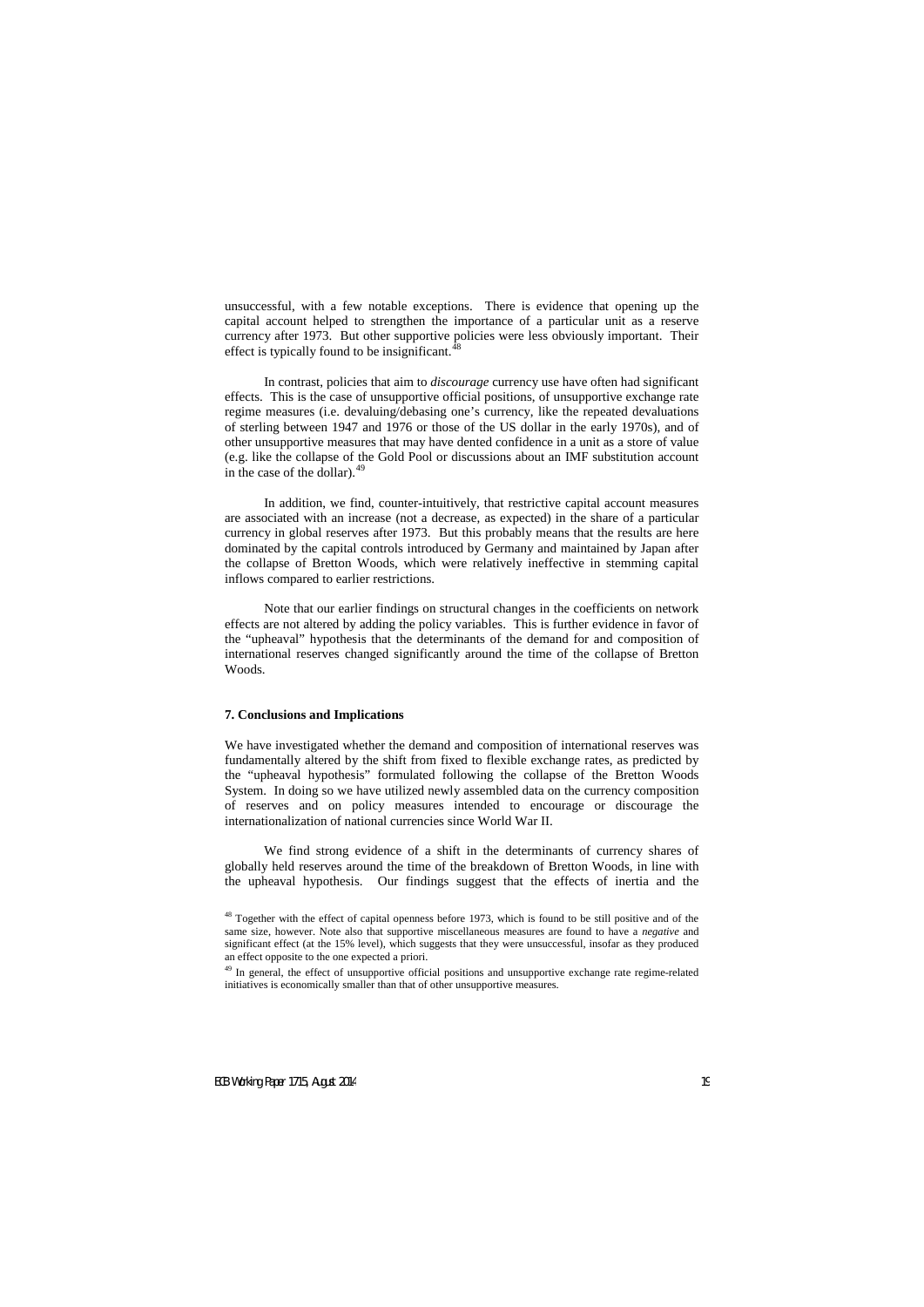credibility of policies on reserve currency choice have become stronger post-Bretton Woods, while those associated with network effects have become weaker.

From a policy perspective, that the effects of inertia have become stronger may be seen as acting in favor of the leading currency, namely the dollar, a fact further underscored by the resilience of its share in global reserves since the financial crisis (a period encompassed by our data). In contrast, that network effects have become weaker may be seen as working against the dollar's first-mover advantage, other things equal. As emphasized above, persistence can have other sources besides network effects giving rise to first-mover advantage (habit formation, for example, or the absence of viable alternatives for providing reserves on the scale demanded, which has risen, rather than fallen, in recent years). At the same time, the observation that persistence is not guaranteed by network effects suggests that its existence, and the dollar's continued dominance, should not be taken for granted.

In addition, our results suggest that the policy toolkit to encourage reserve currency status and overcome inertia effects has been dominated in the past by two instruments: macroeconomic stability and capital account openness. The policy toolkit available to discourage international currency use has additional instruments, including official statements and, exchange-rate-regime-related measures. These appear to have had larger and more powerful effects.

These last findings have obvious implications for China's earlier policies of discouraging international use of the renminbi and its efforts now to promote it. They are consistent with the effectiveness of China's capital controls in limiting international use of the currency and with the evidence of Huang, Dali and Fang (2014) that the renminbi still punches below its weight as an international reserve unit. Our evidence suggests that there is ample earlier precedent for the effectiveness of such restrictive policies. At the same time, our findings suggest that capital account liberalization may be necessary for renminbi internationalization, but will not suffice. And they suggest that the success of the other policy initiatives needed to achieve this goal cannot be taken for granted.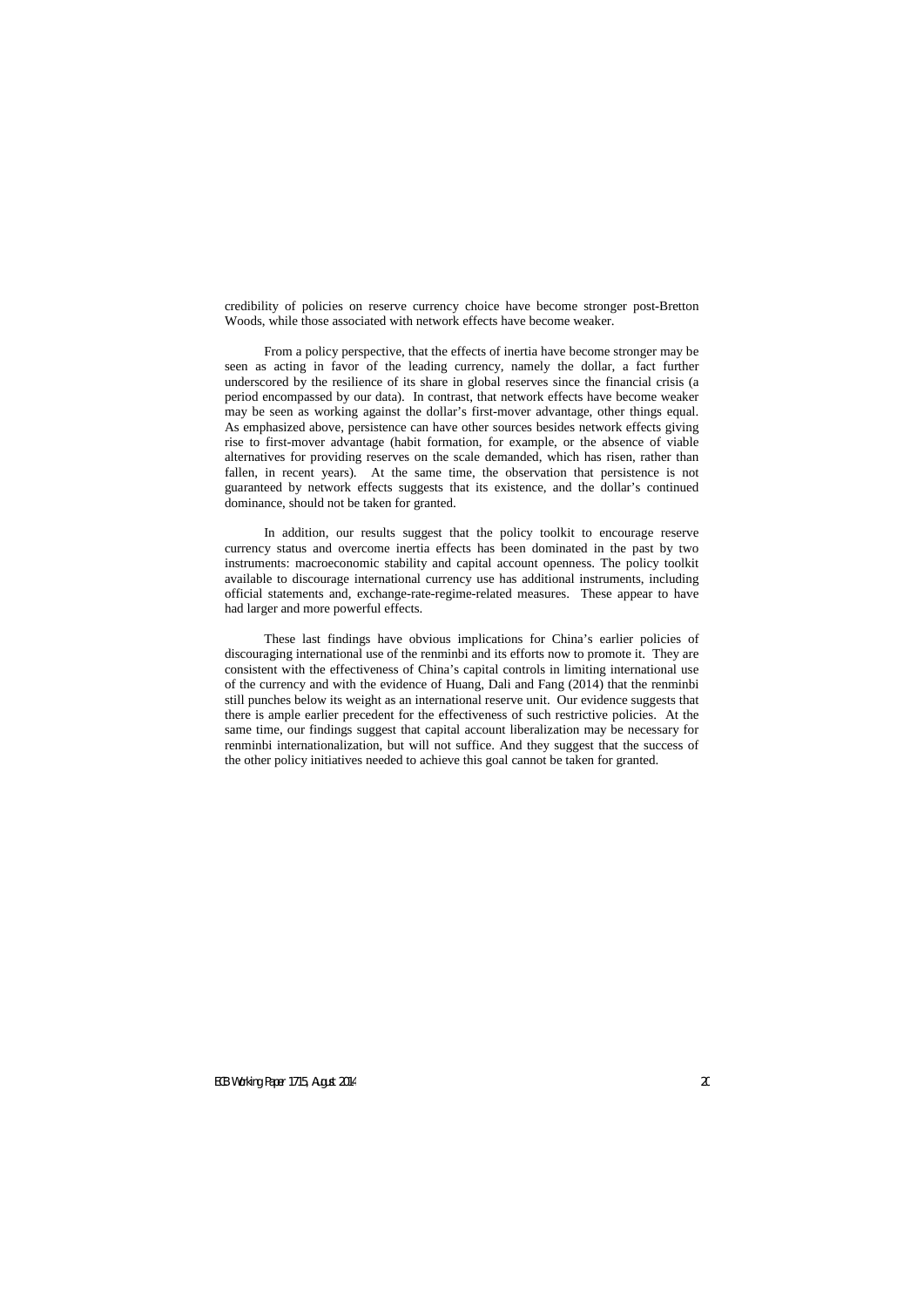## **References**

- Beck, Thorsten, Aslı Demirgüç-Kunt and Ross Levine (2009), "Financial Institutions and Markets Across Countries and over Time: Data and Analysis", *World Bank Policy Research Working Paper* 4943, May 2009.
- Bergsten, Fred (1997), "The Dollar and the Euro," *Foreign Affairs* 76, pp. 83-95.
- Burk, Kathleen and Alex Cairncross (1992), *Goodbye, Great Britain: The 1976 IMF Crisis*, New Haven: Yale University Press.
- Cairncross, Alec and Barry Eichengreen (1981), *Sterling in Decline: The Devaluations of 1931, 1949 and 1967*, Oxford: Blackwell.
- Chen, Hongyi, Wensheng Peng and Chang Shu (2009), "The Potential of the Renminbi as an International Currency," unpublished manuscript, Hong Kong Institute for Monetary Research, Barcvlays Capital and Hong Kong Monetary Authority (February).
- Chinn, Menzie (2012), "A Note on Reserve Currencies with Special Reference to the G-20 Countries," note prepared for the International Growth Centre (IGC), India Central Program, 23 April 2012.
- Chinn, Menzie and Jeffrey Frankel (2007), "Will the Euro Eventually Surpass the Dollar as Leading International Currency?" in Richard Clarida (ed.), *G7 Current Account Imbalances and Adjustment*, Chicago: University of Chicago Press, pp.283-338.
- Chinn, Menzie and Jeffrey Frankel (2008), "Why the Euro Will Rival the Dollar," *International Finance* 11, pp. 49-73.
- Chitu, Livia, Barry Eichengreen and Arnaud Mehl (forthcoming), "When Did the Dollar Overtake Sterling as the Leading International Currency: Evidence from the Bond Markets," *Journal of Development Economics*, forthcoming.
- Crockett, Andrew (1978), " Control Over International Reserves", *IMP Staff Papers* 25, pp. 1-24.
- David, Paul (1986), "Narrow Windows, Blind Giants and Angry Orphans: The Dynamics of Systems Rivalries and Dilemmas of Technology Policy," Technology Innovation Project Working Paper no. 10, Center for Economic Policy Research, Stanford University (March).
- David, Paul (1990), "The Economics of Compatibility Standards: An Introduction to Recent Research," *Economics of Innovation and New Technology* 1, pp. 3-41.
- Devereux, Michael and Shouyong Shi (2013), "Vehicle Currency," *International Economic Review* 54, pp. 97-133.
- Dominguez, Kathryn, Yuko Hashimoto and Takatoshi Ito (2012), "International Reserves and the Global Financial Crisis," *Journal of International Economics* 88, pp. 388-406.
- Dooley, Michael, Saul Lizondo and Donald Mathieson (1989), "The Currency Composition of Foreign Exchange Reserves," *IMF Staff Papers* 35, pp. 385-434.
- Eichengreen, Barry (1998), "The Euro as a Reserve Currency," *Journal of the Japanese and International Economies* 12, pp. 483-506.
- Eichengreen, Barry (2007), *Global Imbalances and the Lessons of Bretton Woods*, Cambridge, Mass.: MIT Press.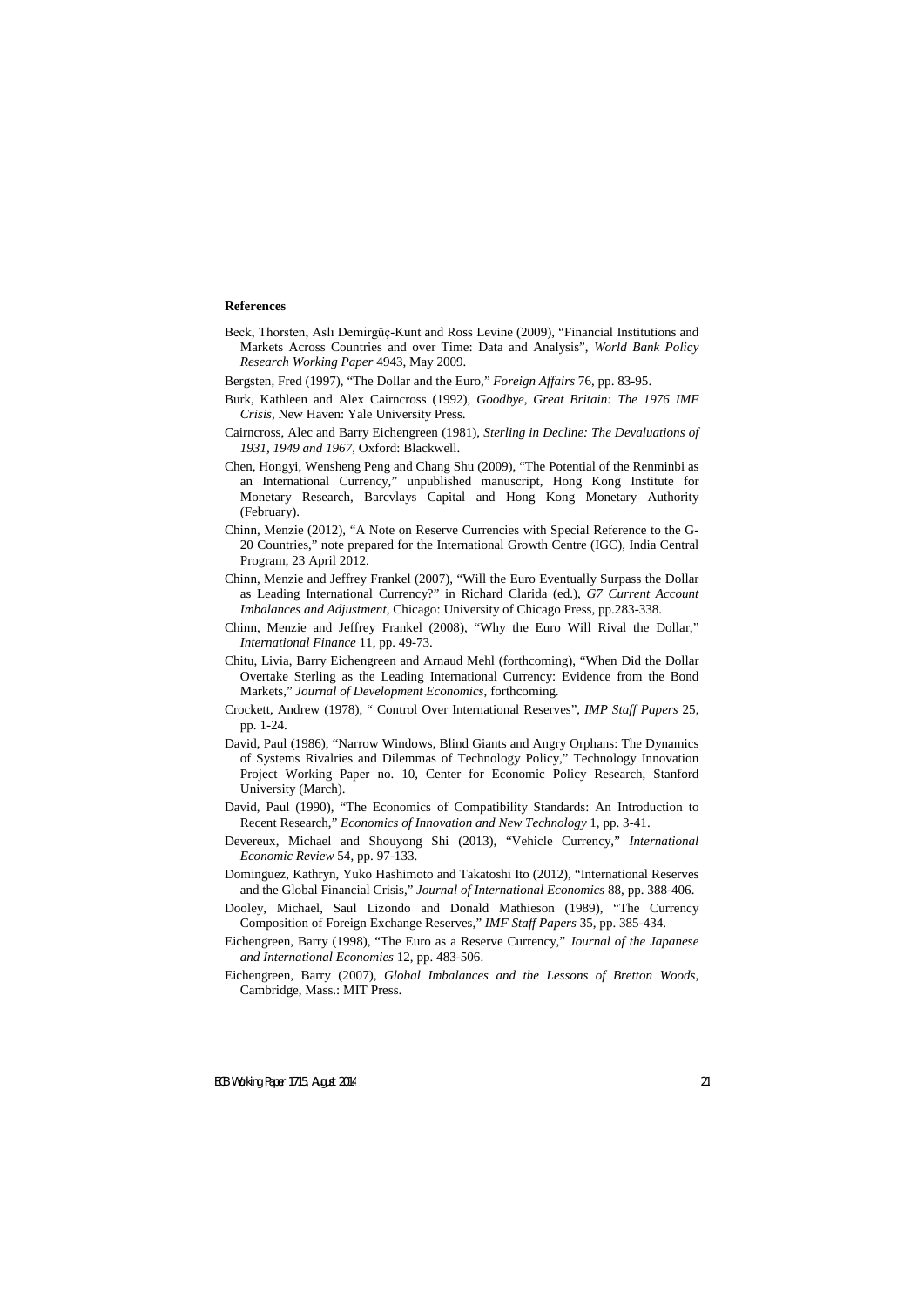- Eichengreen, Barry (2013), "Number One Country, Number One Currency?' *The World Economy* 36, pp. 363–74.
- Eichengreen, Barry and Marc Flandreau (2009), "The Rise and Fall of the Dollar, or When did the Dollar Replace Sterling as the Leading Reserve Currency?" *European Review of Economic History* 13, pp. 377-411.
- Eichengreen, Barry and Jeffrey Frankel (1996), "The SDR, Reserve Currencies and the Future of the International Monetary System," in Michael Mussa, James Boughton and Peter Isard (eds), *The Future of the SDR*, Washington, D.C.: International Monetary Fund, pp. 337-377.
- Eichengreen, Barry and Donald Mathieson (2001), "The Currency Composition of Foreign Exchange Reserves: Retrospect and Prospect," in Charles Wyplosz (ed.), *The Impact of EMU on Europe and the Developing Countries*, Oxford: Oxford University Press.
- European Central Bank (2013), *The International Role of the Euro*, Frankfurt: ECB.
- Feldstein, M. (1997), "EMU and International Conflict," *Foreign Affairs* 76, pp. 60-73.
- Flandreau, Marc and Clement Jobst (2009), "The Empirics of International Currencies: Network Externalities, History and Persistence," *Economic Journal* 119, pp. 643-664.
- Frankel, Jeffrey (2007), "Exchange Rate Policy," in Martin Feldstein (ed.), *American Economic Policy in the 1980s*, Chicago: University of Chicago Press, pp. 293-341.
- Frankel, Jeffrey (2013), "The Latest on the Dollar's International Currency Status", VoxEU.org, 6 December 2013.
- Fratzscher, Marcel and Arnaud Mehl (2013), "China's Dominance Hypothesis and the Emergence of a Tri-polar Global Currency System," *Economic Journal*, forthcoming.
- Frenkel, Jacob (1978), "International Reserves: Pegged Exchange Rates and Managed Float," in Karl Brunner and Allan Meltzer (eds), *Public Policies in Open Economies*, Carnegie-Rochester Conference Series on Public Policy 9, pp. 111-140.
- Fukao, Mitsuhiro (1990) "Liberalization of Japan's Foreign Exchange Controls and Structural Changes in the Balance of Payments," *Bank of Japan Monetary and Economic Studies* 8, pp. 101-164.
- Henning, Randall (1994), *Currencies and Politics in the United States, Germany and Japan*, Washington D.C.: Institute for International Economics.
- Heller, Robert and Mohsin Kahn (1978), "The Demand for International Reserves under Fixed and Floating Exchange Rates, *IMF Staff Paper*s 25, pp.623-649.
- Horsefield, Keith (1969), *The International Monetary Fund 1945-1965: Twenty Years of International Monetary Cooperation: Chronicle*, Washington, D.C.: IMF.
- Huang, Yiping, Wang Daili and Fan Gang (2014), "Paths to a Reserve Currency: Internationalization of RMB and its Implications," unpublished manuscript, National School of Development, Peking University and National Economic Research Institute, China Reform Foundation (March).
- International Monetary Fund (various years), *Annual Report*, Washington D.C.: IMF.
- International Monetary Fund (various years), *Balance of Payments Manual*, Washington, D.C.: IMF.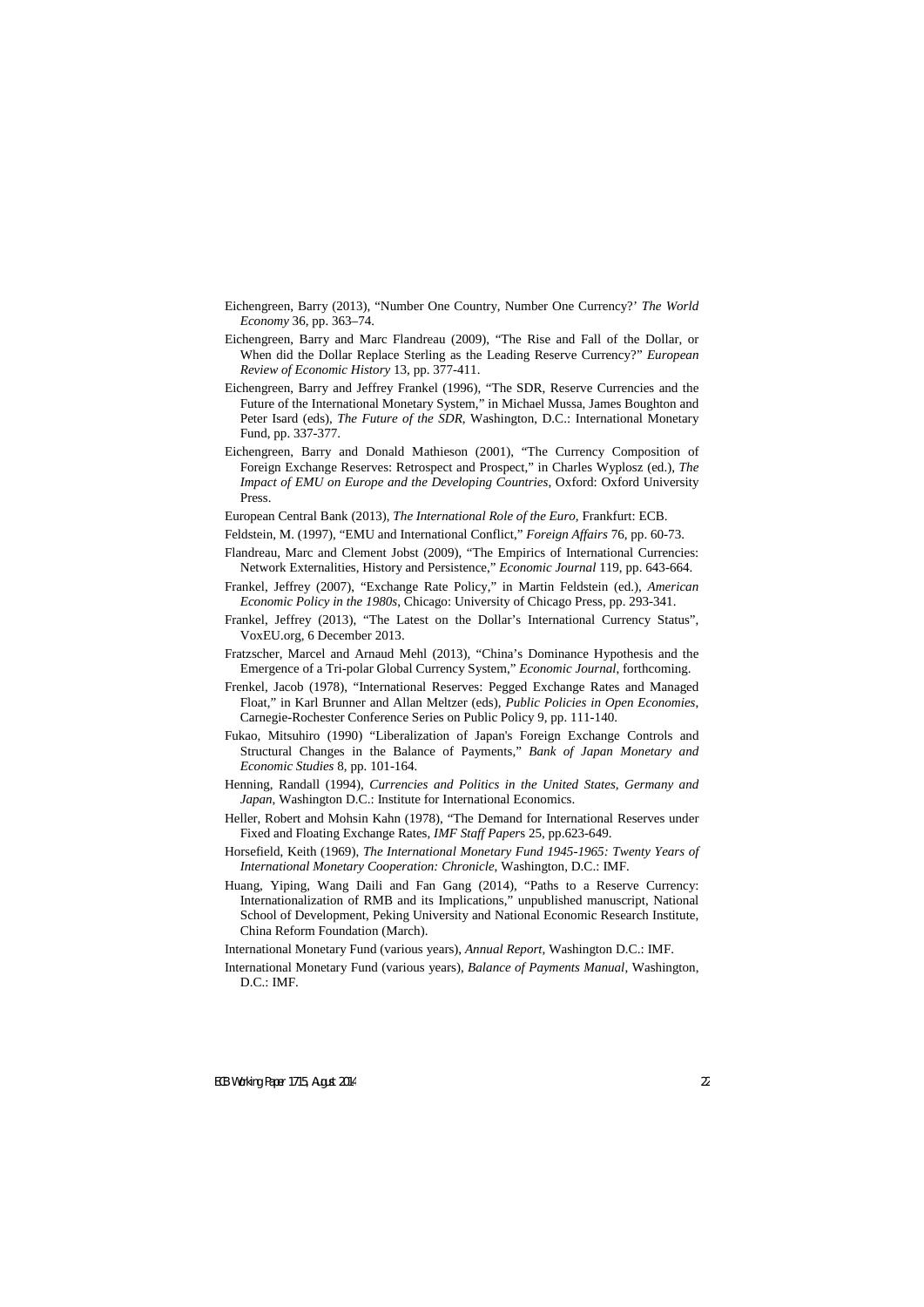- International Monetary Fund (various years), *International Financial Statistics*, Washington, D.C.: IMF.
- Krugman, Paul (1980), "Vehicle Currencies and the Structure of International Exchange," *Journal of Money, Credit and Banking* 12, pp. 513-526.
- Krugman, Paul (1984), "The International Role of the Dollar: Theory and Prospect," in John Bilson and Richard Marston (eds), *Exchange Rate Theory and Practice*, Chicago: University of Chicago Press, pp.261-278.
- Lee, Jong-Wha (2010), "Will the Renminbi Emerge as an International Reserve Currency?" unpublished manuscript, Asian Development Bank (June).
- Levy, Victor (1983), "Demand for International Reserves and Exchange Rate Intervention Policy in an Adjustable Peg Economy", *Journal of Monetary Economics* 11, pp. 89-101
- Li, David and Linlin Liu (2008), "RMB Internationalization: An Empirical Analysis," *Journal of Financial Research* 11, pp. 1-16.
- Lim, Ewe-Ghee (2007), "Do Reserve Portfolios Respond to Exchange Rate Changes Using a Portfolio Rebalancing Strategy? An Econometric Study Using COFER Data," IMF Working Paper no. 07/293 (December).
- Lyons, Richard and Michael Moore (2009), "An Information Approach to International Currencies," *Journal of International Economics* 79, pp. 211–221.
- Maddison, Angus (2010), *Statistics on World Population, GDP and Per Capita GDP, 1- 2008 AD*, unpublished manuscript, University of Groningen.
- Matsuyama, Kiminori, Nobuhiro Kiyotaki and Akihiko Matsui (1993), "Toward a Theory of International Currency," *Review of Economic Studies* 60, pp. 283-307.
- Ouyang, Alice and Jie Li (2013), "Too Big to Change: The Stabilizing Force of Reserve Currency Preferences in the International Monetary System," *Emerging Markets Finance and Trade* 49, pp.120-133.
- Papaioannou, Elias and Richard Portes (2008), "The international role of the euro: a status report", *European Economy-Economic Papers* No. 317, Directorate General Economic and Monetary Affairs, European Commission.
- Portes, Richard and Hélène Rey (1998), "The Emergence of the Euro as an International Currency," *Economic Policy* 13, pp. 307-343.
- Prasad, Eswar (2014), *The Dollar Trap: How the US Dollar Tightened its Grip on Global Finance*, Princeton: Princeton University Press.
- Rajan, Raghuram and Luigi Zingales (2003), "The Great Reversals: the Politics of Financial Development in the Twentieth Century", *Journal of Financial Economics* 69, pp. 5-50.
- Rey, Hélène (2001), "International Trade and Currency Exchange," *Review of Economic Studies* 68, pp. 443-464.
- Roodman, David (2009), "A Note on the Theme of Too Many Instruments," *Oxford Bulletin of Economics and Statistics* 71, pp. 135-158.
- Saidi, Nasser (1981), "The Square-Root Law, Uncertainty and International Reserves Under Alternative Regimes", *Journal of Monetary Economics* 7, pp. 271-290.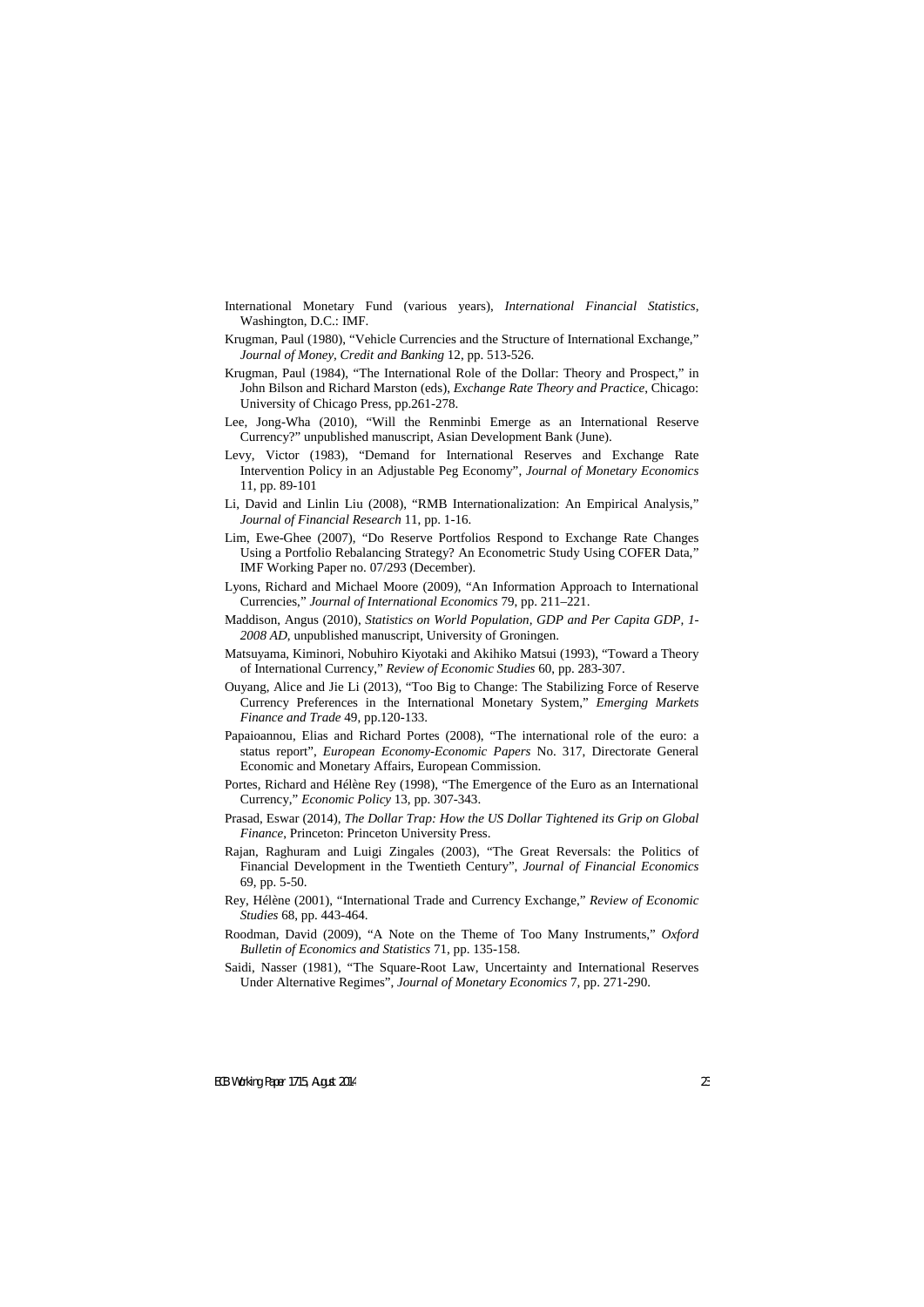- Santos Silva, Joao and Silvana Tenreyro (2006), "The Log of Gravity", *Review of Economics and Statistics* 88, pp. 641-658.
- Schenk, Catherine (1994), *Britain and the Sterling Area: From Devaluation to Convertibility in the 1950s*, London: Routledge.
- Schenk, Catherine (2010), *The Decline of Sterling: Managing the Retreat of an International Currency, 1945-1992*, Cambridge: Cambridge University Press.
- Subramanian, Arvind and Martin Kessler (2012). "The Renminbi Bloc is Here: Asia Down, Rest of the World to Go?" Working Paper no. 12-19, Washington, D.C.: Institute for International Economics (October).
- Takagi, Shinji (2011), "Internationalising the Yen, 1984-2003: Unfinished Agenda or Mission Impossible?" *BIS Papers* 75, Basle: Bank for International Settlements.
- Takeda, Masahiko, and Philip Turner (1992), "The Liberalisation of Japan's Financial Markets: Some Major Themes," *Economic Papers* 34, Basel: Bank for International Settlements.
- Tavlas, George (1991), "On the International Use of Currencies, the Case of the Deutsche Mark," *Essays in International Finance* no.181, International Finance Section, Department of Economics, Princeton University (March).
- Triffin, Robert (1960), *Gold and the dollar crisis: the future of convertibility* (New Haven: Yale University Press).
- Truman, Edwin and Anna Wong (2006), "The Case for an International Reserve Diversification Standard," Working Paper no. 06-2, Washington, D.C.: Institute for International Economics (May).
- Wong, Anna (2007), "Measurement and Inference in International Reserve Diversification," Working Paper no. 07-6, Washington, D.C.: Institute for International Economics (July).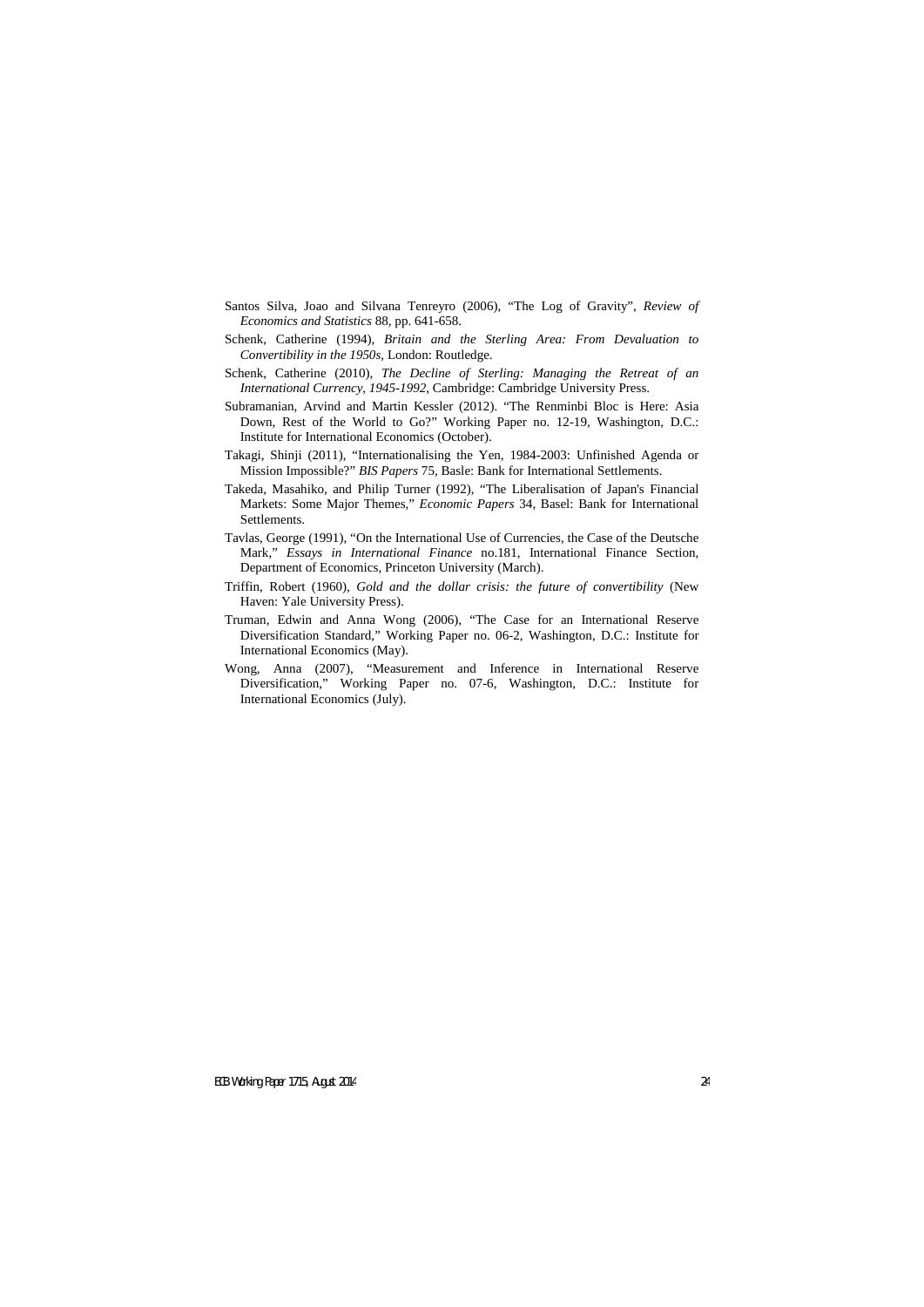

**Figure 1: Currency composition of globally disclosed foreign exchange reserves** *(1947-2013, %)*

*Sources*: Authors' calculations based on IMF data and sources (see Appendix 1). *Notes*: The currency shares are derived from US dollar-denominated amounts for the period 1947-1969 and 1999-2013 as well as from SDR-denominated amounts for the period 1970-1972. The currency shares for the period 1973-1999 are directly provided by the IMF in its annual reports (based on SDR valuation). Starting in 1979 the Fund added the SDR value of ECUs issued against the US dollar to the SDR value of US dollar reserves; after 1987 the ECU was treated as a separate unit. The currency shares reported here exclude unallocated foreign exchange reserves post-1994 (i.e. about 40% of total foreign exchange reserves at the end of the sample).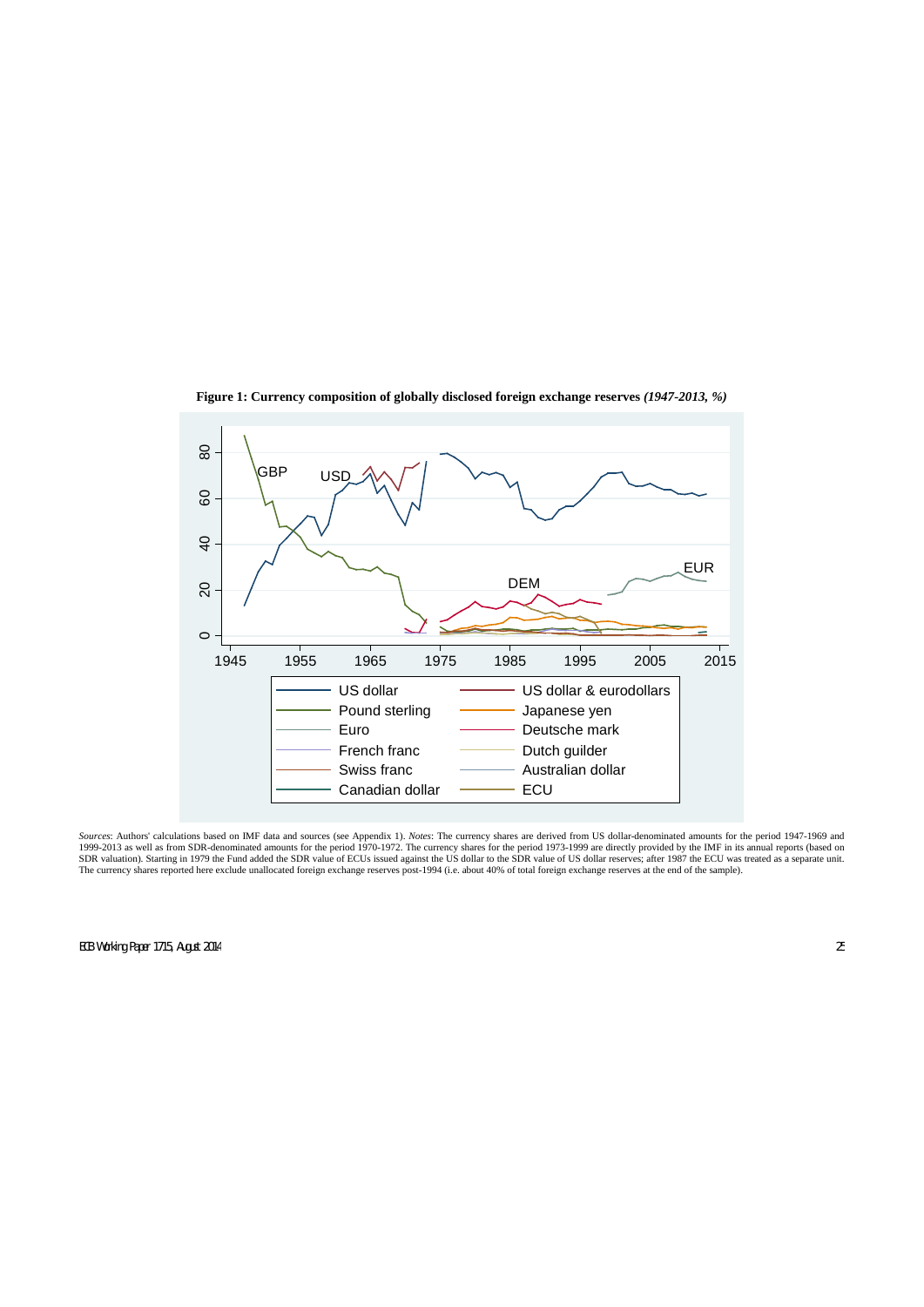

**Figure 2: Currency composition of globally disclosed foreign exchange reserves at** *constant* **exchange rates** *(1947-2012, %)*

*Sources*: Authors' calculations based on IMF data and sources (see Appendix 1). *Notes*: see Figure 1. Currency shares at constant exchange rates calculated using the BIS methodology (and 2012 as base year), as described in Wong (2007). The currency shares reported here exclude unallocated foreign exchange reserves post-1994 (i.e. about 40% of total foreign exchange reserves at the end of the sample), as in Chart 1.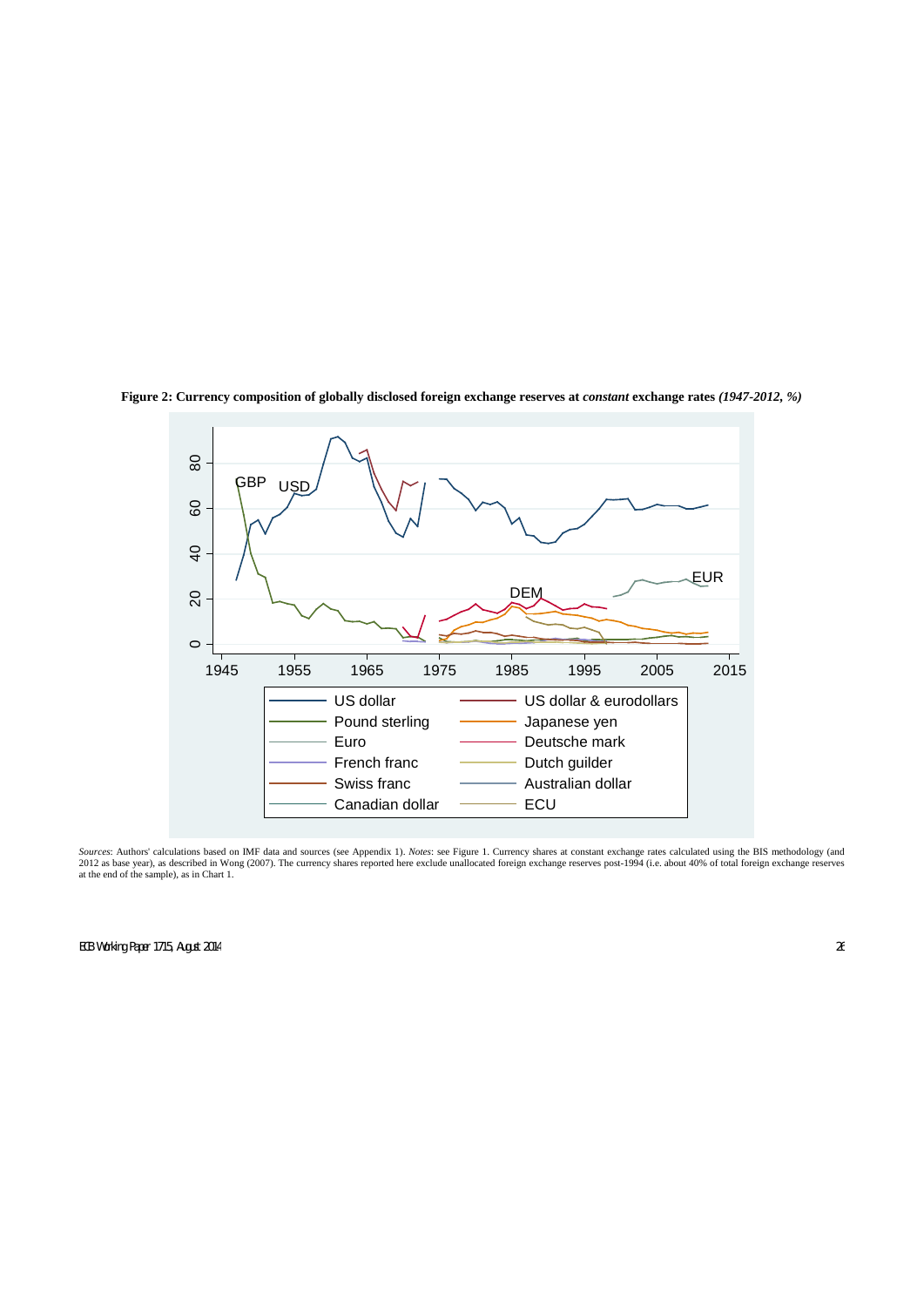

**Figure 3: Currency concentration of globally disclosed foreign exchange reserves** *(1947-2013)*

*Sources*: Authors' calculations based on IMF data and sources (see Appendix 1). *Notes*: the chart shows the basic and standardised Hirschman-Herfindhal (HH) indices calculated for the currency breakdown of global foreign exchange reserves since 1947, i.e. as the sum of squared reserve currency shares (also scaled by a function of the number of currency units in each year, in the case of the standardised index). An index value of 1 indicates a monopolistic market; an index value of 0 indicates a perfectly competitive market.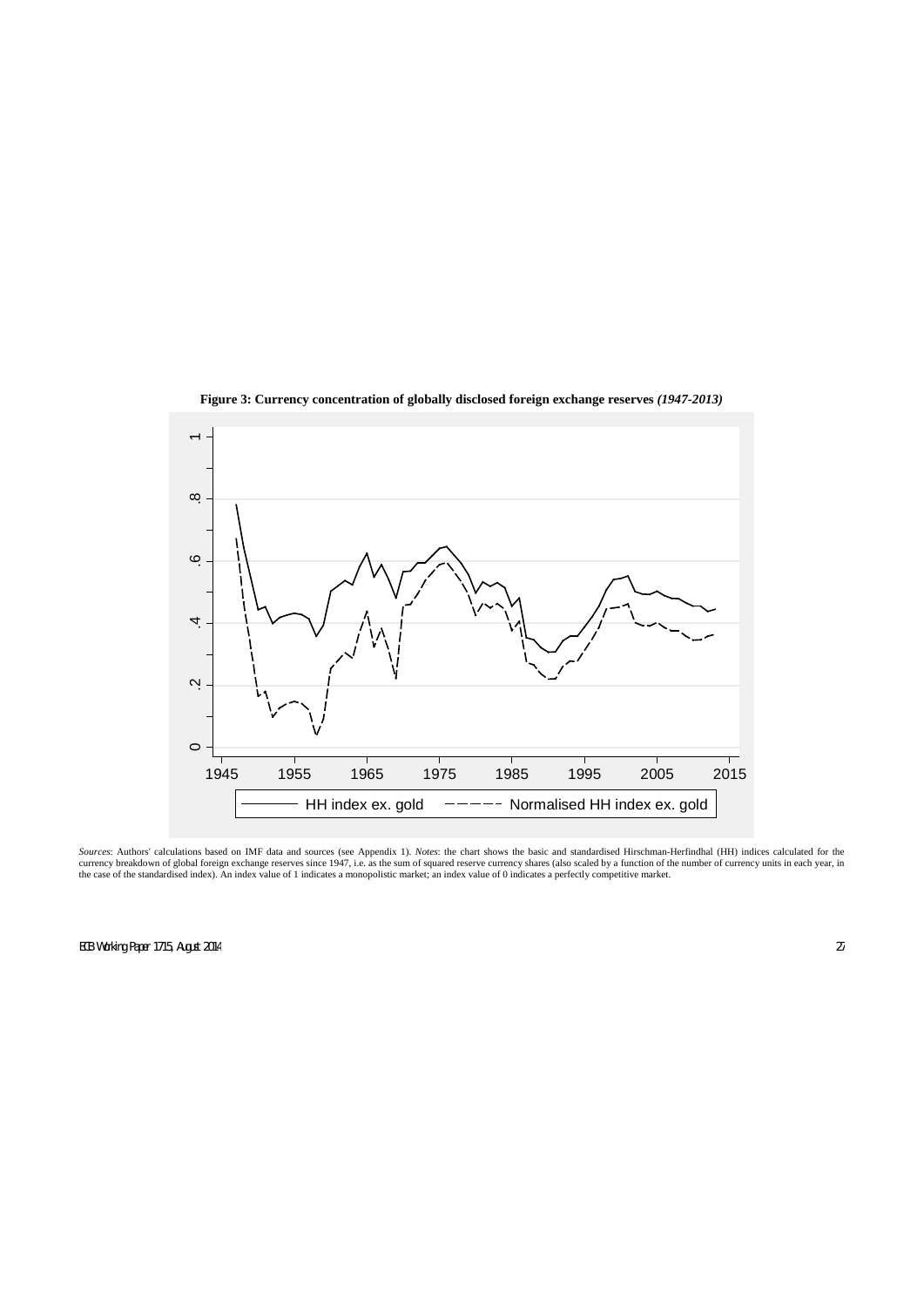## **Figure 4: Policy measures adopted to support/discourage international currency use (1947-2013)**



## **a.** *Regulation of the capital account of the balance of payments*

**b.** *Official position and verbal interventions on internationalization*

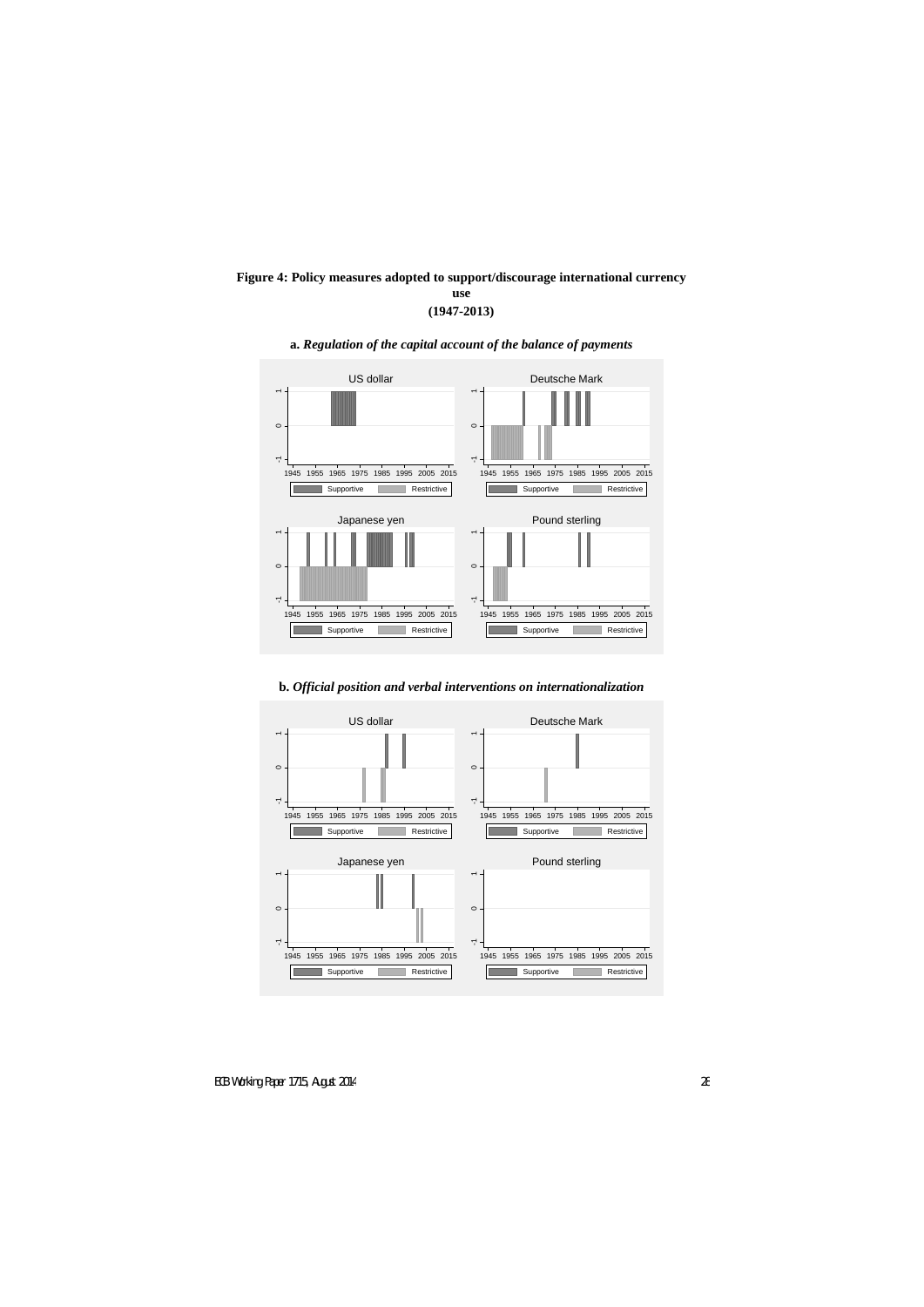



## **d.** *Other measures*



*Sources*: Authors' compilation from Fukao (1990), Henning (1994), Schenk (2010), Tavlas (1991), Takagi (2011) and Takeda and Turner (1992). *Note*: The figures provide an overview of selected policy measures taken in the US, Germany, Japan and the UK with a view to supporting (positive entries) or restricting (negative entries) the international use of their respective currencies. Policies are broken down by country and measure type, including: regulation of the capital account of the balance of payments, (b) official positions and verbal interventions on internationalisation, (c) reform and regulation of the exchange rate system-cum-regime, and (d) other miscellaneous measures. Restrictive policy measures are shown as negative entries to facilitate visual interpretation. However, they are coded as standard 0/1 dummies in the empirical estimations, similarly as supporting policy measures.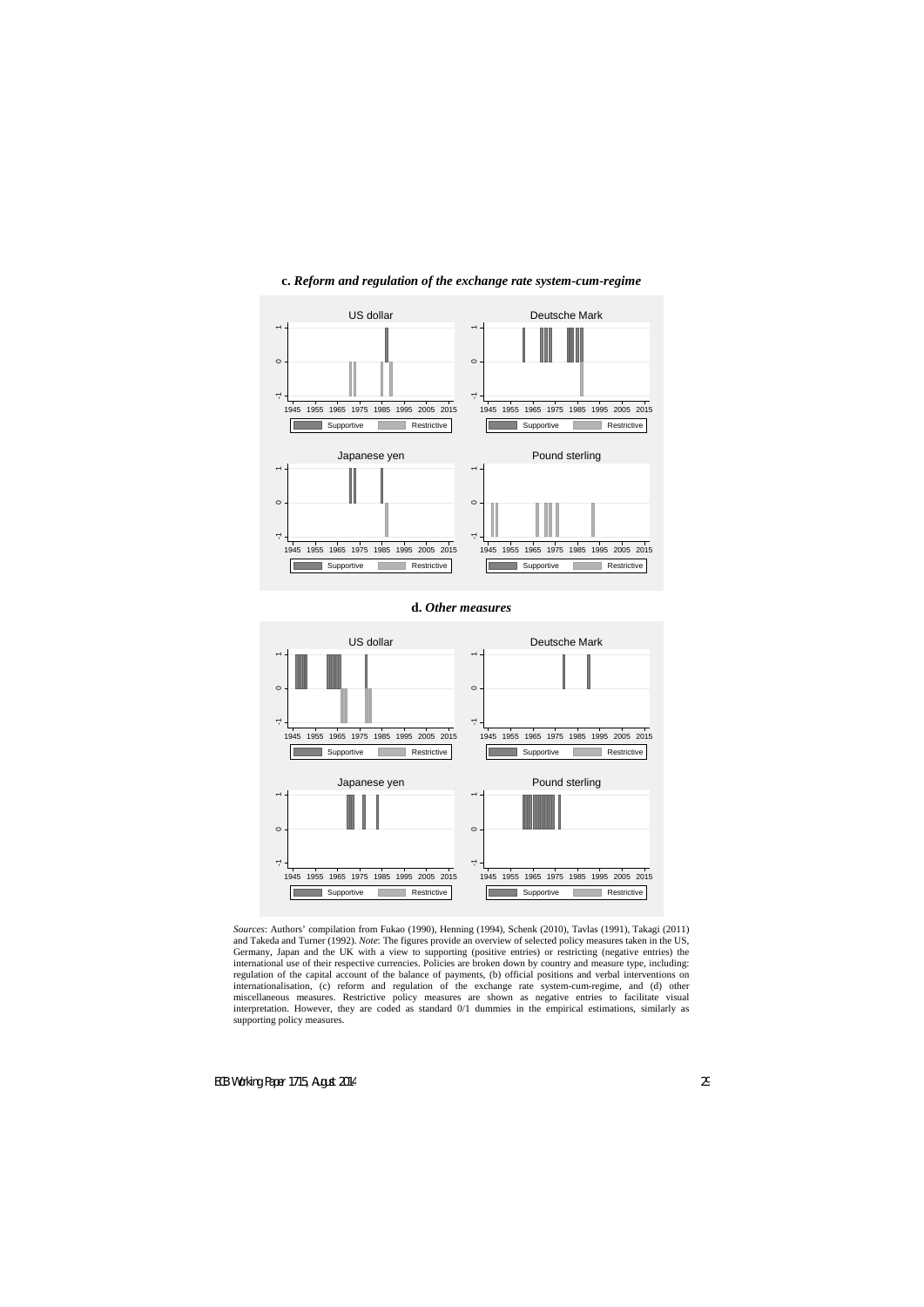|                                        | (1)         | (2)            | (3)        | (4)                   |
|----------------------------------------|-------------|----------------|------------|-----------------------|
|                                        | Full sample | Pre-1973       |            | Post-1973 Full sample |
|                                        |             |                |            |                       |
| Inertia                                | $0.927***$  | $0.758***$     | $0.954***$ | $0.886***$            |
|                                        | (0.021)     | (0.037)        | (0.009)    | (0.024)               |
| Network effects                        | $0.216***$  | $0.815***$     | $0.115***$ | $0.426***$            |
|                                        | (0.066)     | (0.113)        | (0.024)    | (0.080)               |
| Credibility                            | $0.051**$   | $-0.599***$    | $0.043*$   | $-0.382***$           |
|                                        | (0.022)     | (0.033)        | (0.024)    | (0.092)               |
| Post-73 dummy                          |             |                |            | $2.921***$            |
|                                        |             |                |            | (0.943)               |
| Inertia $\times$ post-73 dummy         |             |                |            | $0.045**$             |
|                                        |             |                |            | (0.023)               |
| Network effects $\times$ post-73 dummy |             |                |            | $-0.242***$           |
|                                        |             |                |            | (0.075)               |
| Credibility $\times$ post-73 dummy     |             |                |            | $0.428***$            |
|                                        |             |                |            | (0.116)               |
| Constant                               | $-0.010$    | $-5.725***$    | 0.302      | $-2.739**$            |
|                                        | (0.295)     | (0.460)        | (0.317)    | (1.095)               |
|                                        |             |                |            |                       |
| Currency effects                       | <b>YES</b>  | <b>YES</b>     | <b>YES</b> | <b>YES</b>            |
| Time effects                           | <b>YES</b>  | <b>YES</b>     | <b>YES</b> | <b>YES</b>            |
|                                        |             |                |            |                       |
| Observations                           | 271         | 42             | 229        | 271                   |
| No. of groups                          | 8           | $\overline{4}$ | 8          | 8                     |
| $R^2$ (overall)                        | 0.993       | 0.988          | 0.995      | 0.993                 |

## **Table 1: Basic Estimates**

*Note*: The table reports random effects estimates of our baseline equation where reserve currency shares purged of valuation effects are regressed on their standard determinants over selected sample periods, namely: the full sample (in column 1); 1947-1972 (in column 2), 1973-2013 (in column 3) and the full sample allowing for a structural break in the estimated coefficients (in column 4). The standard errors reported in parentheses are robust to heteroskedasticity and clustered heterogeneity; \*\*\* p<0.01, \*\* p<0.05, \* p<0.1.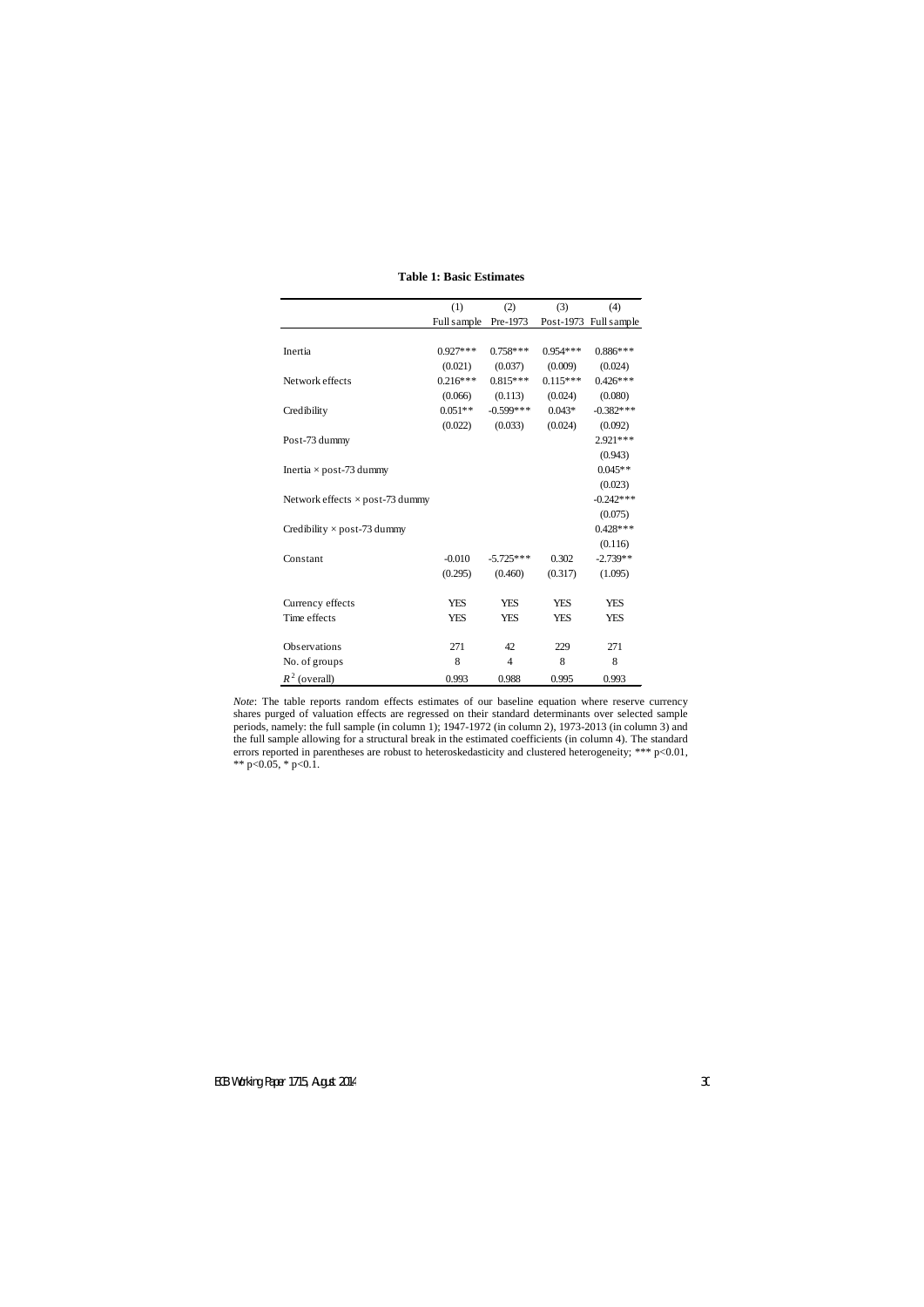|                                        | (1)         | (2)        | (3)        | (4)                   |
|----------------------------------------|-------------|------------|------------|-----------------------|
|                                        | Full sample | Pre-1973   |            | Post-1973 Full sample |
|                                        |             |            |            |                       |
| Inertia                                | $0.942***$  | $0.924***$ | $0.954***$ | $0.935***$            |
|                                        | (0.019)     | (0.040)    | (0.009)    | (0.025)               |
| Network effects                        | $0.174***$  | $0.258*$   | $0.115***$ | $0.228**$             |
|                                        | (0.064)     | (0.136)    | (0.024)    | (0.090)               |
| Credibility                            | $0.055***$  | 0.037      | $0.043*$   | 0.039                 |
|                                        | (0.020)     | (0.048)    | (0.024)    | (0.044)               |
| Post-73 dummy                          |             |            |            | 1.235                 |
|                                        |             |            |            | (1.267)               |
| Inertia $\times$ post-73 dummy         |             |            |            | 0.011                 |
|                                        |             |            |            | (0.014)               |
| Network effects $\times$ post-73 dummy |             |            |            | $-0.089^{#}$          |
|                                        |             |            |            | (0.057)               |
| Credibility $\times$ post-73 dummy     |             |            |            | 0.006                 |
|                                        |             |            |            | (0.060)               |
| Constant                               | 0.044       | $-0.902$   | 0.302      | $-0.973$              |
|                                        | (0.181)     | (0.680)    | (0.317)    | (1.271)               |
|                                        |             |            |            |                       |
| Currency effects                       | <b>YES</b>  | <b>YES</b> | <b>YES</b> | <b>YES</b>            |
| Time effects                           | <b>YES</b>  | <b>YES</b> | <b>YES</b> | <b>YES</b>            |
|                                        |             |            |            |                       |
| Observations                           | 356         | 127        | 229        | 356                   |
| No. of groups                          | 8           | 7          | 8          | 8                     |
| $R^2$ (overall)                        | 0.993       | 0.991      | 0.995      | 0.993                 |

**Table 2: Basic Estimates without Missing Observations** 

*Note*: The table reports random effects estimates of our baseline equation where reserve currency shares purged of valuation effects are regressed on their standard determinants over selected sample periods, namely: the full sample (in column 1); 1947-1972 (in column 2), 1973-2013 (in column 3) and the full sample allowing for a structural break in the estimated coefficients (in column 4) and where missing observations before 1970 are replaced with zeros (except for the Australian dollar, the Canadian dollar and the euro). The standard errors reported in parentheses are robust to heteroskedasticity and clustered heterogeneity; \*\*\* p<0.01, \*\* p<0.05, \* p<0.1,  $\frac{\#p}{p} \leq 0.15$ .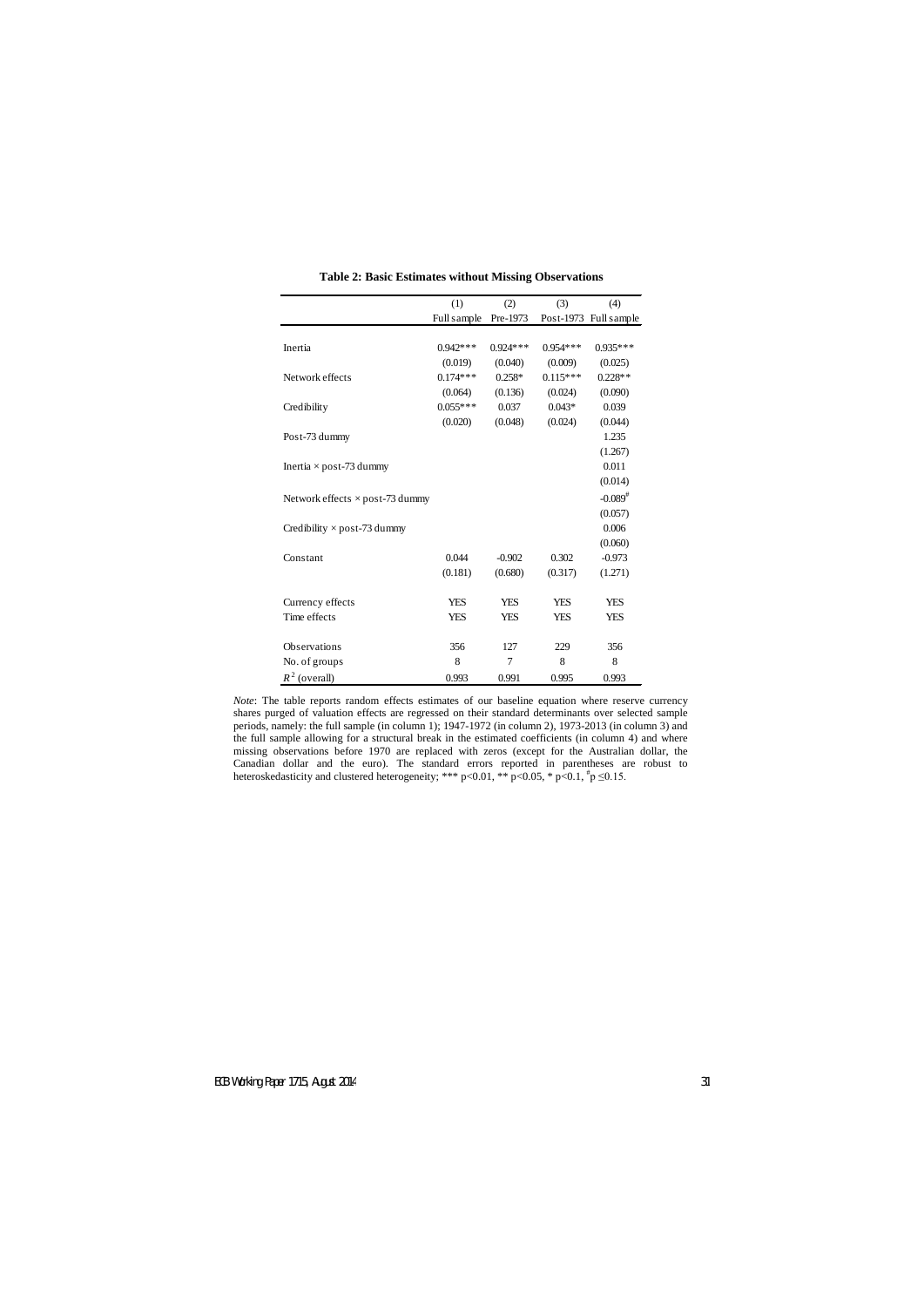|                                        | (1)         | (2)        | (3)        | (4)         |
|----------------------------------------|-------------|------------|------------|-------------|
|                                        |             | Pre-1973   | Post-1973  |             |
|                                        | Full sample |            |            | Full sample |
| Inertia                                | $0.937***$  | $0.939***$ | $0.967***$ | $0.957***$  |
|                                        | (0.016)     | (0.008)    | (0.015)    | (0.008)     |
| Network effects                        | $0.202***$  | $0.253***$ | $0.084*$   | $0.223***$  |
|                                        | (0.052)     | (0.012)    | (0.049)    | (0.015)     |
| Credibility                            | $0.058**$   | 0.063      | $0.048***$ | 0.110       |
|                                        | (0.024)     | (0.122)    | (0.017)    | (0.113)     |
| Post-73 dummy                          |             |            |            | 1.126       |
|                                        |             |            |            | (1.013)     |
| Inertia $\times$ post-73 dummy         |             |            |            | 0.003       |
|                                        |             |            |            | (0.015)     |
| Network effects $\times$ post-73 dummy |             |            |            | $-0.116**$  |
|                                        |             |            |            | (0.055)     |
| Credibility $\times$ post-73 dummy     |             |            |            | $-0.062$    |
|                                        |             |            |            | (0.123)     |
| Constant                               | $-0.482***$ | $-1.095$   | $-0.150$   | $-1.318$    |
|                                        | (0.185)     | (0.784)    | (0.112)    | (1.045)     |
|                                        |             |            |            |             |
| Currency effects                       | <b>YES</b>  | <b>YES</b> | <b>YES</b> | <b>YES</b>  |
| Time effects                           | <b>YES</b>  | <b>YES</b> | YES        | <b>YES</b>  |
|                                        |             |            |            |             |
| <b>Observations</b>                    | 278         | 42         | 236        | 278         |
| No. of groups                          | 10          | 4          | 10         | 10          |
| $R^2$ (overall)                        | 0.994       | 0.972      | 0.997      | 0.994       |

## **Table 3: Estimates without Adjustment for Valuation Effects**

*Note*: The table reports random effects estimates of our baseline equation where reserve currency shares in nominal terms are regressed on their standard determinants over selected sample periods, namely: the full sample (in column 1); 1947-1972 (in column 2), 1973-2013 (in column 3) and the full sample allowing for a structural break in the estimated coefficients (in column 4). The standard errors reported in parentheses are robust to heteroskedasticity and clustered heterogeneity; \*\*\* p<0.01, \*\* p<0.05, \* p<0.1.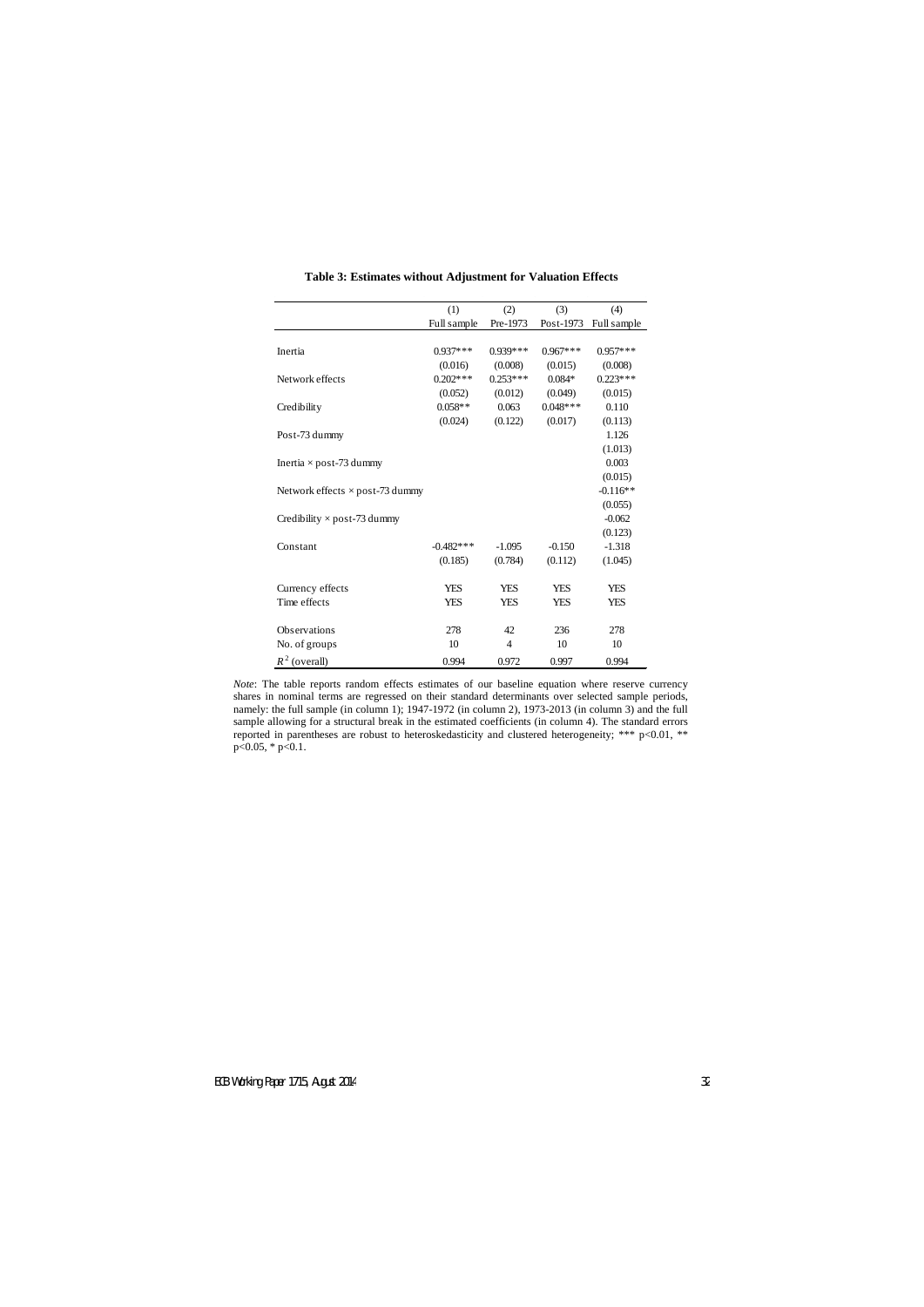|                                        | (1)         | (2)        | (3)        | (4)         |
|----------------------------------------|-------------|------------|------------|-------------|
|                                        | Full sample | Pre-1973   | Post-1973  | Full sample |
|                                        |             |            |            |             |
| Inertia                                | $0.945***$  | $0.940***$ | $0.967***$ | $0.948***$  |
|                                        | (0.016)     | (0.011)    | (0.015)    | (0.012)     |
| Network effects                        | $0.177***$  | $0.216***$ | $0.084*$   | $0.199***$  |
|                                        | (0.055)     | (0.036)    | (0.049)    | (0.034)     |
| Credibility                            | $0.059***$  | 0.063      | $0.048***$ | 0.072       |
|                                        | (0.022)     | (0.054)    | (0.017)    | (0.058)     |
| Post-73 dummy                          |             |            |            | 0.772       |
|                                        |             |            |            | (0.885)     |
| Inertia $\times$ post-73 dummy         |             |            |            | 0.009       |
|                                        |             |            |            | (0.017)     |
| Network effects $\times$ post-73 dummy |             |            |            | $-0.085*$   |
|                                        |             |            |            | (0.052)     |
| Credibility $\times$ post-73 dummy     |             |            |            | $-0.025$    |
|                                        |             |            |            | (0.058)     |
| Constant                               | $-0.449**$  | $-0.679$   | $-0.150$   | $-0.978$    |
|                                        | (0.186)     | (0.583)    | (0.112)    | (0.903)     |
|                                        |             |            |            |             |
| Currency effects                       | <b>YES</b>  | <b>YES</b> | <b>YES</b> | <b>YES</b>  |
| Time effects                           | <b>YES</b>  | YES        | <b>YES</b> | <b>YES</b>  |
|                                        |             |            |            |             |
| Observations                           | 363         | 127        | 236        | 363         |
| No. of groups                          | 10          | 7          | 10         | 10          |
| $R^2$ (overall)                        | 0.994       | 0.991      | 0.997      | 0.995       |

**Table 4: Estimates without Adjustment for Valuation Effects and Missing Observations**

*Note*: The table reports random effects estimates of our baseline equation where reserve currency shares in nominal terms are regressed on their standard determinants over selected sample periods, namely: the full sample (in column 1); 1947-1972 (in column 2), 1973-2013 (in column 3) and the full sample allowing for a structural break in the estimated coefficients (in column 4) and where missing observations before 1970 are replaced with zeros (except for the Australian dollar, the Canadian dollar and the euro). The standard errors reported in parentheses are robust to heteroskedasticity and clustered heterogeneity; \*\*\* p<0.01, \*\* p<0.05, \* p $\leq$ 0.1.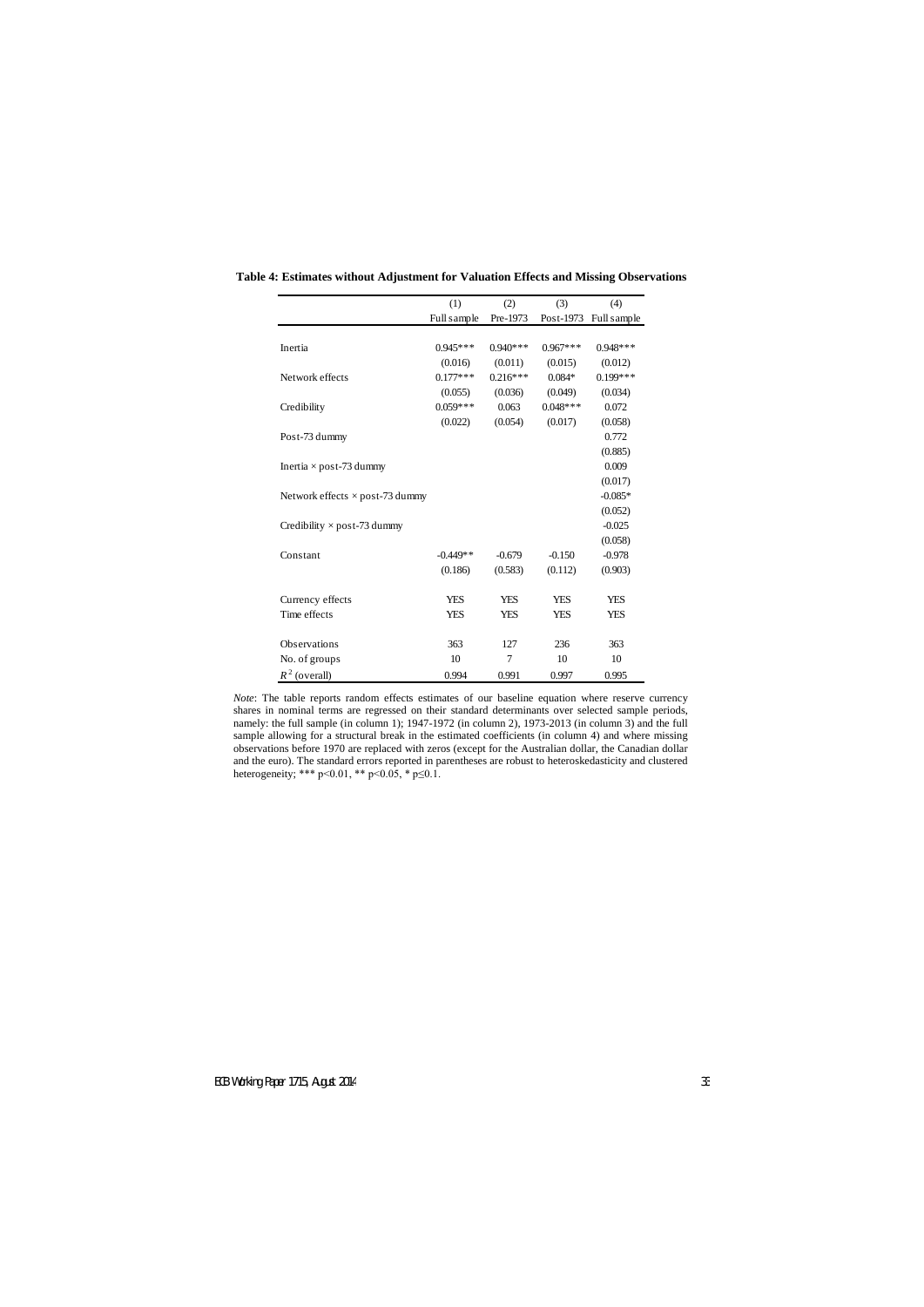|                                              | (1)                  | (2)                     | (3)            | (4)        | (5)         |
|----------------------------------------------|----------------------|-------------------------|----------------|------------|-------------|
|                                              |                      | Full sample Full sample | Pre-73         | Post-73    | Full sample |
|                                              |                      |                         |                |            |             |
| Inertia                                      | $0.958***$           | $0.926***$              | $0.759***$     | $0.955***$ | $0.886***$  |
|                                              | (0.014)              | (0.020)                 | (0.038)        | (0.007)    | (0.022)     |
| Network effects                              | $0.094***$           | $0.219***$              | $0.820***$     | $0.111***$ | $0.437***$  |
|                                              | (0.032)              | (0.061)                 | (0.111)        | (0.017)    | (0.076)     |
| Credibility                                  | $0.047$ <sup>#</sup> | $0.051**$               | $-0.563***$    | $0.043*$   | $-0.335***$ |
|                                              | (0.030)              | (0.023)                 | (0.066)        | (0.023)    | (0.120)     |
| FX turnover                                  | 0.232                |                         |                |            |             |
|                                              | (0.203)              |                         |                |            |             |
| Stock market cap./GDP                        |                      | 0.059                   | 0.432          | $-0.059$   | 0.599       |
|                                              |                      | (0.192)                 | (0.359)        | (0.189)    | (0.658)     |
| Post-73 dummy                                |                      |                         |                |            | 3.305***    |
|                                              |                      |                         |                |            | (1.190)     |
| Inertia $\times$ post-73 dummy               |                      |                         |                |            | $0.044*$    |
|                                              |                      |                         |                |            | (0.023)     |
| Network effects $\times$ post-73 dummy       |                      |                         |                |            | $-0.251***$ |
|                                              |                      |                         |                |            | (0.073)     |
| Credibility $\times$ post-73 dummy           |                      |                         |                |            | $0.381***$  |
|                                              |                      |                         |                |            | (0.141)     |
| Stock market cap./GDP $\times$ post-73 dummy |                      |                         |                |            | $-0.576$    |
|                                              |                      |                         |                |            | (0.755)     |
| Constant                                     | $-1.124$             | $-0.085$                | $-6.078$ ***   | 0.376      | $-3.151***$ |
|                                              | (1.121)              | (0.444)                 | (0.230)        | (0.468)    | (1.053)     |
|                                              |                      |                         |                |            |             |
| Currency effects                             | <b>YES</b>           | <b>YES</b>              | <b>YES</b>     | <b>YES</b> | <b>YES</b>  |
| Time effects                                 | <b>YES</b>           | <b>YES</b>              | <b>YES</b>     | <b>YES</b> | <b>YES</b>  |
|                                              |                      |                         |                |            |             |
| Observations                                 | 213                  | 271                     | 42             | 229        | 271         |
| No. of groups                                | 8                    | 8                       | $\overline{4}$ | 8          | 8           |
| $R^2$ (overall)                              | 0.995                | 0.993                   | 0.988          | 0.995      | 0.993       |

## **Table 5: Estimates with Liquidity**

*Note*: The table reports random effects estimates of our baseline equation where reserve currency shares purged of valuation effects are regressed on their standard determinants over selected sample periods and controlling for market liquidity proxies, namely: the logarithm of foreign exchange turnover (in column 1) and the ratio of equity market capitalization to GDP (in columns 2 to 5). The standard errors reported in parentheses are robust to heteroskedasticity and clustered heterogeneity; \*\*\* p<0.01, \*\* p<0.05, \* p<0.1,  $p \le 0.15$ .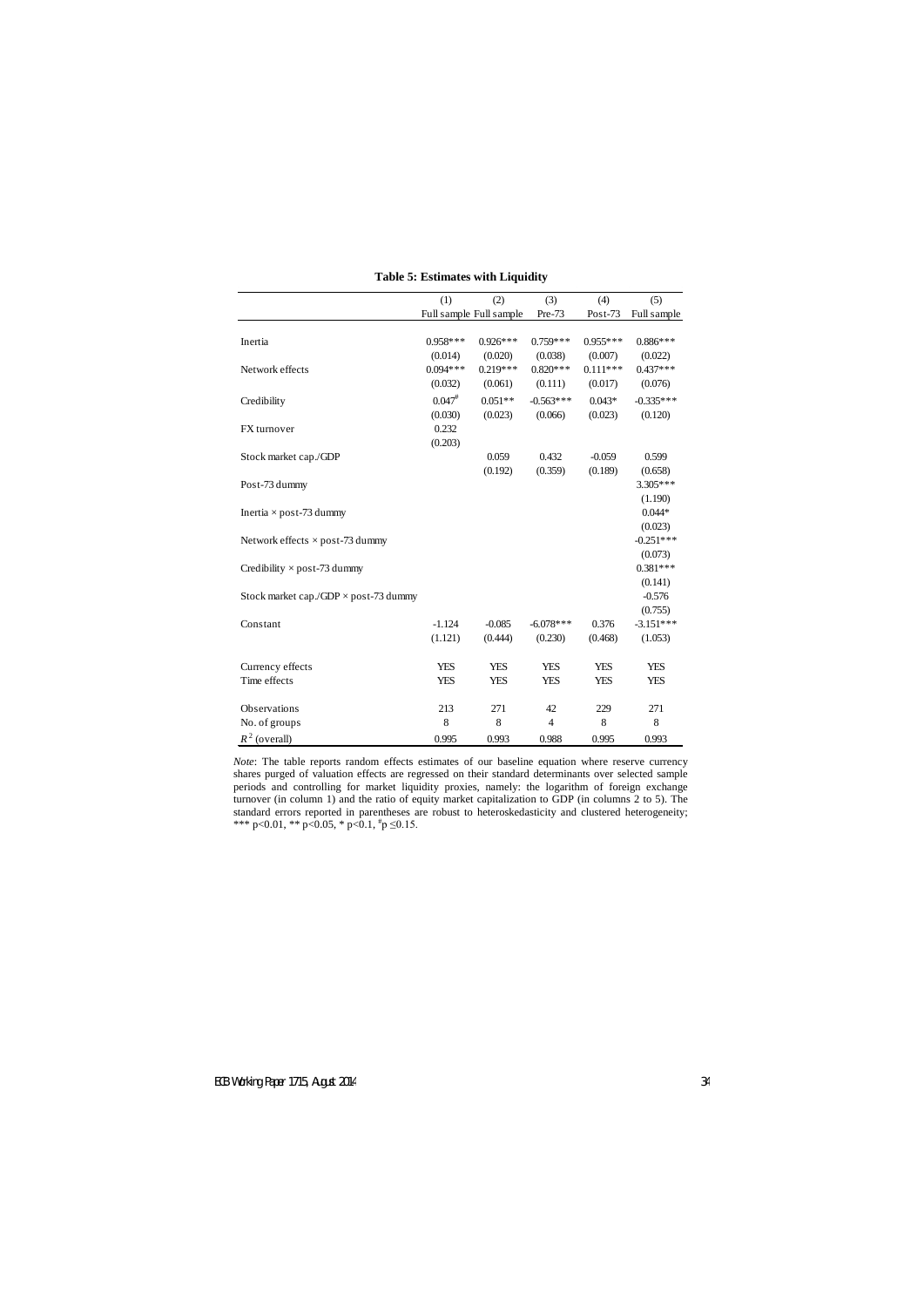|                                        | (1)                  | (2)         | (3)         | (4)          | (5)         | (6)         |
|----------------------------------------|----------------------|-------------|-------------|--------------|-------------|-------------|
|                                        |                      |             |             |              |             |             |
| Inertia                                | $0.876***$           | $0.883***$  | $0.903***$  | $0.888***$   | $0.882***$  | $0.882***$  |
|                                        | (0.023)              | (0.024)     | (0.017)     | (0.025)      | (0.027)     | (0.024)     |
| Network effects                        | $0.433***$           | $0.436***$  | $0.354***$  | $0.416***$   | $0.436***$  | $0.435***$  |
|                                        | (0.070)              | (0.079)     | (0.057)     | (0.085)      | (0.085)     | (0.079)     |
| Credibility                            | $-0.449***$          | $-0.384***$ | $-0.431***$ | $-0.384***$  | $-0.387***$ | $-0.384***$ |
|                                        | (0.085)              | (0.087)     | (0.047)     | (0.093)      | (0.088)     | (0.089)     |
| Post-73 dummy                          | $2.653**$            | 2.990 ***   | $2.393**$   | $2.906***$   | 2.908***    | $3.010***$  |
|                                        | (1.098)              | (0.980)     | (0.938)     | (0.930)      | (0.959)     | (0.927)     |
| Inertia $\times$ post-73 dummy         | $0.034$ <sup>#</sup> | $0.044**$   | $0.033***$  | $0.045**$    | $0.042*$    | $0.042*$    |
|                                        | (0.023)              | (0.021)     | (0.008)     | (0.022)      | (0.024)     | (0.022)     |
| Network effects $\times$ post-73 dummy | $-0.182**$           | $-0.236***$ | $-0.188***$ | $-0.248$ *** | $-0.233***$ | $-0.236***$ |
|                                        | (0.072)              | (0.068)     | (0.030)     | (0.070)      | (0.078)     | (0.073)     |
| Credibility $\times$ post-73 dummy     | $0.510***$           | $0.422***$  | $0.479***$  | $0.430***$   | $0.436***$  | $0.448***$  |
|                                        | (0.107)              | (0.108)     | (0.056)     | (0.118)      | (0.104)     | (0.113)     |
| Public debt                            | $-0.011***$          |             |             |              |             |             |
|                                        | (0.004)              |             |             |              |             |             |
| Fiscal balance                         |                      | $0.075*$    |             |              |             |             |
|                                        |                      | (0.040)     |             |              |             |             |
| Current account balance                |                      |             | $-0.010$    |              |             |             |
|                                        |                      |             | (0.017)     |              |             |             |
| Export volume                          |                      |             |             | 0.124        |             |             |
|                                        |                      |             |             | (0.304)      |             |             |
| Bond yields                            |                      |             |             |              | $-0.010$    |             |
|                                        |                      |             |             |              | (0.060)     |             |
| FX volatility                          |                      |             |             |              |             | $-23.704$   |
|                                        |                      |             |             |              |             | (16.550)    |
| Constant                               | $-1.150$             | $-2.391**$  | $-2.153**$  | $-4.327$     | $-3.059***$ | $-2.659**$  |
|                                        | (1.464)              | (1.029)     | (1.022)     | (4.173)      | (1.059)     | (1.052)     |
| Currency effects                       | <b>YES</b>           | <b>YES</b>  | <b>YES</b>  | <b>YES</b>   | <b>YES</b>  | <b>YES</b>  |
| Time effects                           | <b>YES</b>           | <b>YES</b>  | <b>YES</b>  | <b>YES</b>   | <b>YES</b>  | <b>YES</b>  |
| Observations                           | 259                  | 271         | 257         | 271          | 259         | 271         |
| No. of groups                          | $\tau$               | 8           | $\,8\,$     | 8            | $\tau$      | $\,8\,$     |
| $R^2$ (overall)                        | 0.993                | 0.993       | 0.993       | 0.993        | 0.993       | 0.993       |

**Table 6: Estimates with Additional Controls**

*Note*: The table reports random effects estimates of our baseline equation where reserve currency shares purged of valuation effects are regressed on their standard determinants over the full sample (1947-2013) allowing for a structural break in the estimated coefficients and controlling for additional determinants of reserve currency choice, namely: the public debt-to-GDP ratio, fiscal balance-to-GDP ratio, current account balance-to-GDP ratio, volume of exports in goods, long-term bonds yields and FX volatility (as estimated from GARCH(1,1) models). The standard errors reported in parentheses are robust to heteroskedasticity and clustered heterogeneity; \*\*\* p<0.01, \*\* p<0.05, \* p<0.1,  $\frac{4}{7}$  p  $\leq$ 0.15.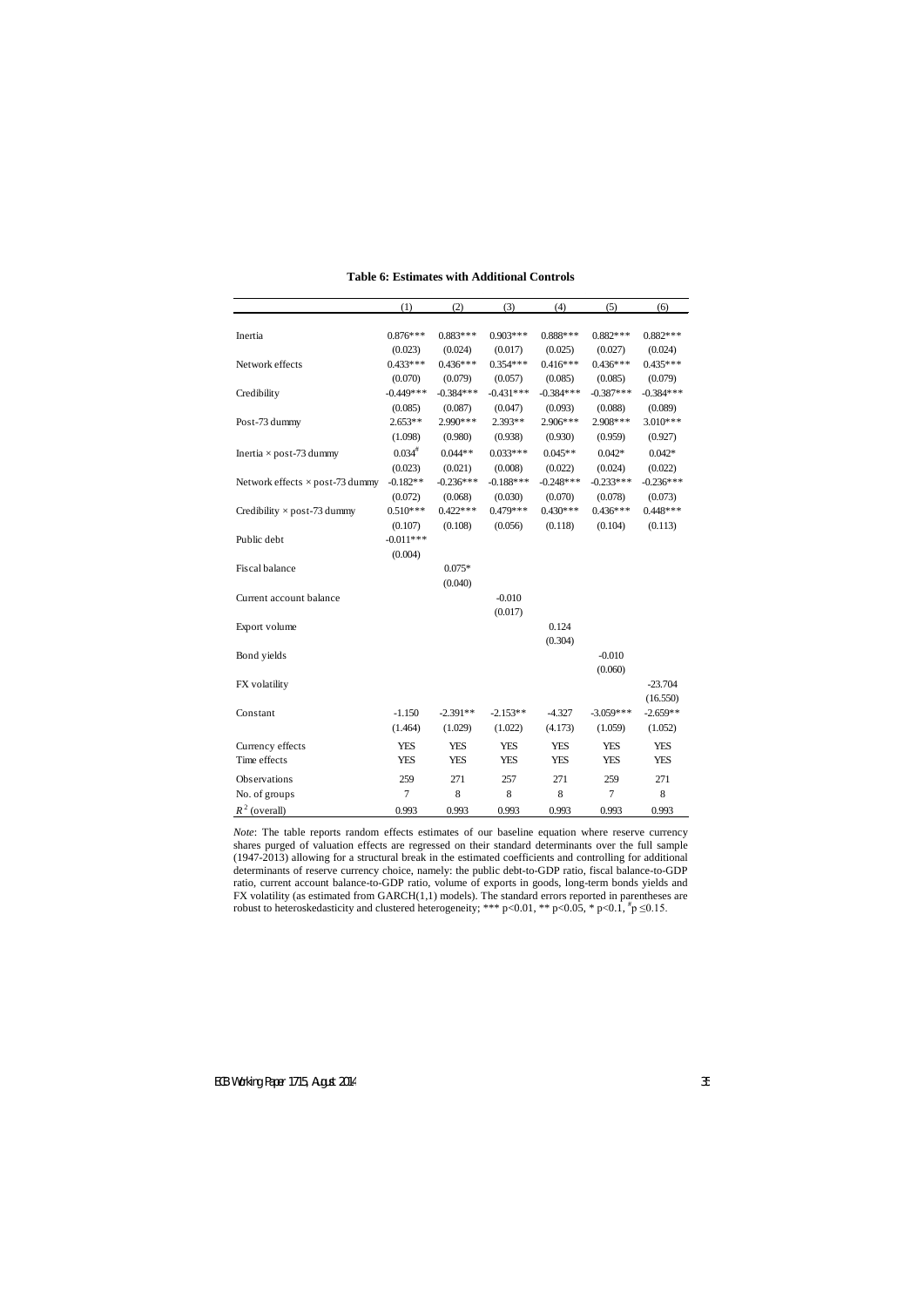|                                        | (1)            | (2)            | (3)              | (4)            |
|----------------------------------------|----------------|----------------|------------------|----------------|
|                                        |                |                |                  |                |
| Inertia                                | $0.923***$     | $0.758***$     | $0.917***$       | $0.886***$     |
|                                        | (0.020)        | (0.083)        | (0.039)          | (0.028)        |
| Network effects                        | $0.225***$     | $0.815***$     | $0.200**$        | $0.426***$     |
|                                        | (0.060)        | (0.258)        | (0.090)          | (0.089)        |
| Credibility                            | 0.050          | $-0.599^{#}$   | $0.049^{#}$      | $-0.382*$      |
|                                        | (0.038)        | (0.387)        | (0.031)          | (0.204)        |
| Post-73 dummy                          |                |                |                  | 2.921 **       |
|                                        |                |                |                  | (1.374)        |
| Inertia $\times$ post-73 dummy         |                |                |                  | $0.045^{*}$    |
|                                        |                |                |                  | (0.027)        |
| Network effects $\times$ post-73 dummy |                |                |                  | $-0.242***$    |
|                                        |                |                |                  | (0.087)        |
| Credibility $\times$ post-73 dummy     |                |                |                  | $0.428**$      |
|                                        |                |                |                  | (0.207)        |
| Constant                               | $-0.478$       | $-5.725**$     | 0.271            | $-3.491***$    |
|                                        | (0.927)        | (2.566)        | (0.518)          | (1.261)        |
| Country effects                        | <b>YES</b>     | <b>YES</b>     | <b>YES</b>       | <b>YES</b>     |
| Time effects                           | <b>YES</b>     | <b>YES</b>     | <b>YES</b>       | <b>YES</b>     |
|                                        |                |                |                  |                |
| Observations                           | 271            | 42             | 229              | 271            |
| No. of groups                          | 8              | $\overline{4}$ | 8                | 8              |
| Log likelihood                         | $-582.4$       | $-114.4$       | $-412.4$         | $-576.1$       |
| Left-censored observations             | $\overline{0}$ | $\theta$       | $\theta$         | $\overline{0}$ |
| Right-censored observations            | 0              | $\overline{0}$ | $\boldsymbol{0}$ | $\overline{0}$ |

## **Table 7: Tobit estimates**

*Note*: The table reports panel tobit estimates of our baseline equation where reserve currency shares purged of valuation effects are regressed on their standard determinants over selected sample periods, namely: the full sample (in column 1); 1947-1972 (in column 2), 1973-2013 (in column 3) and the full sample allowing for a structural break in the estimated coefficients (in column 4). The standard errors reported in parentheses; \*\*\* p<0.01, \*\* p<0.05, \* p<0.1,  $\frac{1}{r}$  p  $\leq$ 0.15.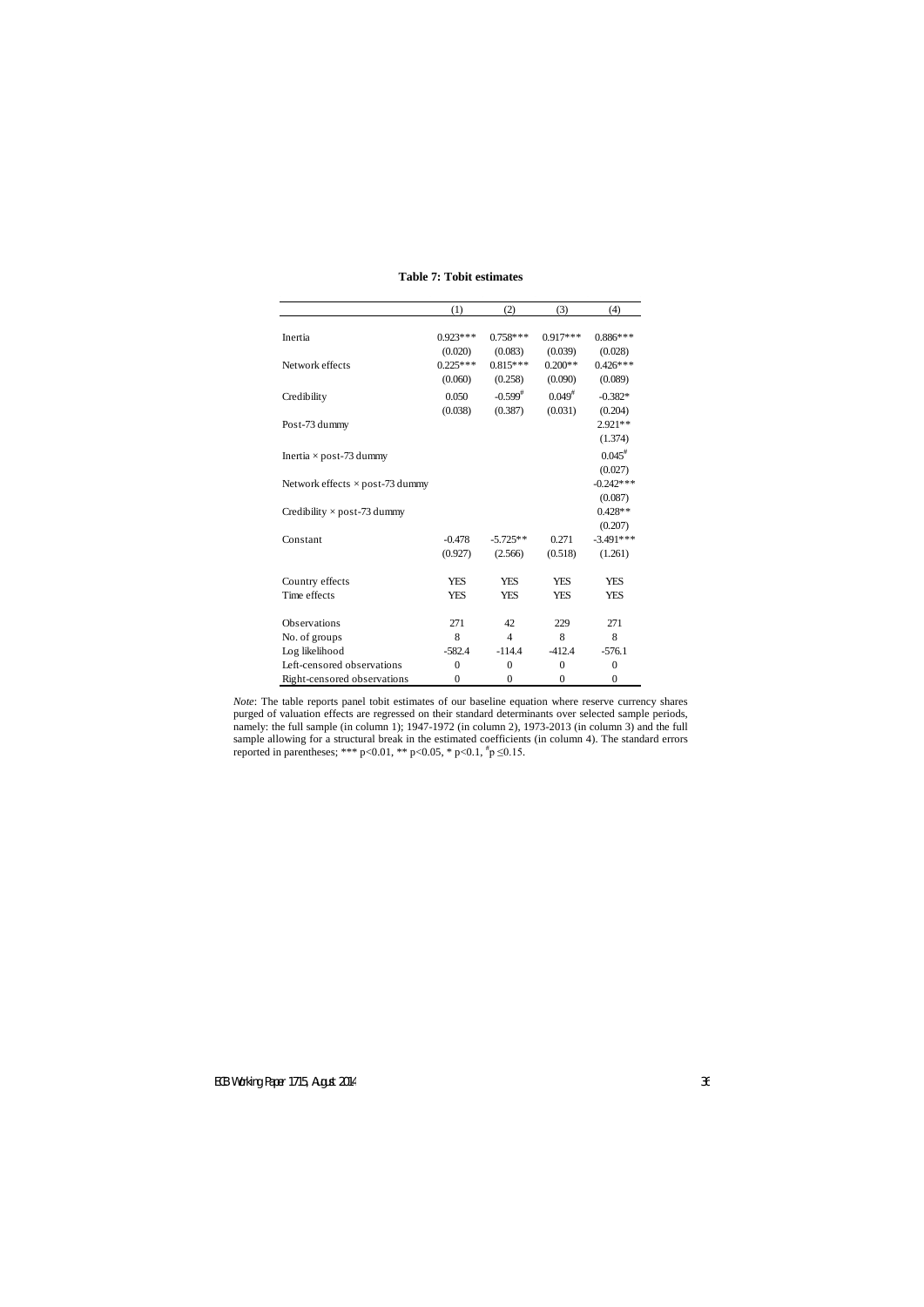|                                        | (1)         | (2)            | (3)        | (4)                   |
|----------------------------------------|-------------|----------------|------------|-----------------------|
|                                        | Full sample | Pre-1973       |            | Post-1973 Full sample |
|                                        |             |                |            |                       |
| Inertia                                | $0.891***$  | $0.758***$     | $0.926***$ | $0.885***$            |
|                                        | (0.014)     | (0.037)        | (0.010)    | (0.025)               |
| Network effects                        | $0.322***$  | $0.815***$     | $0.180***$ | $0.429***$            |
|                                        | (0.054)     | (0.113)        | (0.025)    | (0.081)               |
| Credibility                            | $0.034^{*}$ | $-0.599***$    | 0.026      | $-0.383***$           |
|                                        | (0.018)     | (0.032)        | (0.018)    | (0.091)               |
| Post-73 dummy                          |             |                |            | 2.926**               |
|                                        |             |                |            | (0.946)               |
| Inertia $\times$ post-73 dummy         |             |                |            | $0.044*$              |
|                                        |             |                |            | (0.023)               |
| Network effects $\times$ post-73 dummy |             |                |            | $-0.241**$            |
|                                        |             |                |            | (0.074)               |
| Credibility $\times$ post-73 dummy     |             |                |            | $0.424***$            |
|                                        |             |                |            | (0.114)               |
| Constant                               | $-0.131$    | $-4.039**$     | 0.322      | $-2.734**$            |
|                                        | (0.489)     | (1.190)        | (0.430)    | (1.100)               |
| Currency effects                       | <b>YES</b>  | <b>YES</b>     | <b>YES</b> | <b>YES</b>            |
| Time effects                           | <b>YES</b>  | <b>YES</b>     | <b>YES</b> | <b>YES</b>            |
|                                        |             |                |            |                       |
| Observations                           | 271         | 42             | 229        | 271                   |
| No. of groups                          | 8           | $\overline{4}$ | 8          | 8                     |
| Number of instruments                  | 201         | 42             | 197        | 270                   |
| $p$ -value of AR(1)                    | 0.248       | 0.252          | 0.221      | 0.244                 |
| $p$ -value of AR(2)                    | 0.0597      | 0.302          | 0.501      | 0.0745                |
| p-value of Hansen statistic            | 1           | 1              | 1          | 1                     |

## **Table 8: Estimates with Adjustments for Endogeneity**

*Note*: The table reports system GMM estimates of our baseline equation where reserve currency shares purged of valuation effects are regressed on their standard determinants over selected sample periods, namely: the full sample (in column 1); 1947-1972 (in column 2), 1973-2013 (in column 3) and the full sample allowing for a structural break in the estimated coefficients (in column 4). The estimation results are obtained with a collapsed set of instruments, as suggested in Roodman (2009), to minimize instrument proliferation bias. The standard errors reported in parentheses are robust to heteroskedasticity and clustered heterogeneity; \*\*\* p<0.01, \*\* p<0.05, \* p<0.1,  $\frac{1}{l}p \leq 0.15$ .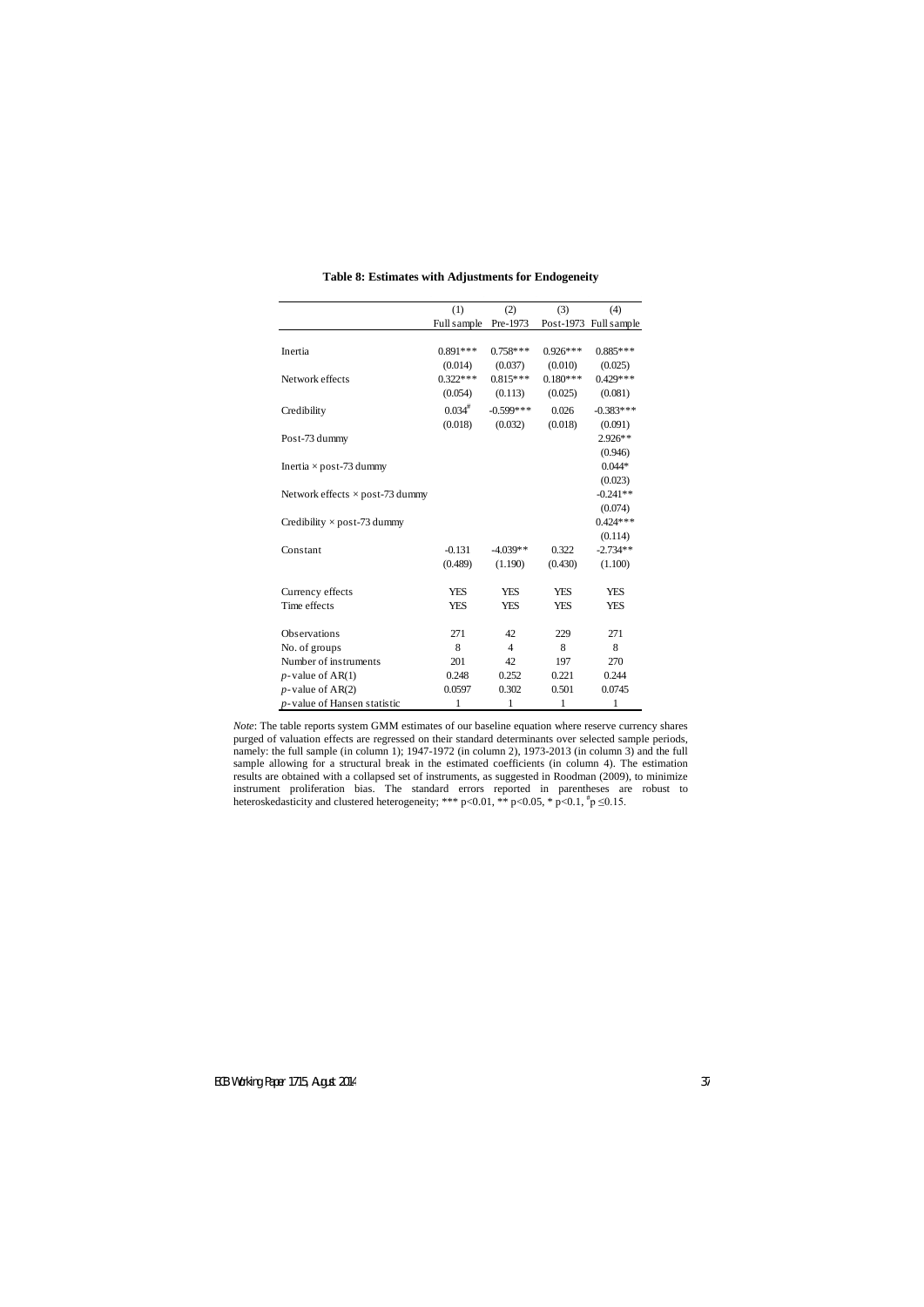|                                        | (1)                    | (2)                     | (3)                  | (4)                    |
|----------------------------------------|------------------------|-------------------------|----------------------|------------------------|
|                                        | Full sample            | Pre-1973                |                      | Post-1973 Full sample  |
|                                        |                        |                         |                      |                        |
| Inertia                                | $0.944***$             | $0.787***$              | 0.984***             | $0.912***$             |
|                                        | (0.027)                | (0.098)                 | (0.012)              | (0.032)                |
| Network effects                        | $0.212**$              | $0.761***$              | 0.060                | $0.390***$             |
|                                        | (0.088)                | (0.288)                 | (0.045)              | (0.098)                |
| Credibility                            | 0.028                  | $-0.313$                | 0.004                | $-0.356$               |
|                                        | (0.021)                | (0.423)                 | (0.014)              | (0.301)                |
| Post-73 dummy                          |                        |                         |                      | 3.373**                |
|                                        |                        |                         |                      | (1.631)                |
| Inertia $\times$ post-73 dummy         |                        |                         |                      | 0.039                  |
|                                        |                        |                         |                      | (0.034)                |
| Network effects $\times$ post-73 dummy |                        |                         |                      | $-0.220*$              |
|                                        |                        |                         |                      | (0.122)                |
| Credibility $\times$ post-73 dummy     |                        |                         |                      | 0.375                  |
|                                        |                        |                         |                      | (0.319)                |
| Capital account (supportive)           | 0.115                  | 0.513                   | $0.532^{*}$          | 0.045                  |
|                                        | (0.311)                | (0.449)                 | (0.372)              | (0.262)                |
| Capital account (restrictive)          | 1.240**                | $-0.674$                | $3.330^{#}$          | 1.957                  |
|                                        | (0.581)                | (1.812)                 | (2.242)              | (1.506)                |
| Official position (supportive)         | $-0.479$               | 0.000                   | $-0.443$             | $-0.232$               |
|                                        | (1.415)                | (0.000)                 | (1.351)              | (1.438)                |
| Official position (restrictive)        | $-3.211***$            | $-4.633^{\#}$           | $-1.932***$          | $-2.826***$            |
|                                        | (1.000)                | (3.120)                 | (0.560)              | (0.855)                |
| Exchange rate regime (supportive)      | $-0.088$               | 0.000                   | 0.083                | $-0.145$               |
|                                        | (0.755)                | (0.000)                 | (0.863)              | (0.740)                |
| Exchange rate regime (restrictive)     | $-2.194**$             | $-2.135$                | $-2.469***$          | $-1.871*$              |
|                                        | (0.964)                | (4.786)                 | (0.657)              | (1.074)                |
|                                        | $-0.507$ <sup>#</sup>  | $-1.731^{#}$            |                      |                        |
| Other measures (supportive)            |                        |                         | 0.130<br>(0.713)     | $-0.456$               |
| Other measures (restrictive)           | (0.319)<br>$-5.645***$ | (1.114)<br>$-10.114***$ | $-3.550***$          | (0.329)<br>$-5.728***$ |
|                                        |                        | (3.756)                 |                      |                        |
| Constant                               | (0.847)<br>$-0.258$    | $-5.499$ ***            | (0.388)<br>$0.230**$ | (0.868)<br>$-3.415**$  |
|                                        | (0.184)                | (1.610)                 | (0.097)              | (1.627)                |
|                                        |                        |                         |                      |                        |
| Country effects                        | <b>YES</b>             | <b>YES</b>              | <b>YES</b>           | <b>YES</b>             |
| Time effects                           | <b>YES</b>             | YES                     | YES                  | <b>YES</b>             |
|                                        |                        |                         |                      |                        |
| Observations                           | 271                    | 42                      | 229                  | 271                    |
| No. of groups                          | 8                      | $\overline{4}$          | $8\,$                | 8                      |
| $R^2$ (overall)                        | 0.994                  | 0.991                   | 0.996                | 0.995                  |

**Table 9: Estimates with Policy Measures**

*Note*: The table reports random effects estimates of our baseline equation where reserve currency shares purged of valuation effects are regressed on their standard determinants over selected sample periods, namely: the full sample (in column 1); 1947-1972 (in column 2), 1973-2013 (in column 3) and the full sample allowing for a structural break in the estimated coefficients (in column 4) controlling for policy measures that aim to support or restrict international currency use of the US dollar, Pound sterling, Deutsche Mark and Japanese yen. The standard errors reported in parentheses are robust to heteroskedasticity and clustered heterogeneity; \*\*\* p<0.01, \*\* p<0.05, \* p<0.1,  $\frac{4}{7}$  p  $\leq$ 0.15.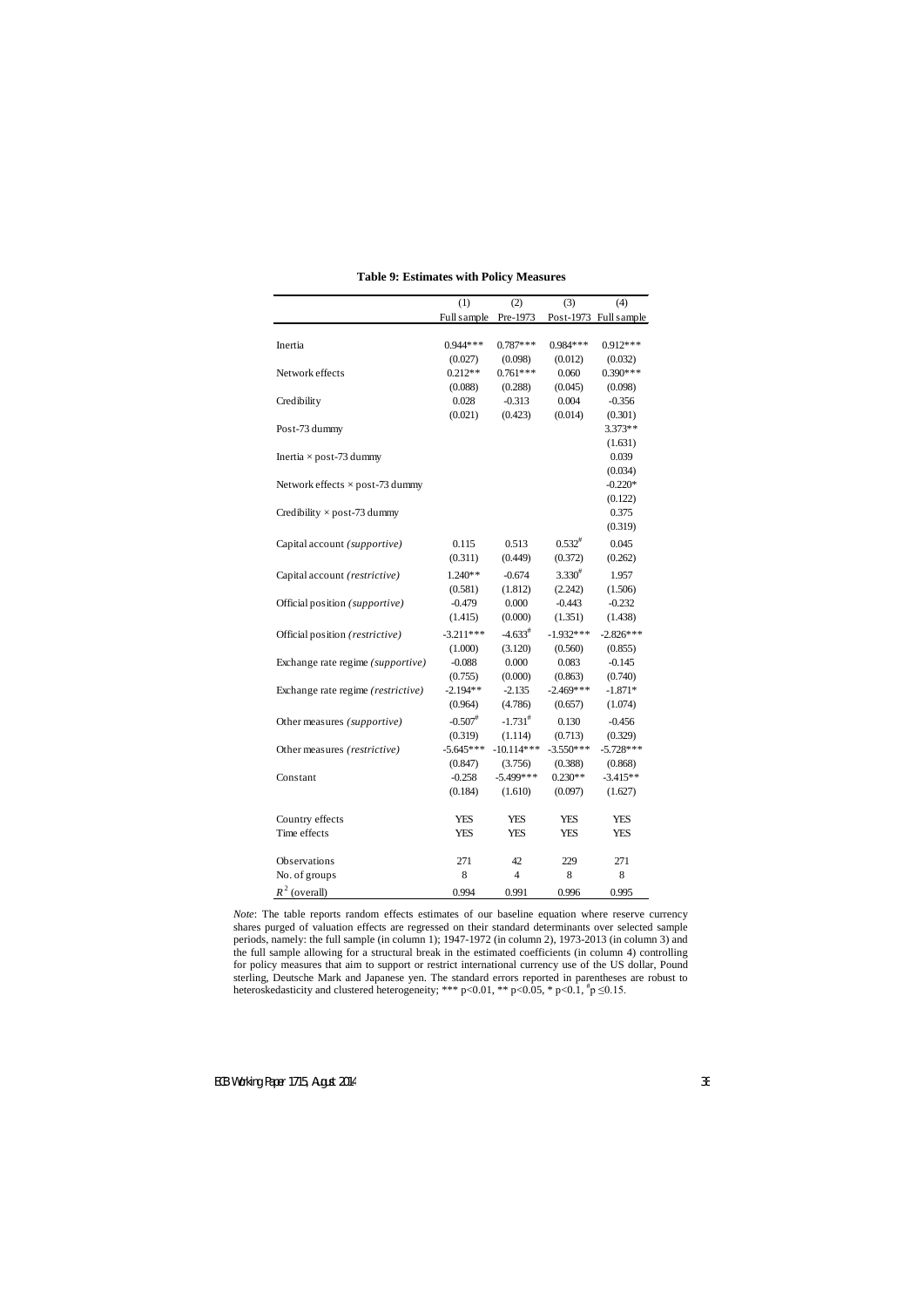## **Appendix 1: Data on Reserve Composition**

Our paper aims to present the first estimates of the currency composition of global foreign currency reserves spanning nearly seven decades (1947-2013).

Any such analysis must take into account the fact that the definition of foreign exchange reserves may change over time.<sup>[50](#page-40-0)</sup> We attempt to harmonize the definition of reserves over the period by following the standard IMF guidelines as closely as possible (see the  $6<sup>th</sup>$  edition of the IMF Balance of Payments Manual, hereafter referred to as BPM6). According to these guidelines, a country's international reserve assets include "those external assets that are *readily available* to and controlled by monetary authorities for meeting balance of payments financing needs, for intervention in exchange rate, and for other related purposes (such as maintaining confidence in the currency and the economy, and serving as a basis for foreign borrowing). Reserve assets must be *foreign currency assets* and assets that actually exist." (See IMF BPM6, Chapter 6, p.111)

A challenge is the reluctance of official reserve holders to disclose the currency composition of their holdings. Almost half of the currency composition of official reserves holdings reported to the IMF is undisclosed.<sup>[51](#page-40-1)</sup> After the Asian crisis, policy-makers made efforts to increase the transparency of reserve data in the interest of global financial stability. This led the IMF Executive Board to approve in 1998 a Reserve Template for SDDS subscribers to provide guidance on how to report data on reserve holdings.<sup>[52](#page-40-2)</sup> In subscribing to SDDS obligations, reporting countries provide a breakdown by asset class and location of their holdings monthly and – on a voluntary basis – whether those holdings are denominated in "SDR" or "non-SDR" currencies (currencies that enter into the make-up of the SDR basket).

But the IMF also has a long tradition of publishing in its annual reports, and other publications, breakdowns by currency of denomination of official reserves held worldwide. These data are available at the annual frequency, albeit not fully harmonized. One of the earliest efforts by the IMF to gather and publish such data was made in its Annual Report for 1951 (see below). In subsequent Annual Reports, the IMF periodically provided updates of the currency denomination of global reserve holdings. The currency units reported in the issues of the Annual Reports published in the 1950s and 1960s included only the dollar and sterling (alongside gold). However, in the wake of the collapse of the Bretton Woods system in the early 1970s, the number of currency units reported started to increase to include e.g. the deutsche mark, Swiss franc, French franc, Dutch guilder and the Japanese yen.

<sup>&</sup>lt;sup>50</sup> According to conventions used by the IMF's Special Data Dissemination Standard (SDDS) in its Reserve Template, Total Official Reserves is the broadest definition of international reserves. Assets held by governments and monetary authorities for reserve purposes are interchangeably called "foreign reserves," "official reserves" and "international reserves". International reserves include foreign currency and non-currency reserves (i.e. monetary gold, Special Drawing Rights (SDRs), reserve position at the International Monetary Fund and other reserve assets). In this paper we focus on the first component, i.e. the foreign currency component.

 $51$  For more information on the efforts of the IMF to obtain harmonized data on currency composition of reserve assets at the individual country-level, see Dominguez et al. (2012), p. 391.

<span id="page-40-2"></span><span id="page-40-1"></span><span id="page-40-0"></span><sup>52</sup> See also http://www.imf.org/external/np/sta/ir/IRProcessWeb/index.aspx.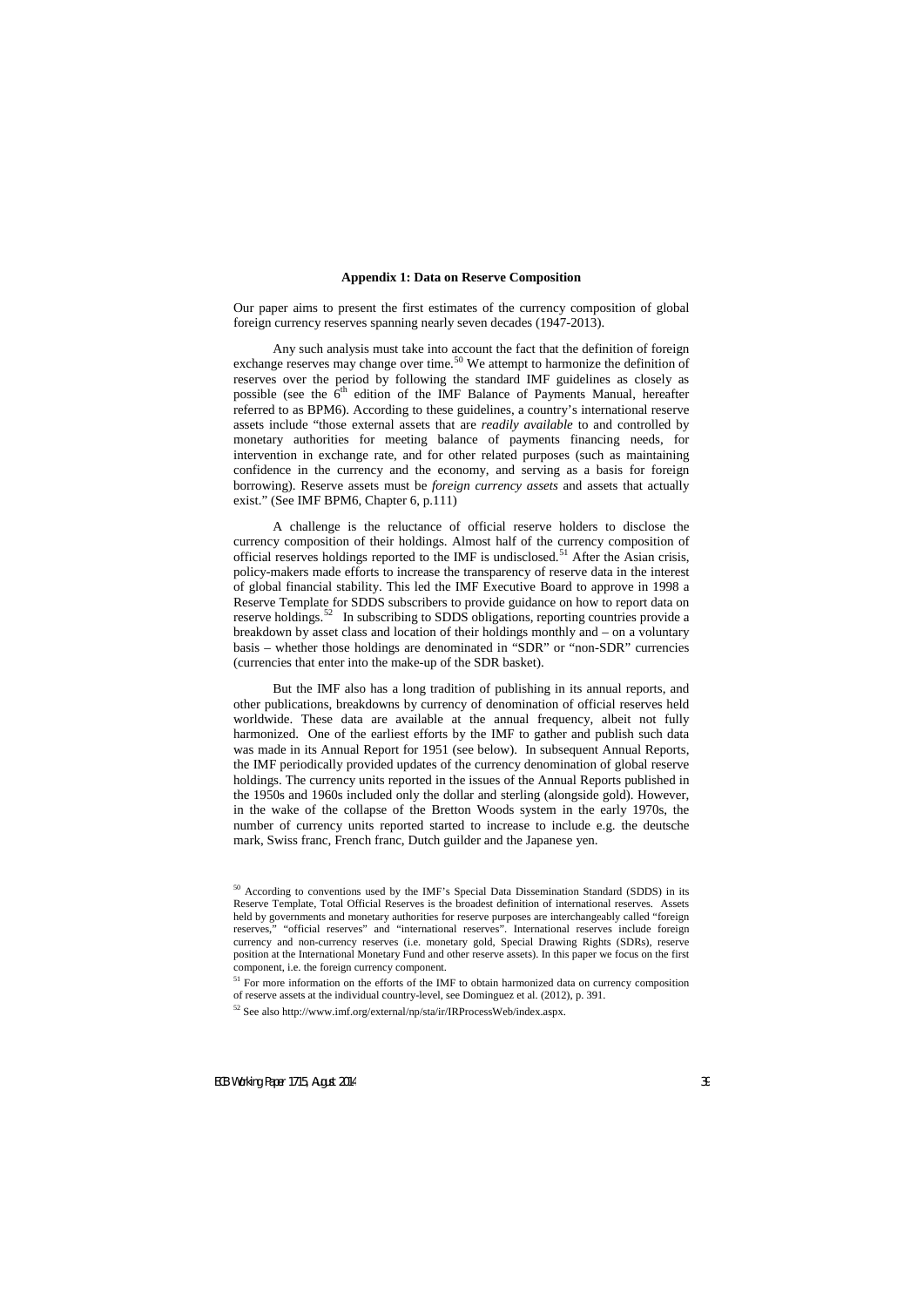In 2005 the IMF began publishing data on the currency composition of official global foreign exchange reserves on a quarterly basis (with back data starting in 1999), in what is now known as the Currency Composition of Official Foreign Exchange Reserves (COFER) database. These data are submitted to the IMF on a voluntary and confidential basis by 114 member countries, comprising all 24 industrial countries and 90 out of 160 developing countries. The data are published in aggregate form for three groups: all countries, industrial countries and developing countries and for the following currencies: US dollar, euro, pound sterling, Japanese yen and, since December 2012, the Australian dollar and the Canadian dollar.

In addition, the COFER database distinguishes between "allocated reserves," i.e. those whose currency composition is disclosed, and "unallocated reserves," i.e. those for which this is not the case. Before 2005, moreover, the IMF did not distinguish between reserves in "other currencies" (i.e. reserves that were not denominated in the main reserve currencies, but that they were denominated in other units) and reserves in "unspecified currencies" (i.e. reserves for which one does not know the currency of denomination simply because countries did not report it to the Fund, which means that they could be denominated in the main reserve currencies or in any other currencies). In 2005, the Fund revised all its estimates back to 1995. What is available for the prior period (i.e. between 1947 and 1994) is a mix of "other" currencies and "unspecified" currencies.

We digitized the annual data on the currency composition of global official foreign exchange reserves available from various IMF Annual Reports published between 1947 and 1998 and complemented these data with COFER estimates starting in 1999. This involved examining the 50 or so Annual Reports published prior to the advent of the euro in 1999. Whenever we found several competing estimates for a years we took the most recent one.

**1947-1957**: We used the data in Horsefield (1969, Table 8, p. 371), drawn in turn from the IMF's *International Financial Statistics*. We preferred his estimates to those in the IMF's Annual Reports published between 1947 and 1957 because Horsefield's estimates include official holdings only, whereas those of the IMF's Annual Reports include also private claims. The Annual Report for 1951 mentions how for 1949 and 1950 "dollar holdings include private and official balances as well as holdings of US Government securities with original maturities of up to 20 months" (see IMF 1951, Table VIII, p. 17). Moreover, it is worth stressing that, alongside holdings in dollars and sterling, there was also a third category reported for this period, namely "other currencies," which included credit balances in the European Payments Union (EPU), deposits with the BIS, and errors and omissions.<sup>[53](#page-41-0)</sup>

**1958-1959**: We took the data from the IMF's Annual Report for 1960 (Table 12, p. 60). We then computed global foreign exchange reserves as the difference between total reserves (as provided by the IMF) and gold. Along with sterling and dollars, other reserve currencies reported included credit balances in the EPU and currency deposits with the BIS as well as net errors and omissions.

<span id="page-41-0"></span><sup>&</sup>lt;sup>53</sup> The European Payments Union operated from July 1950 to December 1958 to facilitate trade between Western European countries using the US dollar as a payment currency.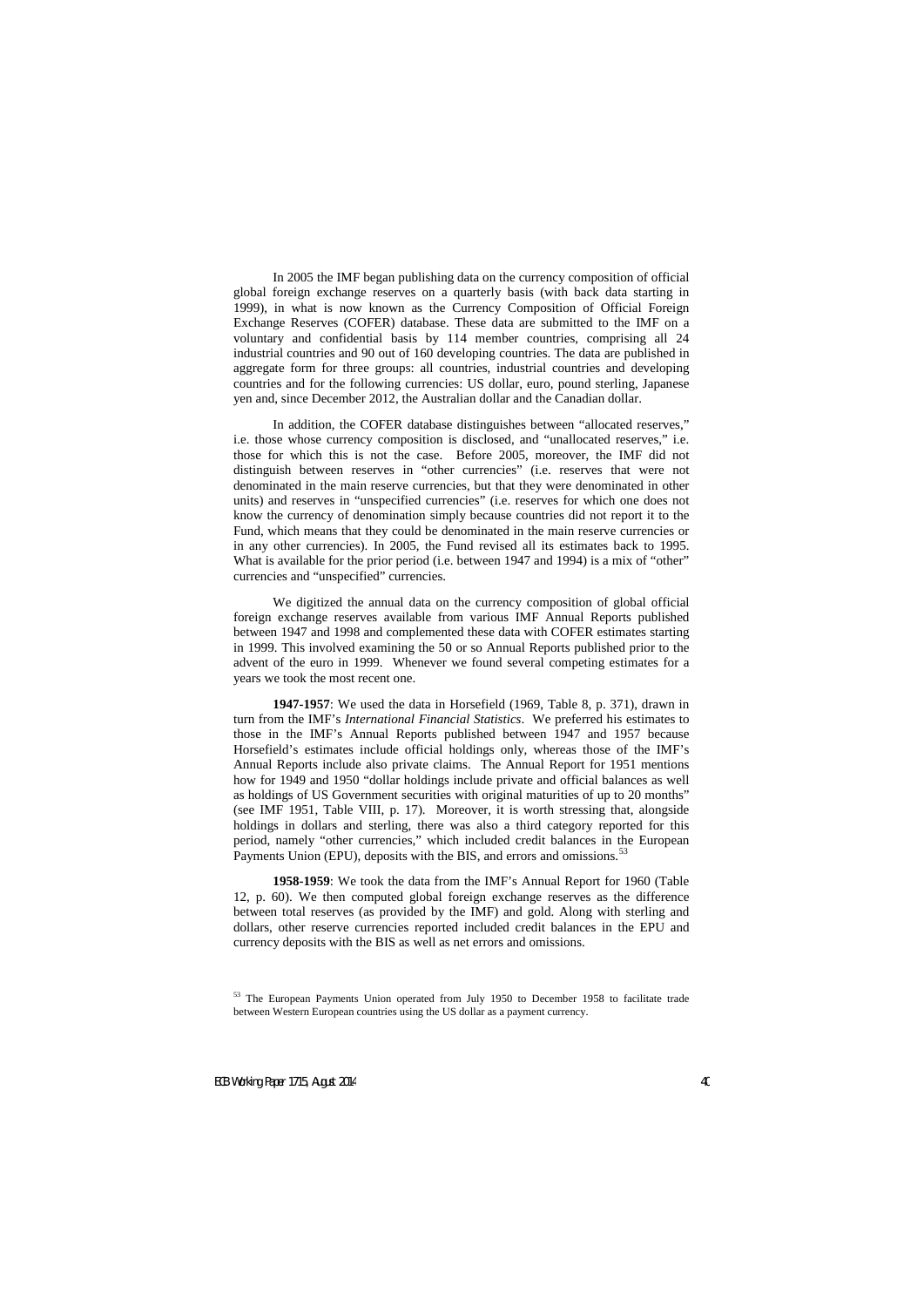**1960-1969**: Here we started with data from the Annual Report for 1970 (Table 2, p. 18). It reports official claims on the US payable in US dollars and in foreign currency, including US treasury securities, foreign currency series (Roosa bonds) and outstanding Federal Reserve swap commitments (which, on average, accounted for some 10 per cent of total official claims on the US in the 1960s). For our purposes, we only took official claims payable in US dollars and not those payable in other currencies in order not to overstate the share of the US dollar. The IMF reports official claims on the United Kingdom broken down into (i) claims arising from the use of credit facilities excluding US credits; (ii) claims held by the rest of the sterling area countries; (iii) sterling claims held by others (including claims arising from using credit facilities). We took all three types of claims. "Other currencies" for this period refers to official holdings of Eurodollars, official claims arising from the use of credit facilities (excluding US creditors) by France, official holdings of currencies other than US dollars and sterling (as estimated by IMF staff, covering 47 countries) and some residuals. The latter includes "important holdings of French francs by countries in the franc area."

We then computed total foreign reserves by subtracting from the total amount of reserves provided by the IMF: (i) gold reserves, (ii) official claims on the US payable in foreign currencies and (iii) reserve positions in the Fund.<sup>54</sup> Figures provided by the IMF for the first half of the 1970s include the estimated change in the level of holdings due to the general realignment of currencies in 1971, the US dollar devaluation in 1973, and the widespread floating of currencies since 1974. Finally, it is to be noted that, after the creation of the SDR in 1969, the IMF started publishing reserve amounts valued in SDR billions. It is these amounts that we used to calculate currency shares (i.e. without converting them to US dollars, which may introduce some valuation changes; see Wong 2007).

**1970-1972:** We took the data from the IMF Annual Report for 1977 (Table 13, p. 44). Amounts are provided in SDR billions. Official claims on the United States cover here "only claims of countries, including those denominated in the claimant's own currency". Since these claims are no longer provided separately, we assumed that the latter represented 15% of the claims on the US based on information provided in previous IMF Annual Reports. We calculated the official claims on the US payable in US dollars by subtracting the estimated claims denominated in the claimant's own currency.

The category "other currencies" includes here official deutsche mark, claims on the Federal Republic of Germany, official French franc claims on France, other official claims on countries denominated in the debtor's own currency, official foreign exchange claims arising from swap credits and related assistance, official holdings of Eurocurrencies, claims on the IBRD and IDA. The IMF stresses that some member

<span id="page-42-0"></span><sup>&</sup>lt;sup>54</sup> According to the IMF, "a country's "reserve position in the IMF is the sum of (a) the "reserve tranche," that is, the foreign currency (including SDRs) amounts that a member country may draw from the IMF at short notice; and (b) any indebtedness of the IMF (under a loan agreement) in the General Resources Account that is readily available to the member country, including the reporting country's lending to the IMF under the General Arrangements to Borrow (GAB) and the New Arrangements to Borrow (NAB). While a member country must present a declaration of balance of payments-related need to make a purchase in the reserve tranche (reduction in reserve position), the IMF does not challenge a member's request for reserve tranche purchases" (IMF BPM6, Chapter 6, p. 114).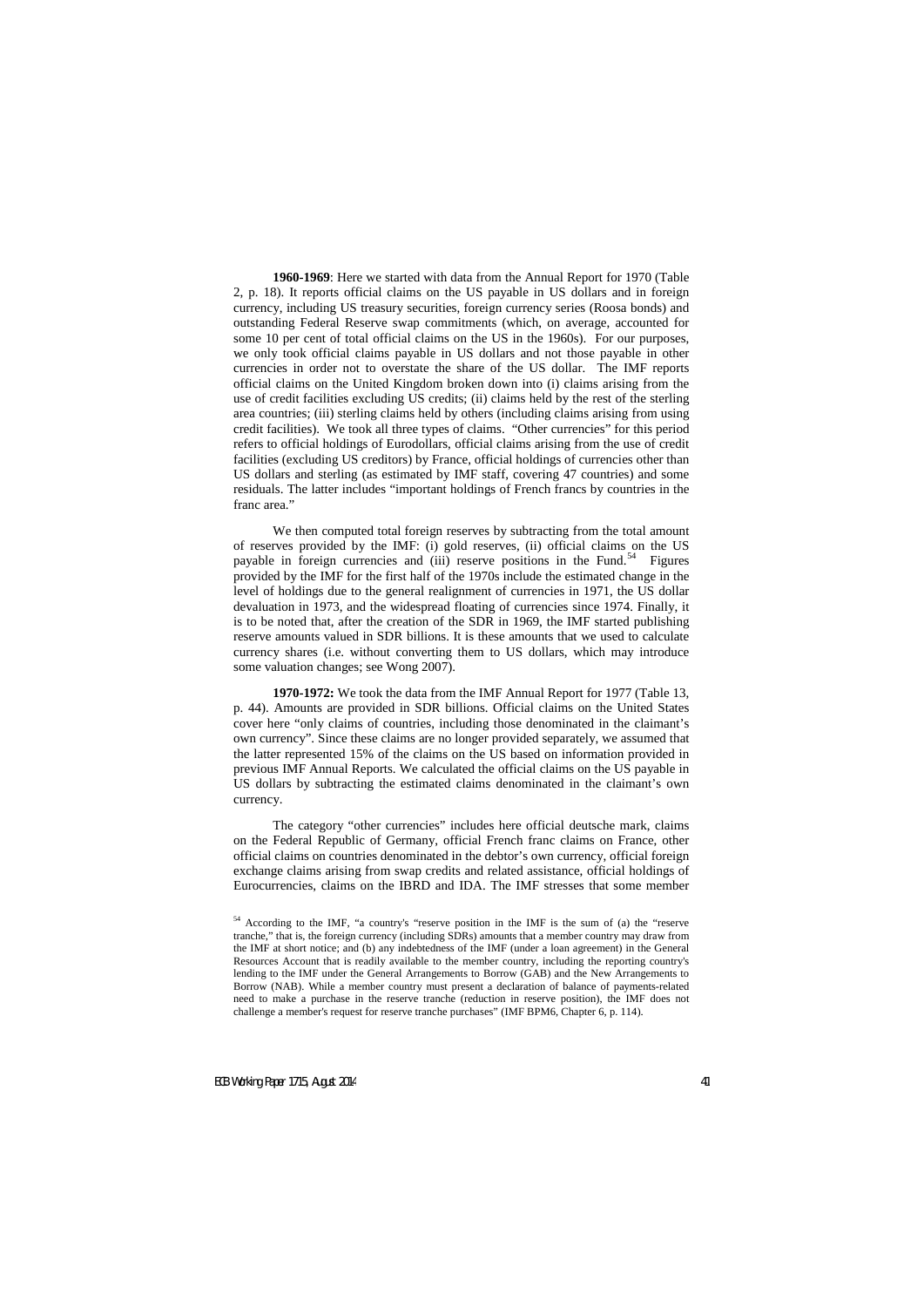countries did not classify all of their foreign exchange claims that they reported to Fund staff, which explains the existence of a residual. The latter also comes from differences between data on US and UK currency liabilities, on the one hand, and data on official foreign exchange reported in the IMF's International Financial Statistics, on the other hand.

**1973-1999**: We took the currency shares provided by the IMF in its Annual Reports for the years 1983, 1985, 1990, 1997, 2000, 2003 and 2005 (NB: actual amounts were not provided by the IMF on a regular basis in its publications). The IMF stresses that "starting with 1979 [i.e. the date of their creation], the SDR value of European currency units (ECUs) issued against U.S. dollars is added to the SDR value of U.S. dollars, but the SDR value of ECUs issued against gold is excluded from the total." It is also worth noting that European currency units (ECUs) are treated as a separate currency from 1987 onwards, which may contribute to a decline in the share of the US dollar in 1987. The format of the reported data over this period was akin to that of the COFER data. The currency units reported included the US dollar, pound sterling, deutsche mark, French franc, Swiss franc, Dutch guilder, Japanese yen and "unspecified currencies", i.e. foreign exchange reserves whose currency composition information is not submitted to the IMF.

**1999-**: We took the IMF COFER data which provide a currency breakdown of globally disclosed foreign exchange reserves in US dollars, euro, Japanese yen, pound sterling and Swiss francs. We also have data on reserves in Canadian dollars and Australian dollars, which are reported from December 2012 onwards.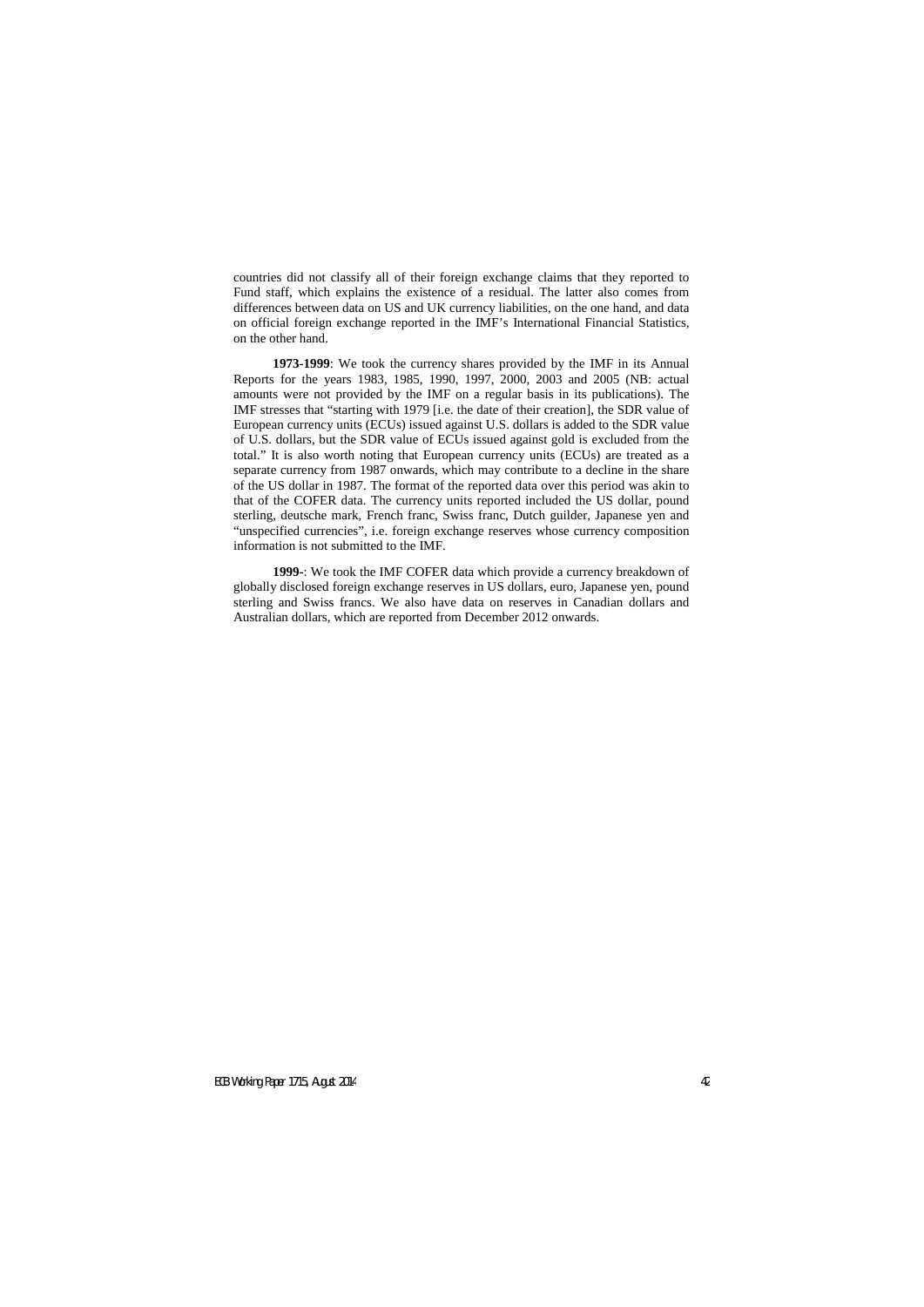## **Appendix 2: Overview of Selected Policy Measures to Support/Discourage International Currency Use** *(1947-2013)*

|      | Capital account measures              |      |                                     | Official position & verbal interventions (US Treasury) |                                      |                                     |                                     |
|------|---------------------------------------|------|-------------------------------------|--------------------------------------------------------|--------------------------------------|-------------------------------------|-------------------------------------|
|      | Supportive of international currency  |      | Discouraging international currency |                                                        | Supportive of international currency | Discouraging international currency |                                     |
|      | use                                   |      | use                                 |                                                        | use                                  |                                     | use                                 |
| 1963 | Interest equalization tax created     |      |                                     | 1987                                                   | Baker talks the dollar up            | 1977                                | Blumenthal talks the dollar down    |
| 1965 | Voluntary credit restraint program    |      |                                     | 1995                                                   | Rubin's "strong dollar" policy       | 1985                                | Baker talks the dollar down         |
| 1974 | Interest equalization tax lifted      |      |                                     |                                                        |                                      | 1986                                | Baker talks the dollar down         |
|      |                                       |      |                                     |                                                        |                                      |                                     |                                     |
|      | Exchange rate regime-related measures |      |                                     | Other measures                                         |                                      |                                     |                                     |
|      | Supportive of international currency  |      | Discouraging international currency |                                                        | Supportive of international currency |                                     | Discouraging international currency |
|      | use                                   |      | use                                 |                                                        | use                                  |                                     | use                                 |
| 1987 | G6 (Louvre) agreement                 | 1971 | Dollar convertibility suspended     | 1947                                                   | Start of the Marshall Plan           | 1967                                | France leaves the "gold pool"       |
|      |                                       | 1973 | Dollar allowed to float             | 1951                                                   | End of the Marshall Plan             | 1968                                | Collapse of the "gold pool"         |
|      |                                       | 1985 | G5 (Plaza) agreement                | 1961                                                   | Creation of the "gold pool"          | 1969                                | Creation of the SDR                 |
|      |                                       | 1989 | Unraveling of Louvre agreement      | 1963                                                   | Creation of the G10                  | 1978                                | Substitution account discussed      |
|      |                                       |      |                                     |                                                        |                                      |                                     |                                     |

## *a***. US dollar**

## *b***. Pound sterling**

|      | Capital account measures                     |                                     |      | Official position & verbal interventions                                 |     |  |  |
|------|----------------------------------------------|-------------------------------------|------|--------------------------------------------------------------------------|-----|--|--|
|      | Supportive of international currency         | Discouraging international currency |      | Supportive of international currency Discouraging international currency |     |  |  |
|      | use                                          | use                                 |      | use                                                                      | use |  |  |
| 1954 | De facto convertibility                      | 1948 Restrictions to convertibility |      |                                                                          |     |  |  |
| 1961 | Acceptance of IMF art. VIII                  |                                     |      |                                                                          |     |  |  |
| 1986 | City of London's big bang                    |                                     |      |                                                                          |     |  |  |
| 1990 | Intra-EU capital movements fully liberalised |                                     |      |                                                                          |     |  |  |
|      |                                              |                                     |      |                                                                          |     |  |  |
|      | Exchange rate regime-related measures        |                                     |      | Other measures                                                           |     |  |  |
|      | Supportive of international currency         | Discouraging international currency |      | Supportive of international currency Discouraging international currency |     |  |  |
|      | use                                          | use                                 |      | use                                                                      | use |  |  |
|      | 1947                                         | Sterling convertibility crisis      | 1961 | Bilateral concerté                                                       |     |  |  |
|      | 1949                                         | Sterling devaluation                | 1964 | End of bilateral concerté                                                |     |  |  |
|      | 1967                                         | Sterling devaluation                | 1966 | BIS group arrangement I                                                  |     |  |  |
|      | 1971                                         | End of Bretton Woods                | 1968 | BIS group arrangement II                                                 |     |  |  |
|      | 1973                                         | Generalised floating                | 1971 | End of BIS group arrangement I                                           |     |  |  |
|      | 1976                                         | Sterling crisis (IMF SBA)           | 1974 | End of BIS group arrangement II                                          |     |  |  |
|      |                                              |                                     | 1977 | BIS group arrangement III                                                |     |  |  |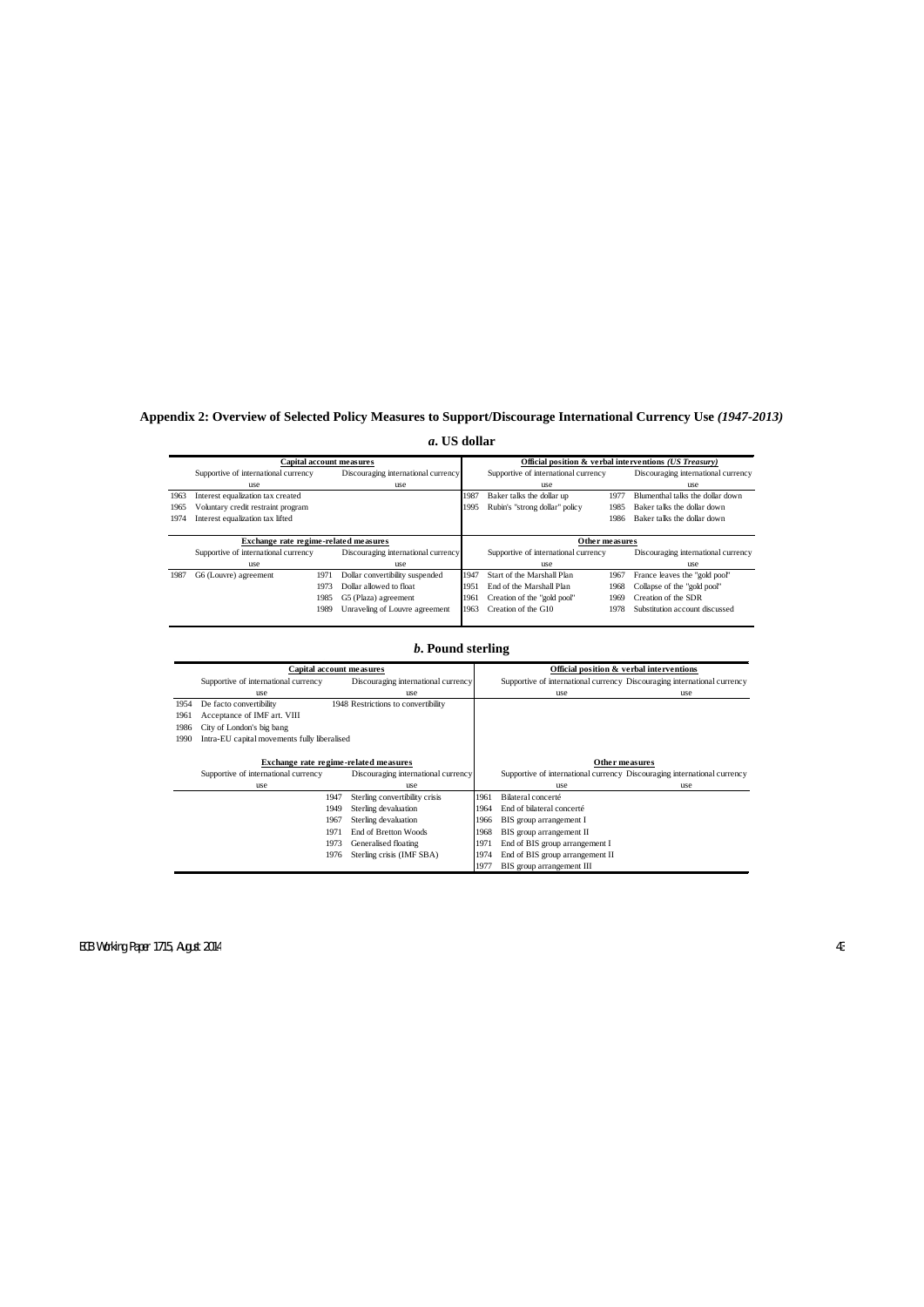|      | <b>Capital account measures</b>                  |                   |                                     |      | Official position & verbal interventions (Bundesbank) |  |                                           |  |  |
|------|--------------------------------------------------|-------------------|-------------------------------------|------|-------------------------------------------------------|--|-------------------------------------------|--|--|
|      | Supportive of international currency             |                   | Discouraging international currency |      | Supportive of international currency                  |  | Discouraging international currency       |  |  |
|      | use                                              |                   | use                                 |      | use                                                   |  | use                                       |  |  |
| 1961 | Acceptance of IMF art. VIII                      | 1968              | D-Mark bond-issues managed by       | 1985 | D-Mark to remain "competitive"                        |  | 1971 Diversification of the international |  |  |
|      |                                                  |                   | German banks only                   |      |                                                       |  | monetary system "everything but           |  |  |
|      |                                                  |                   |                                     |      |                                                       |  | positive"                                 |  |  |
| 1974 | Cash-deposit requirement lifted                  | 1971              | Non-resident money market           |      |                                                       |  |                                           |  |  |
|      |                                                  |                   | purchases restricted                |      |                                                       |  |                                           |  |  |
| 1975 | Foreign deposit interest payment                 | 1972              | Non-resident bond market            |      |                                                       |  |                                           |  |  |
|      | freed                                            |                   | purchases restricted                |      |                                                       |  |                                           |  |  |
| 1980 | Non-resident bond purchases                      | 1973              | Non-resident equity market          |      |                                                       |  |                                           |  |  |
|      | allowed                                          |                   | purchases restricted                |      |                                                       |  |                                           |  |  |
| 1981 | Non-resident security purchases<br>allowed       |                   |                                     |      |                                                       |  |                                           |  |  |
| 1985 | D-Mark bond-issues managed by                    |                   |                                     |      |                                                       |  |                                           |  |  |
|      | foreign banks                                    |                   |                                     |      |                                                       |  |                                           |  |  |
| 1986 | Non-straight fixed rate bonds                    |                   |                                     |      |                                                       |  |                                           |  |  |
|      | allowed                                          |                   |                                     |      |                                                       |  |                                           |  |  |
| 1989 | Minimum maturities for public                    |                   |                                     |      |                                                       |  |                                           |  |  |
|      | placements reduced                               |                   |                                     |      |                                                       |  |                                           |  |  |
| 1990 | Intra-EU capital movements fully                 |                   |                                     |      |                                                       |  |                                           |  |  |
|      | liberalised                                      |                   |                                     |      |                                                       |  |                                           |  |  |
|      | Exchange rate regime-related measures            |                   |                                     |      | Other measures                                        |  |                                           |  |  |
|      | Supportive of international currency             |                   | Discouraging international currency |      | Supportive of international currency                  |  | Discouraging international currency       |  |  |
|      | use                                              |                   | use                                 |      | use                                                   |  | use                                       |  |  |
| 1961 | Revaluation of the D-Mark                        |                   | 1987 G6 (Louvre) agreement          | 1979 | Creation of the EMS                                   |  |                                           |  |  |
| 1969 | Revaluation of the D-Mark                        |                   |                                     | 1990 | Germany monetary unification                          |  |                                           |  |  |
| 1971 | D-Mark allowed to float                          |                   |                                     |      |                                                       |  |                                           |  |  |
| 1973 | D-Mark re-allowed to float                       |                   |                                     |      |                                                       |  |                                           |  |  |
| 1981 | <b>EMS</b> realignment                           |                   |                                     |      |                                                       |  |                                           |  |  |
| 1982 | <b>EMS</b> realignment                           |                   |                                     |      |                                                       |  |                                           |  |  |
| 1983 | EMS realignment (& D-Mark<br>"dominance" theory) |                   |                                     |      |                                                       |  |                                           |  |  |
| 1985 | G5 (Plaza) agreement                             |                   |                                     |      |                                                       |  |                                           |  |  |
| 1987 | <b>EMS</b> realignment                           |                   |                                     |      |                                                       |  |                                           |  |  |
| 1992 |                                                  | <b>ERM</b> crises |                                     |      |                                                       |  |                                           |  |  |
| 1993 |                                                  | <b>ERM</b> crises |                                     |      |                                                       |  |                                           |  |  |
|      |                                                  |                   |                                     |      |                                                       |  |                                           |  |  |

## *c***. Deutsche Mark**